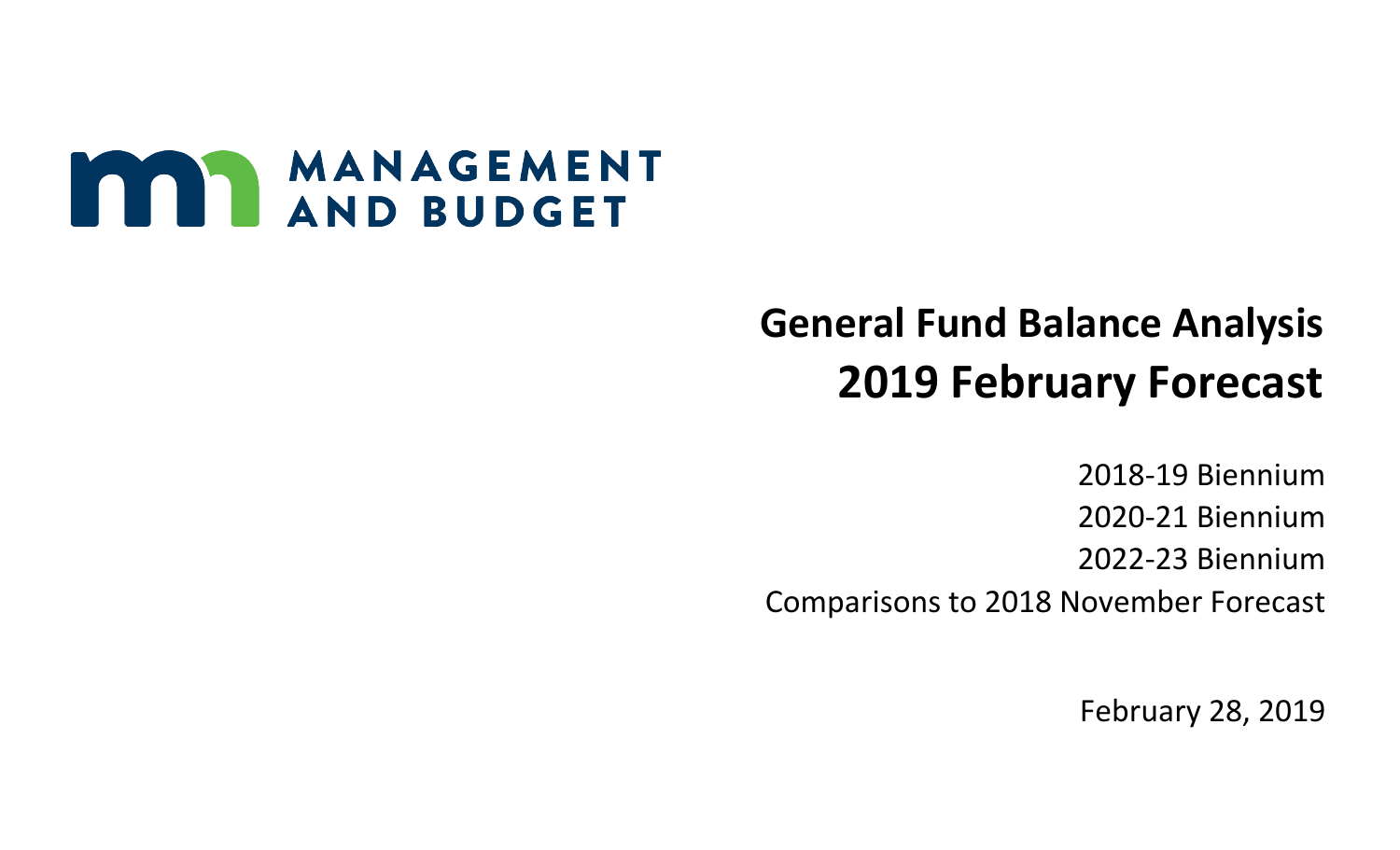## Table of Contents

|                                                | Page           |
|------------------------------------------------|----------------|
| Summary of Resources and Expenditures          | 1              |
| Revenues/Resources                             |                |
| Non-Dedicated                                  | $\overline{2}$ |
| Dedicated                                      | 3              |
| <b>Transfers From Other Funds</b>              | 4              |
| Prior Year Adjustments                         | 4              |
| Expenditures/Uses                              |                |
| E-12 Education                                 | 5              |
| <b>Higher Education</b>                        | 7              |
| Property Tax Aids & Credits                    | 8              |
| <b>Health &amp; Human Services</b>             | 10             |
| Public Safety & Judiciary                      | 11             |
| Transportation                                 | 12             |
| Environment                                    | 12             |
| Agriculture                                    | 13             |
| Jobs, Economic Development, Housing & Commerce | 13             |
| <b>State Government &amp; Veterans</b>         | 14             |
| <b>Debt Service</b>                            | 17             |
| Capital Projects & Grants                      | 18             |
| Other                                          | 18             |
| <b>Cancellation Estimates</b>                  | 18             |
| Reserves & Appropriations Carried Forward      | 18             |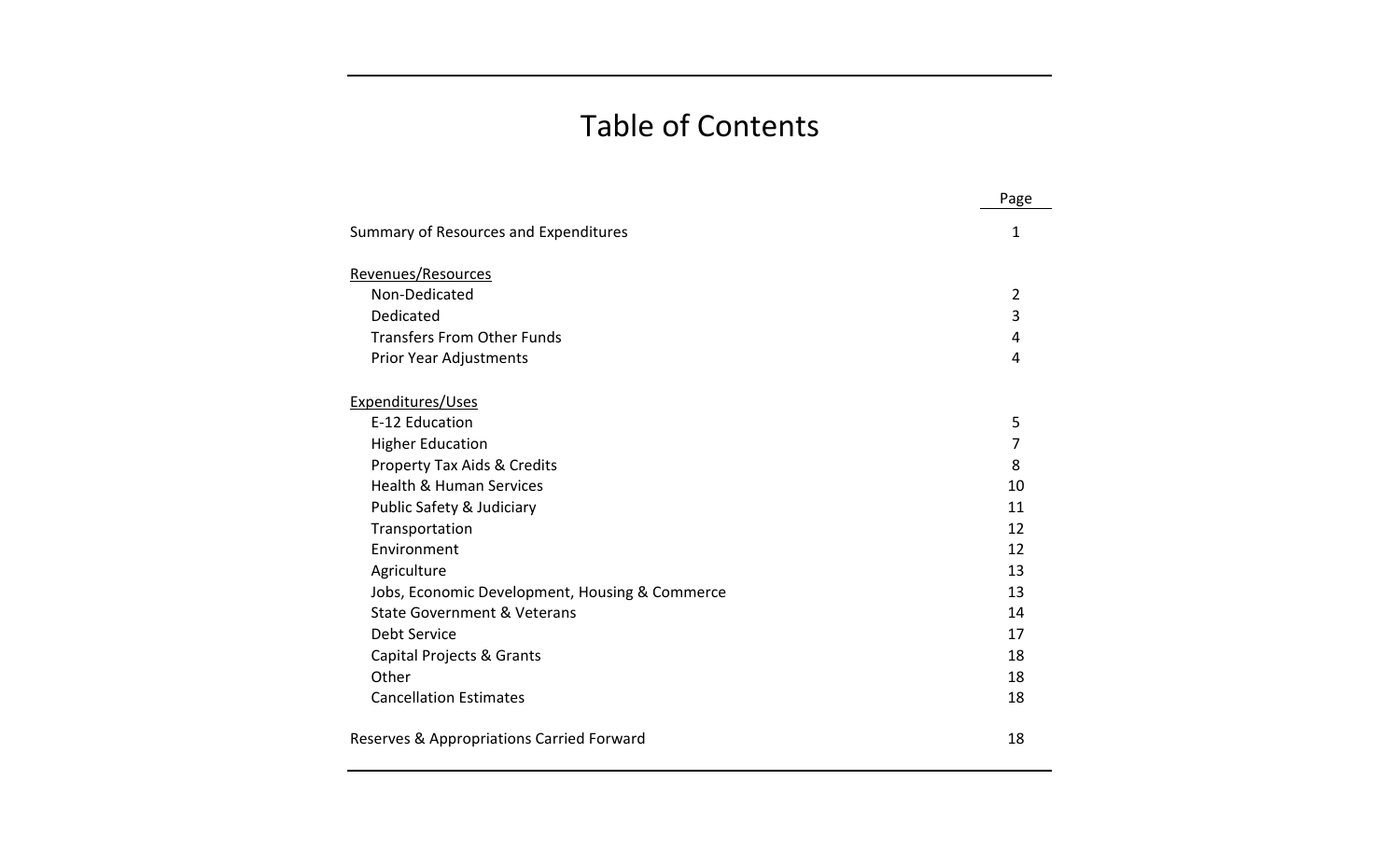| <b>General Fund - Fund Balance Analysis</b>       | 11-18 Fcst | 11-18 Fcst | 11-18 Fcst | Actual     | 2-19 Fcst    | 2-19 Fcst  | Feb vs Nov   | 2-19 Fcst    | 2-19 Fcst               | 2-19 Fcst  | Feb vs Nov | FY 2020-21 vs | <b>Planning Est</b> | <b>Planning Est</b> | <b>Planning Est</b> | Feb vs Nov   | FY 2022-23 vs |
|---------------------------------------------------|------------|------------|------------|------------|--------------|------------|--------------|--------------|-------------------------|------------|------------|---------------|---------------------|---------------------|---------------------|--------------|---------------|
| (\$ in Thousands)                                 | FY 2018-19 | FY 2020-21 | FY 2022-23 | FY 2018    | FY 2019      | FY 2018-19 | FY 2018-19   | FY 2020      | FY 2021                 | FY 2020-21 | FY 2020-21 | FY 2018-19    | FY 2022             | FY 2023             | FY 2022-23          | FY 2022-23   | FY 2020-21    |
| General Fund Summary                              |            |            |            |            |              |            |              |              |                         |            |            |               |                     |                     |                     |              |               |
| <b>Actual &amp; Estimated Resources</b>           |            |            |            |            |              |            |              |              |                         |            |            |               |                     |                     |                     |              |               |
| Balance Forward From Prior Year                   | 3,333,262  | 3,194,100  | 4,066,950  | 3,333,262  | 3,282,980    | 3,333,262  |              | 3,037,242    | 3,040,459               | 3,037,24   | $-156,85$  | $-296,020$    | 3,575,450           | 3,525,766           | 3,575,450           | $-491,500$   | 538,208       |
| <b>Current Resources:</b>                         |            |            |            |            |              |            |              |              |                         |            |            |               |                     |                     |                     |              |               |
| <b>Tax Revenues</b>                               | 43,390,238 | 46,487,232 | 49,162,348 | 21,247,679 | 21,888,196   | 43,135,875 | $-254,363$   | 22,580,716   | 23,480,979              | 46,061,695 | $-425,537$ | 2,925,820     | 23,995,178          | 24,583,846          | 48,579,024          | $-583,324$   | 2,517,329     |
| Non-Tax Revenues                                  | 1,603,01   | 1,470,804  | 1,436,776  | 814,026    | 845,810      | 1,659,836  | 56,818       | 758,826      | 751,888                 | 1,510,71   | 39,91      | $-149,122$    | 740,789             | 736,112             | 1,476,90            | 40,125       | $-33,813$     |
| subtotal Non-Dedicated Revenues                   | 44,993,25  | 47,958,03  | 50,599,124 | 22,061,705 | 22,734,006   | 44,795,711 | $-197,545$   | 23,339,542   | 24,232,867              | 47,572,409 | $-385,627$ | 2,776,698     | 24,735,967          | 25,319,958          | 50,055,925          | $-543,199$   | 2,483,516     |
| <b>Dedicated Revenue</b>                          | 1,099      |            |            | 1,099      | $^{\circ}$   | 1,099      |              | $\Omega$     | $^{\circ}$              |            |            | $-1,099$      | $\Omega$            | $^{\circ}$          |                     |              |               |
| Transfers From Other Funds                        | 316,035    | 305,225    | 61,460     | 161,151    | 154,884      | 316,035    |              | 152,614      | 152,611                 | 305,22     |            | $-10,810$     | 30,689              | 30,771              | 61,460              |              | $-243,765$    |
| Prior Year Adjustments                            | 99,58      | 63,450     | 74,486     | 72,968     | 26,547       | 99,515     |              | 26,497       | 37,045                  | 63,542     |            | $-35,975$     | 37,243              | 37,243              | 74,486              |              | 10,944        |
| Subtotal Other Revenue                            | 416,71     | 368,675    | 135,946    | 235,218    | 181,431      | 416,649    | $-65$        | 179,111      | 189,656                 | 368,767    |            | $-47,882$     | 67,932              | 68,014              | 135,946             |              | $-232,821$    |
| Subtotal Current Resources                        | 45,409,97  | 48,326,71  | 50,735,070 | 22,296,923 | 22,915,437   | 45,212,360 | $-197,610$   | 23,518,653   | 24,422,523              | 47,941,176 | $-385,535$ | 2,728,816     | 24,803,899          | 25,387,972          | 50,191,87           | $-543,199$   | 2,250,695     |
| <b>Total Resources Available</b>                  | 48,743,232 | 51,520,81  | 54,802,020 | 25,630,185 | 26,198,417   | 48,545,622 | $-197,610$   | 26,555,895   | 27,462,982              | 50,978,418 | $-542,393$ | 2,432,796     | 28,379,349          | 28,913,738          | 53,767,321          | $-1,034,699$ | 2,788,903     |
| <u><b>Actual &amp; Estimated Expenditures</b></u> |            |            |            |            |              |            |              |              |                         |            |            |               |                     |                     |                     |              |               |
| E-12 Education                                    | 18,844,71  | 19,600,659 | 20,280,647 | 9,233,048  | 9,608,244    | 18,841,292 | $-3,419$     | 9,694,824    | 9,857,959               | 19,552,783 | $-47,876$  | 711,491       | 10,039,881          | 10,208,754          | 20,248,635          | $-32,012$    | 695,852       |
| <b>Higher Education</b>                           | 3,290,092  | 3,255,828  | 3,255,828  | 1,651,198  | 1,638,894    | 3,290,092  |              | 1,627,914    | 1,627,914               | 3,255,828  |            | $-34,264$     | 1,627,914           | 1,627,914           | 3,255,828           |              | $\Omega$      |
| Property Tax Aids & Credits                       | 3,664,019  | 3,709,68   | 3,881,803  | 1,723,701  | 1,934,121    | 3,657,822  | $-6,197$     | 1,816,676    | 1,922,220               | 3,738,896  | 29,209     | 81,074        | 1,955,697           | 1,988,397           | 3,944,094           | 62,291       | 205,198       |
| Health & Human Services                           | 13,403,320 | 14,904,596 | 16,776,181 | 6,621,621  | 6,750,429    | 13,372,050 | $-31,270$    | 7,408,356    | 7,466,297               | 14,874,653 | $-29,943$  | 1,502,603     | 8,181,097           | 8,498,664           | 16,679,76:          | $-96,420$    | 1,805,108     |
| Public Safety & Judiciary                         | 2,337,992  | 2,350,702  | 2,350,637  | 1,126,081  | 1,211,911    | 2,337,992  |              | 1,173,881    | 1,176,821               | 2,350,702  |            | 12,710        | 1,174,453           | 1,176,184           | 2,350,637           |              | $-65$         |
| Transportation                                    | 341,466    | 247,455    | 247,584    | 158,052    | 183,414      | 341,466    |              | 123,706      | 123,749                 | 247,45     |            | $-94,011$     | 123,792             | 123,792             | 247,584             |              | 129           |
| Environment                                       | 356,838    | 324,222    | 324,236    | 185,851    | 170,987      | 356,838    |              | 162,156      | 162,073                 | 324,229    |            | $-32,609$     | 162,121             | 162,118             | 324,239             |              | 10            |
| Agriculture                                       | 126,539    | 122,252    | 122,252    | 60,246     | 66,293       | 126,539    |              | 61,126       | 61,126                  | 122,252    |            | $-4,287$      | 61,126              | 61,126              | 122,252             |              |               |
| Jobs, Economic Development, Housing & Commerce    | 561,779    | 386,364    | 412,952    | 275,394    | 286,395      | 561,789    | 10           | 185,947      | 199,510                 | 385,457    | $-907$     | $-176,332$    | 200,139             | 203,259             | 403,398             | $-9,554$     | 17,941        |
| State Government & Veterans                       | 1,229,906  | 1,099,375  | 1,094,462  | 622,626    | 607,270      | 1,229,896  | $-10$        | 551,617      | 547,319                 | 1,098,936  | $-439$     | $-130,960$    | 545,948             | 547,623             | 1,093,57            | $-891$       | $-5,365$      |
| <b>Debt Service</b>                               | 1,112,908  | 1,199,210  | 1,258,348  | 563,123    | 549,785      | 1,112,908  |              | 583,865      | 614,942                 | 1,198,807  | $-403$     | 85,899        | 639,960             | 620,411             | 1,260,37            | 2,02         | 61,564        |
| Capital Projects & Grants                         | 294,51     | 273,51     | 293,694    | 126,217    | 168,432      | 294,649    | 134          | 130,368      | 142,602                 | 272,970    | $-54$      | $-21,679$     | 146,455             | 146,242             | 292,697             | $-997$       | 19,727        |
| Other                                             |            |            |            | 47         | $^{\circ}$   |            |              | $\mathbf{0}$ | $\overline{\mathbf{0}}$ |            |            | $-47$         | $\mathbf{0}$        | $\overline{0}$      |                     |              | $\Omega$      |
| <b>Cancellation Estimates</b>                     | $-15,000$  | $-20,000$  | $-20,000$  | $\Omega$   | $-15,000$    | $-15,000$  |              | $-5,000$     | $-15,000$               | $-20,000$  |            | $-5,000$      | $-5,000$            | $-15,000$           | $-20,000$           |              | $\Omega$      |
| Subtotal by Appropriation Bill                    | 45,549,13  | 47,453,86  | 50,278,624 | 22,347,205 | 23, 161, 175 | 45,508,380 | $-40,752$    | 23,515,436   | 23,887,532              | 47,402,968 | $-50,893$  | 1,894,588     | 24,853,583          | 25,349,484          | 50,203,067          | $-75,557$    | 2,800,099     |
| <b>Total Expenditures &amp; Transfers</b>         | 45,549,13  | 47,453,861 | 50,278,624 | 22,347,205 | 23,161,175   | 45,508,380 | $-40,752$    | 23,515,436   | 23,887,532              | 47,402,968 | $-50,893$  | 1,894,588     | 24,853,583          | 25,349,484          | 50,203,067          | $-75,557$    | 2,800,099     |
| <b>Balance Before Reserves</b>                    | 3,194,100  | 4,066,950  | 4,523,396  | 3,282,980  | 3,037,242    | 3,037,242  | $-156,858$   | 3,040,459    | 3,575,450               | 3,575,450  | $-491,500$ | 538,208       | 3,525,766           | 3,564,254           | 3,564,254           | $-959,142$   | $-11,196$     |
| Cash Flow Account                                 | 350,000    | 350,000    | 350,000    | 350,000    | 350,000      | 350,000    |              | 350,000      | 350,000                 | 350,000    |            |               | 350,000             | 350,000             | 350,000             |              | $\Omega$      |
| <b>Budget Reserve</b>                             | 2,074,733  | 2,074,733  | 2,074,733  | 1,698,247  | 2,074,733    | 2,074,733  |              | 2,074,733    | 2,074,733               | 2,074,733  |            |               | 2,074,733           | 2,074,733           | 2,074,733           |              |               |
| Stadium Reserve                                   | 49,660     | 98,36      | 193,142    | 44,171     | 49,595       | 49,595     | $-6^{\circ}$ | 62,297       | 98,389                  | 98,389     |            | 48,794        | 142,117             | 193,170             | 193,170             |              | 94,781        |
| Appropriations Carried Forward                    |            |            |            | 211,578    | $\Omega$     |            |              | $\Omega$     | $\Omega$                |            |            |               | $\Omega$            | $\Omega$            |                     |              |               |
| <b>Budgetary Balance</b>                          | 719,707    | 1,543,855  | 1,905,521  | 978,984    | 562,914      | 562,914    | $-156,793$   | 553,429      | 1,052,328               | 1,052,328  | $-491,527$ | 489,414       | 958,916             | 946,351             | 946,351             | $-959,170$   | $-105,977$    |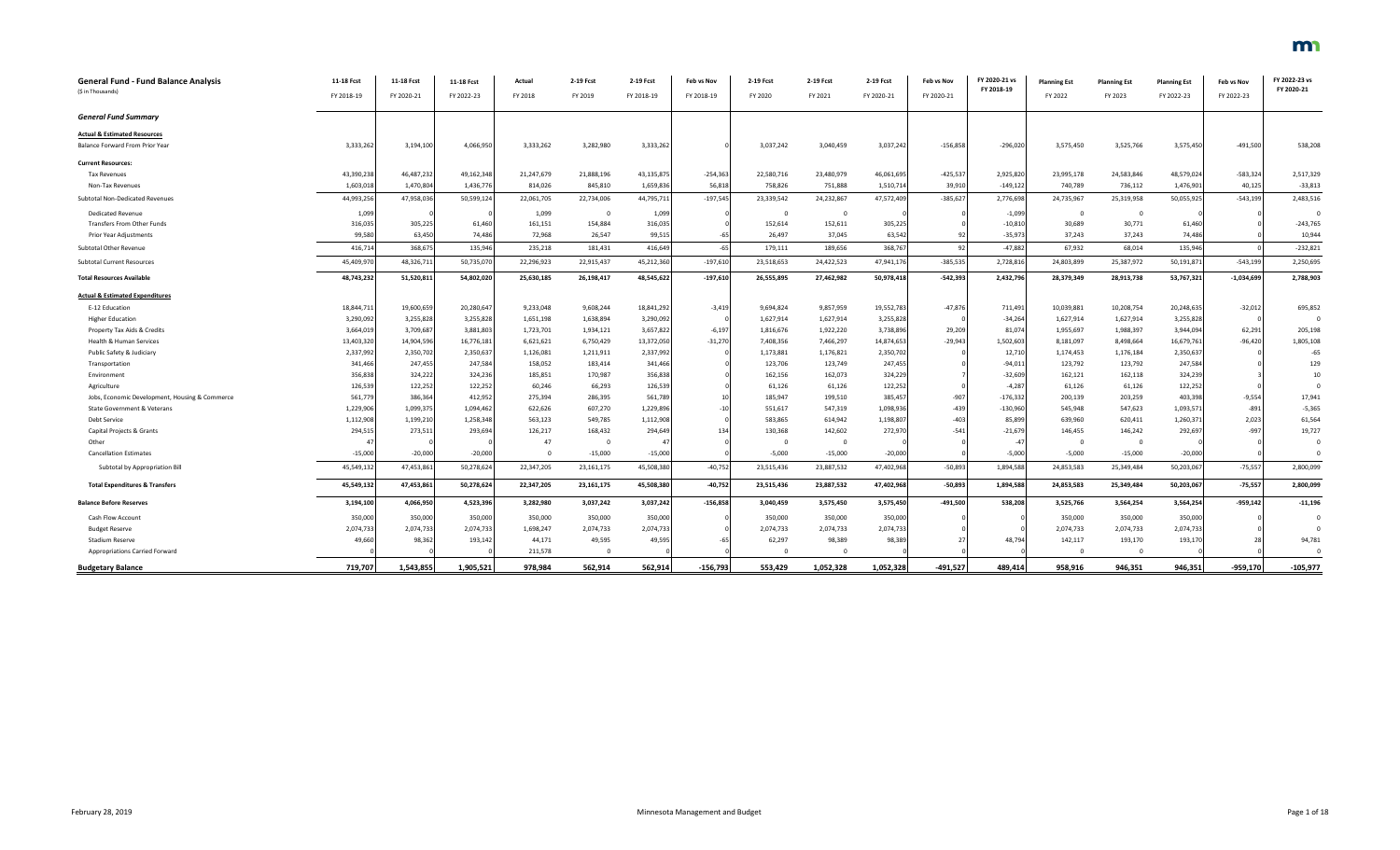| General Fund - Fund Balance Analysis            | 11-18 Fcst  | 11-18 Fcst   | 11-18 Fcst   | Actual       | 2-19 Fcst    | 2-19 Fcst    | Feb vs Nov      | 2-19 Fcst    | 2-19 Fcst    | 2-19 Fcst    | Feb ys Nov   | FY 2020-21 vs  | <b>Planning Est</b> | <b>Planning Est</b> | <b>Planning Est</b> | Feb vs Nov   | FY 2022-23 vs |
|-------------------------------------------------|-------------|--------------|--------------|--------------|--------------|--------------|-----------------|--------------|--------------|--------------|--------------|----------------|---------------------|---------------------|---------------------|--------------|---------------|
| (\$ in Thousands)                               | FY 2018-19  | FY 2020-21   | FY 2022-23   | FY 2018      | FY 2019      | FY 2018-19   | FY 2018-19      | FY 2020      | FY 2021      | FY 2020-21   | FY 2020-21   | FY 2018-19     | FY 2022             | FY 2023             | FY 2022-23          | FY 2022-23   | FY 2020-21    |
| Non-Dedicated Revenue                           |             |              |              |              |              |              |                 |              |              |              |              |                |                     |                     |                     |              |               |
| Tax Revenues:                                   |             |              |              |              |              |              |                 |              |              |              |              |                |                     |                     |                     |              |               |
| Individual Income Tax                           | 27,387,223  | 30,221,200   | 32,588,200   | 13,376,923   | 13,571,000   | 26,947,923   | $-439,300$      | 14,061,600   | 14,844,000   | 28,905,600   | $-1,315,600$ | 1,957,677      | 15,415,300          | 15,847,000          | 31,262,300          | $-1,325,900$ | 2,356,700     |
| Individual Income Tax Refunds                   | $-3,253,82$ | $-3,945,600$ | $-4,830,600$ | $-1,593,423$ | $-1,623,800$ | $-3,217,223$ | 36,600          | $-1,538,900$ | $-1,661,700$ | $-3,200,600$ | 745,000      | 16,623         | $-1,984,300$        | $-2,083,100$        | $-4,067,400$        | 763,200      | $-866,800$    |
| <b>Individual Income Tax</b>                    | 24,133,400  | 26,275,600   | 27,757,600   | 11,783,500   | 11,947,200   | 23,730,700   | $-402,700$      | 12,522,700   | 13,182,300   | 25,705,000   | $-570,600$   | 1,974,300      | 13,431,000          | 13,763,900          | 27,194,900          | $-562,700$   | 1,489,900     |
| Corporate Income Tax                            | 3,023,101   | 3,125,543    | 3,198,243    | 1,452,885    | 1,726,078    | 3,178,963    | 155,862         | 1,722,457    | 1,707,544    | 3,430,001    | 304,458      | 251,038        | 1,682,833           | 1,691,121           | 3,373,954           | 175,711      | $-56,047$     |
| Corporate Income Tax Refunds                    | $-319,942$  | $-475,276$   | $-468,304$   | $-138,360$   | $-207,202$   | $-345,562$   | $-25,620$       | $-243,288$   | $-274,330$   | $-517,618$   | $-42,342$    | $-172,056$     | $-256,976$          | $-242,207$          | $-499,183$          | $-30,879$    | 18,435        |
| Corporate Income Tax                            | 2,703,159   | 2,650,267    | 2,729,939    | 1,314,525    | 1,518,876    | 2,833,401    | 130,242         | 1,479,169    | 1,433,214    | 2,912,383    | 262,116      | 78,982         | 1,425,857           | 1,448,914           | 2,874,771           | 144,832      | $-37,612$     |
| Sales Tax                                       | 11,645,81   | 12,492,070   | 13,354,479   | 5,684,120    | 5,937,571    | 11,621,691   | $-24,120$       | 6,041,770    | 6,242,397    | 12,284,167   | $-207,903$   | 662,476        | 6,448,863           | 6,611,788           | 13,060,651          | $-293,828$   | 776,484       |
| Sales Tax Refunds                               | $-482,458$  | $-468,299$   | $-386,199$   | $-218,357$   | $-259,502$   | $-477,859$   | 4,599           | $-225,499$   | $-199,501$   | $-425,000$   | 43,299       | 52,859         | $-179,500$          | $-165,500$          | $-345,000$          | 41,199       | 80,000        |
| Sales Tax Refunds, Indian Sales Tax             | $-24,35$    | $-25,000$    | $-25,800$    | $-14,553$    | $-9,800$     | $-24,353$    |                 | $-12,400$    | $-12,600$    | $-25,000$    |              | $-647$         | $-12,800$           | $-13,000$           | $-25,800$           |              | $-800$        |
| 12, CH 299 MPLS Sales Tax to MSFA               | 3,95        | 5,796        | 7,579        | 1,855        | 2,238        | 4,093        | 134             | 2,454        | 2,916        | 5,370        | $-426$       | 1,277          | 3,305               | 3,603               | 6,908               | $-671$       | 1,538         |
| MPLS Sales Tax w/Holding for NFL Stadium        |             | 17,537       | 37,745       | $\Omega$     | $\Omega$     |              |                 | $\Omega$     | 17,423       | 17,423       | $-114$       | 17,423         | 18,562              | 18,857              | 37,419              | $-326$       | 19,996        |
| Sales Tax                                       | 11,142,959  | 12,022,104   | 12,987,804   | 5,453,065    | 5,670,507    | 11,123,572   | $-19,387$       | 5,806,325    | 6,050,635    | 11,856,960   | $-165, 144$  | 733,388        | 6,278,430           | 6,455,748           | 12,734,178          | $-253,626$   | 877,218       |
| <b>Statewide Property Tax</b>                   | 1,619,047   | 1,638,057    | 1,634,329    | 811,376      | 809,108      | 1,620,484    | 1,437           | 820,843      | 817,214      | 1,638,057    |              | 17,573         | 817,157             | 817,172             | 1,634,329           |              | $-3,728$      |
| Estate Tax                                      | 399,095     | 293,900      | 306,200      | 220,595      | 200,500      | 421,095      | 22,000          | 153,500      | 149,900      | 303,400      | 9,500        | $-117,695$     | 155,400             | 164,100             | 319,500             | 13,300       | 16,100        |
| <b>Estate Tax Refunds</b>                       | $-17,37$    | $-19,000$    | $-18,300$    | $-7,179$     | $-6,800$     | $-13,97$     | 3,400           | $-10,800$    | $-9,300$     | $-20,100$    | $-1,100$     | $-6,121$       | $-9,300$            | $-9,700$            | $-19,000$           | $-700$       | 1,100         |
| Estate Tax                                      | 381,716     | 274,900      | 287,900      | 213,416      | 193,700      | 407,116      | 25,400          | 142,700      | 140,600      | 283,300      | 8,400        | $-123,816$     | 146,100             | 154,400             | 300,500             | 12,600       | 17,200        |
| Liquor, Wine & Beer Tax                         | 185,326     | 191,320      | 199,100      | 92,476       | 93,200       | 185,676      | 350             | 95,070       | 96,970       | 192,040      | 720          | 6,364          | 98,920              | 100,910             | 199,830             | 730          | 7,790         |
| Liquor, Wine & Beer Tax Refunds                 | $-1,628$    | $-1,500$     | $-1,500$     | $-728$       | $-950$       | $-1,678$     | $-50$           | $-750$       | $-750$       | $-1,500$     |              | 178            | $-750$              | $-750$              | $-1,500$            |              |               |
| Liquor, Wine & Beer Tax                         | 183,698     | 189,820      | 197,600      | 91,748       | 92,250       | 183,998      | 300             | 94,320       | 96,220       | 190,540      | 720          | 6,542          | 98,170              | 100,160             | 198,330             | 730          | 7,790         |
| Cigarette & Tobacco Products Tax                | 1,216,905   | 1,273,410    | 1,265,290    | 577,145      | 632,900      | 1,210,045    | $-6,860$        | 632,080      | 631,250      | 1,263,330    | $-10,080$    | 53,285         | 630,540             | 629,970             | 1,260,510           | $-4,780$     | $-2,820$      |
| Cigarette & Tobacco Products Tax Refunds        | $-28,584$   | $-21,300$    | $-21,500$    | $-13,834$    | $-14,750$    | $-28,584$    |                 | $-10,650$    | $-10,650$    | $-21,300$    |              | 7,284          | $-10,750$           | $-10,750$           | $-21,500$           |              | $-200$        |
| Cigarette & Tobacco Products Tax                | 1,188,321   | 1,252,110    | 1,243,790    | 563,311      | 618,150      | 1,181,461    | $-6,860$        | 621,430      | 620,600      | 1,242,030    | $-10,080$    | 60,569         | 619,790             | 619,220             | 1,239,010           | $-4,780$     | $-3,020$      |
| <b>Taconite Occupation Tax</b>                  | 26,454      | 27,200       | 28,000       | 13,054       | 19,900       | 32,954       | 6,500           | 20,100       | 20,100       | 40,200       | 13,000       | 7,246          | 14,000              | 14,000              | 28,000              |              | $-12,200$     |
| Mortgage Registry Tax                           | 231,110     | 237,180      | 252,661      | 122,050      | 112,431      | 234,481      | 3,371           | 120,414      | 124,672      | 245,086      | 7,906        | 10,605         | 128,395             | 132,031             | 260,426             | 7,765        | 15,340        |
| <b>Deed Transfer Tax</b>                        | 254,892     | 297,667      | 331,263      | 128,108      | 131,483      | 259,591      | 4,699           | 149,983      | 161,510      | 311,493      | 13,826       | 51,902         | 170,181             | 177,960             | 348,141             | 16,878       | 36,648        |
| Insurance Gross Earn & Fire Marshall            | 807,545     | 838,308      | 848,202      | 400,532      | 407,784      | 808,31       | 771             | 418,767      | 432,870      | 851,637      | 13,329       | 43,321         | 446,628             | 461,310             | 907,938             | 59,736       | 56,301        |
| Insurance Gross Earn & Fire Marshall Refunds    | $-9.060$    | $-10,000$    | $-10,000$    | $-4.060$     | $-2,000$     | $-6.060$     | 3,000           | $-2,500$     | $-2.500$     | $-5,000$     | 5,000        | 1,060          | $-2,500$            | $-2,500$            | $-5,000$            | 5,000        |               |
| <b>Insurance Gross Earn &amp; Fire Marshall</b> | 798,485     | 828,308      | 838,202      | 396,472      | 405,784      | 802,256      | 3,771           | 416,267      | 430,370      | 846,637      | 18,329       | 44,381         | 444,128             | 458,810             | 902,938             | 64,736       | 56,301        |
| <b>Controlled Substance Tax</b>                 |             | 10           | 10           | $\mathbf{0}$ | 5            |              |                 | 5            | 5            | 10           |              |                | 5                   | - 5                 | 10                  |              | $\mathbf{o}$  |
| <b>Other Gross Earnings</b>                     | 10          | 100          | 100          | 54           | 50           | 104          |                 | 50           | 50           | 100          |              |                | 50                  | 50                  | 100                 |              | $\Omega$      |
| Lawful Gambling Comb Rcpts Tax                  | 159,444     | 190,400      | 218,000      | 75,044       | 84,400       | 159,444      |                 | 92,000       | 98,400       | 190,400      |              | 30,956         | 105,300             | 112,700             | 218,000             |              | 27,600        |
| Gambling Tax Refunds                            | $-42$       | $-400$       | $-400$       | $-223$       | $-200$       | $-423$       |                 | $-200$       | $-200$       | $-400$       |              | 2 <sup>5</sup> | $-200$              | $-200$              | $-400$              |              |               |
| <b>Lawful Gambling Taxes</b>                    | 159,021     | 190,000      | 217,600      | 74,821       | 84,200       | 159,021      |                 | 91,800       | 98.200       | 190,000      |              | 30,979         | 105,100             | 112,500             | 217,600             |              | 27,600        |
| Lawful Gambling Taxes - February 2012 Base      | [73, 800]   | [73, 800]    | [73,800]     | [36,900]     | [36,900]     | [73, 800]    | $\overline{10}$ | [36,900]     | [36,900]     | [73,800]     |              | [0]            | [36,900]            | [36,900]            | [73,800]            | ſ0           | [0]           |
| Lawful Gambling Taxes - Stadium                 | [85, 975]   | [116, 200]   | [143,800]    | [38, 675]    | [47, 300]    | [85, 975]    | $[0]$           | [54,900]     | [61, 300]    | [116, 200]   |              | [30, 225]      | [68, 200]           | [75,600]            | [143, 800]          | [O           | [27,600]      |
| <b>Medical Assistance Surcharges</b>            | 578,367     | 614,515      | 666,156      | 287,376      | 290,655      | 578,031      | $-336$          | 300,013      | 310,692      | 610,705      | $-3,810$     | 32,674         | 322,218             | 334,379             | 656,597             | $-9,559$     | 45,892        |
|                                                 |             |              |              |              |              |              |                 |              |              |              |              |                |                     |                     |                     |              |               |
| <b>Other Tax Refunds</b>                        | $-10,500$   | $-10,606$    | $-10,606$    | $-5,197$     | $-6,103$     | $-11,300$    | $-800$          | $-5,403$     | $-5,403$     | $-10,806$    | $-200$       | 494            | $-5,403$            | $-5,403$            | $-10,806$           | $-200$       | $\mathbf 0$   |
| <b>Tax Revenues</b>                             | 43.390.238  | 46,487,232   | 49,162,348   | 21,247,679   | 21,888,196   | 43,135,875   | $-254,363$      | 22,580,716   | 23,480,979   | 46,061,695   | $-425,537$   | 2,925,820      | 23,995,178          | 24,583,846          | 48,579,024          | $-583.324$   | 2,517,329     |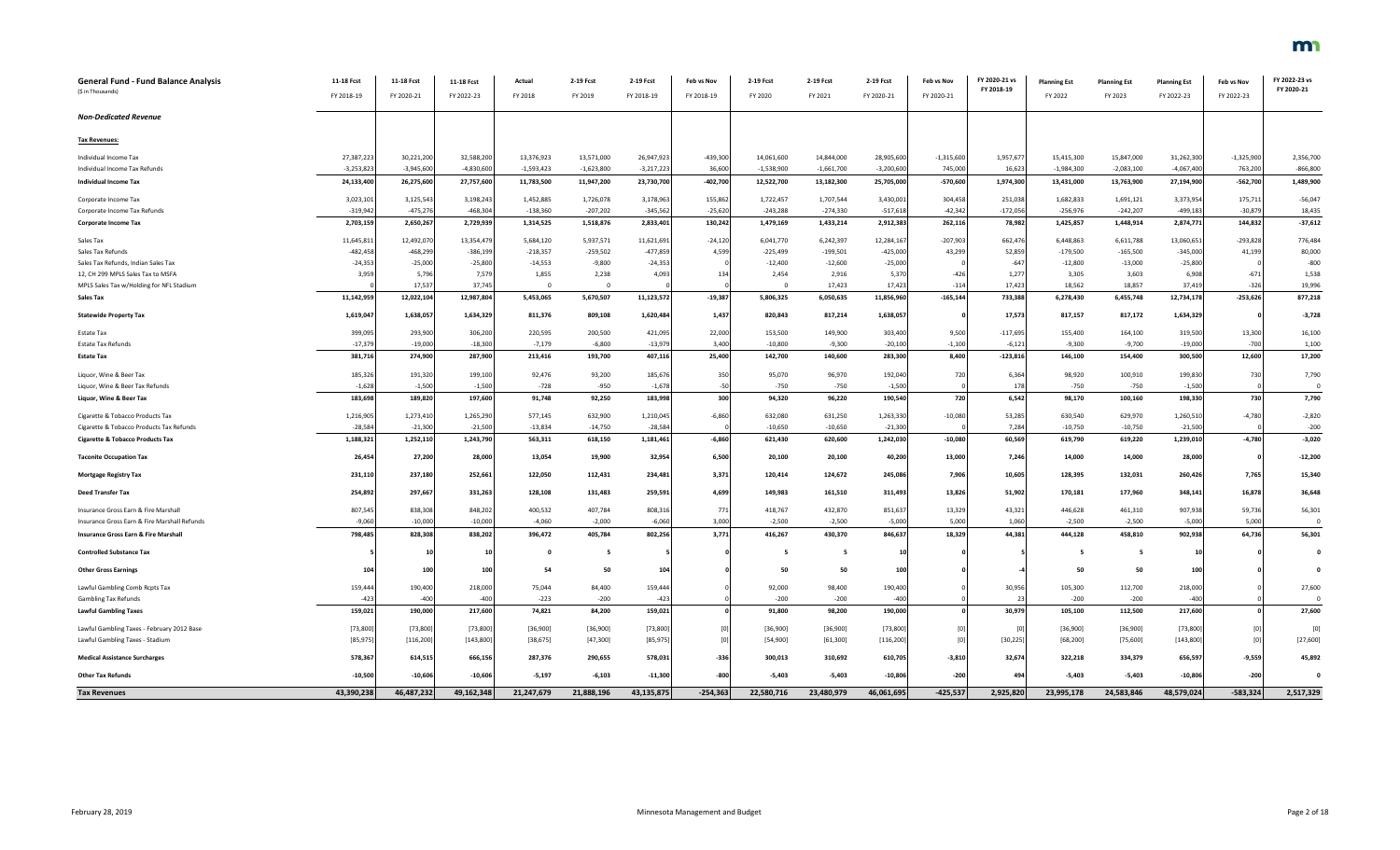| General Fund - Fund Balance Analysis | 11-18 Fcst | 11-18 Fcst | 11-18 Fcst | Actual     | 2-19 Fcst  | 2-19 Fcst  | Feb vs Nov | 2-19 Fcst   | 2-19 Fcst  | 2-19 Fcst  | Feb vs Nov | FY 2020-21 vs<br>FY 2018-19 | <b>Planning Est</b> | <b>Planning Est</b> | <b>Planning Est</b> | Feb vs Nov | FY 2022-23 vs<br>FY 2020-21 |
|--------------------------------------|------------|------------|------------|------------|------------|------------|------------|-------------|------------|------------|------------|-----------------------------|---------------------|---------------------|---------------------|------------|-----------------------------|
| (\$ in Thousands)                    | FY 2018-19 | FY 2020-21 | FY 2022-23 | FY 2018    | FY 2019    | FY 2018-19 | FY 2018-19 | FY 2020     | FY 2021    | FY 2020-21 | FY 2020-21 |                             | FY 2022             | FY 2023             | FY 2022-23          | FY 2022-23 |                             |
|                                      |            |            |            |            |            |            |            |             |            |            |            |                             |                     |                     |                     |            |                             |
| <b>Non-Tax Revenues:</b>             |            |            |            |            |            |            |            |             |            |            |            |                             |                     |                     |                     |            |                             |
| <b>Investment Income</b>             | 111,402    | 112,000    | 112,000    | 55,402     | 75,000     | 130,402    | 19,000     | 75,000      | 75,000     | 150,000    | 38,000     | 19,598                      | 75,000              | 75,000              | 150,000             | 38,000     |                             |
| <b>Lottery Revenue</b>               | 126,424    | 120,781    | 121,372    | 66,400     | 64,055     | 130,455    | 4,031      | 59,899      | 60,555     | 120,454    | $-327$     | $-10,001$                   | 60,555              | 60,555              | 121,110             | $-262$     | 656                         |
| <b>Tobacco Settlements</b>           | 326,983    | 311,115    | 280,669    | 166,931    | 160,161    | 327,092    | 109        | 157,111     | 154,004    | 311,115    |            | $-15,977$                   | 141,662             | 139,007             | 280,669             |            | $-30,446$                   |
| <u>Fees</u>                          |            |            |            |            |            |            |            |             |            |            |            |                             |                     |                     |                     |            |                             |
| <b>Departmental Earnings</b>         | 399,891    | 388,162    | 386,713    | 203,785    | 196,217    | 400,002    | 111        | 196,385     | 192,389    | 388,774    | 612        | $-11,228$                   | 194,301             | 193,024             | 387,325             | 612        | $-1,449$                    |
| <b>Departmental Earnings</b>         | 399,891    | 388,162    | 386,713    | 203,785    | 196,217    | 400,002    | 111        | 196,385     | 192,389    | 388,774    | 612        | $-11,228$                   | 194,301             | 193,024             | 387,325             | 612        | $-1,449$                    |
| <b>DHS MSOP Collections</b>          | 29,084     | 29,600     | 29,600     | 14,284     | 12,000     | 26,284     | $-2,800$   | 14,800      | 14,800     | 29,600     |            | 3,316                       | 14,800              | 14,800              | 29,600              |            |                             |
| <b>DHS SOS Collections</b>           | 150,327    | 142,900    | 143,500    | 79,577     | 72,250     | 151,827    | 1,500      | 71,450      | 71,750     | 143,200    | 300        | $-8,627$                    | 71,750              | 71,750              | 143,500             |            | 300                         |
| Fines & Surcharges                   | 146,592    | 138,519    | 134,704    | 76,065     | 72,058     | 148,123    | 1,531      | 71,374      | 70,356     | 141,730    | 3,211      | $-6,393$                    | 69,335              | 68,330              | 137,665             | 2,961      | $-4,065$                    |
| Fine & Surcharges                    | 146,592    | 138,519    | 134,704    | 76,065     | 72,058     | 148,123    | 1,531      | 71,374      | 70,356     | 141,730    | 3,211      | $-6,393$                    | 69,335              | 68,330              | 137,665             | 2,961      | $-4,065$                    |
| Fees                                 | 725,894    | 699,181    | 694,517    | 373,711    | 352,525    | 726,236    | 342        | 354,009     | 349,295    | 703,304    | 4,123      | $-22,932$                   | 350,186             | 347,904             | 698,090             | 3,573      | $-5,214$                    |
| <b>Other Non-Dedicated Revenue</b>   |            |            |            |            |            |            |            |             |            |            |            |                             |                     |                     |                     |            |                             |
| All Other Non-Dedicated Revenue      | 209,300    | 175,612    | 175,612    | 121,153    | 122,983    | 244,136    | 34,836     | 88,513      | 88,513     | 177,026    | 1,414      | $-67,110$                   | 88,513              | 88,513              | 177,026             | 1,414      | $\Omega$                    |
| Federal TANF                         | 51,090     | 52,115     | 52,606     | 25,508     | 24,082     | 49,590     | $-1,500$   | 24,294      | 24,521     | 48,815     | $-3,300$   | $-775$                      | 24,873              | 25,133              | 50,006              | $-2,600$   | 1,191                       |
| <b>Assigned Risk Plan Surplus</b>    | 51,925     |            |            | 4,921      | 47,004     | 51,925     |            | $\Omega$    | $\Omega$   |            |            | $-51,925$                   | $\Omega$            | $\Omega$            |                     |            | $\Omega$                    |
| All Other Non-Dedicated Revenue      | 312,315    | 227,727    | 228,218    | 151,582    | 194,069    | 345,651    | 33,336     | 112,807     | 113,034    | 225,841    | $-1.886$   | $-119,810$                  | 113,386             | 113,646             | 227,032             | $-1,186$   | 1,191                       |
| <b>Non-Tax Revenues</b>              | 1,603,018  | 1,470,804  | 1,436,776  | 814.026    | 845,810    | 1,659,836  | 56,818     | 758,826     | 751.888    | 1,510,714  | 39,910     | $-149,122$                  | 740.789             | 736.112             | 1,476,901           | 40.125     | $-33,813$                   |
| <b>Net Non-Dedicated Revenue</b>     | 44.993.256 | 47,958,036 | 50,599,124 | 22,061,705 | 22,734,006 | 44,795,711 | $-197,545$ | 23,339,542  | 24.232.867 | 47,572,409 | $-385,627$ | 2,776,698                   | 24,735,967          | 25,319,958          | 50,055,925          | $-543.199$ | 2,483,516                   |
| <b>Dedicated Revenues</b>            |            |            |            |            |            |            |            |             |            |            |            |                             |                     |                     |                     |            |                             |
|                                      |            |            |            |            |            |            |            |             |            |            |            |                             |                     |                     |                     |            |                             |
| All Other Dedicated Revenues         | 1,099      |            |            | 1,099      |            | 1,099      |            | $\mathbf 0$ | $\Omega$   |            |            | $-1,099$                    | $\Omega$            | $\Omega$            |                     |            |                             |
| <b>Dedicated Revenue</b>             | 1,099      |            |            | 1,099      | $\Omega$   | 1,099      |            | $\Omega$    | $\Omega$   |            |            | $-1,099$                    | $\Omega$            | $\Omega$            |                     |            |                             |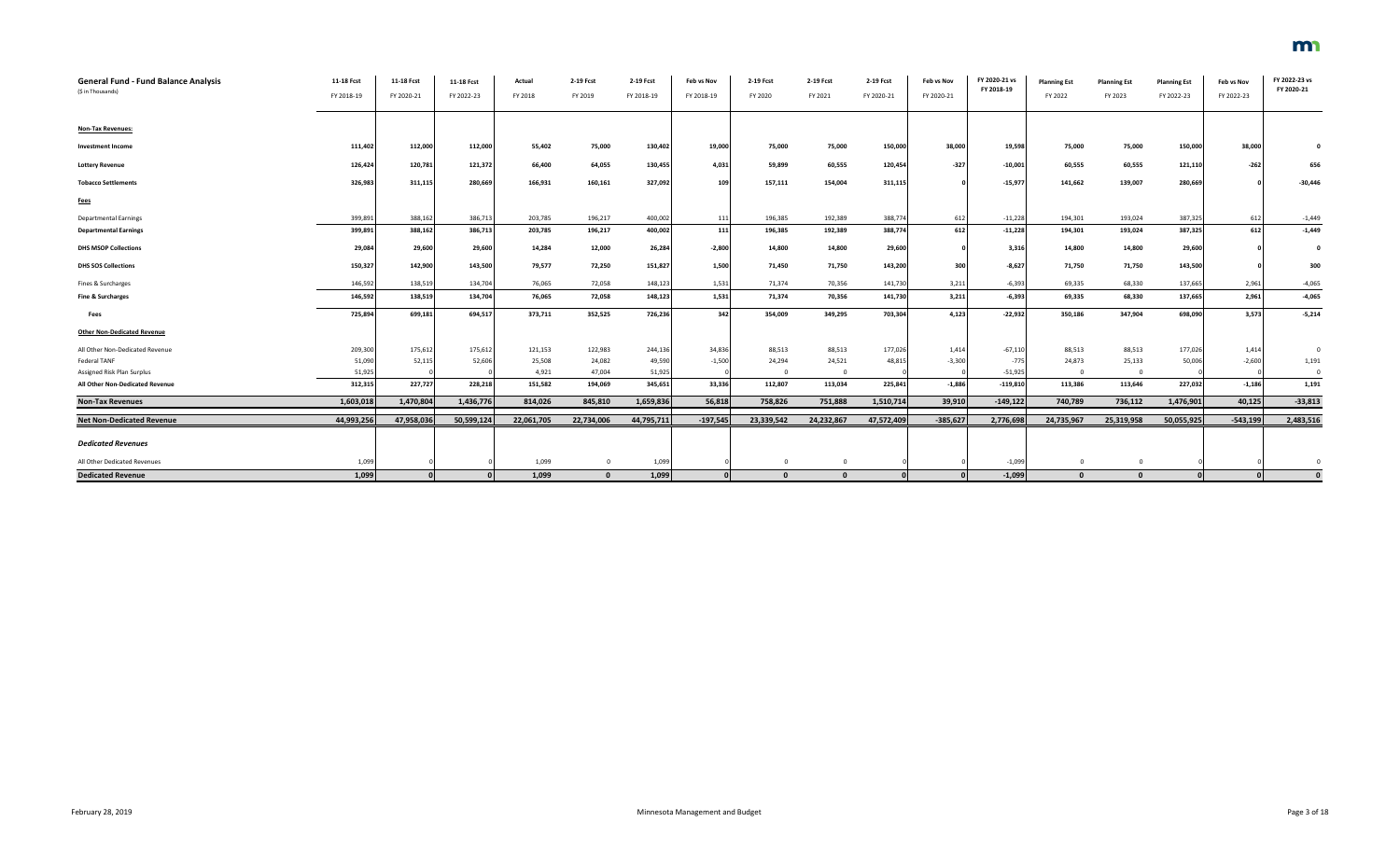| General Fund - Fund Balance Analysis<br>(\$ in Thousands)      | 11-18 Fcst<br>FY 2018-19 | 11-18 Fcst<br>FY 2020-21 | 11-18 Fcst<br>FY 2022-23 | Actual<br>FY 2018 | 2-19 Fcst<br>FY 2019 | 2-19 Fcst<br>FY 2018-19 | Feb vs Nov<br>FY 2018-19 | 2-19 Fcst<br>FY 2020 | 2-19 Fcst<br>FY 2021 | 2-19 Fcst<br>FY 2020-21 | Feb vs Nov<br>FY 2020-21 | FY 2020-21 vs<br>FY 2018-19 | <b>Planning Est</b><br>FY 2022 | <b>Planning Est</b><br>FY 2023 | <b>Planning Est</b><br>FY 2022-23 | Feb vs Nov<br>FY 2022-23 | FY 2022-23 vs<br>FY 2020-21 |
|----------------------------------------------------------------|--------------------------|--------------------------|--------------------------|-------------------|----------------------|-------------------------|--------------------------|----------------------|----------------------|-------------------------|--------------------------|-----------------------------|--------------------------------|--------------------------------|-----------------------------------|--------------------------|-----------------------------|
| <b>Transfers From Other Funds</b>                              |                          |                          |                          |                   |                      |                         |                          |                      |                      |                         |                          |                             |                                |                                |                                   |                          |                             |
| Other special Revenue Funds                                    | 7,843                    | 5,666                    | 5,734                    | 4,980             | 2,863                | 7,843                   |                          | 2,867                | 2,799                | 5,666                   |                          | $-2,177$                    | 2,867                          | 2,867                          | 5,734                             |                          |                             |
| <b>Other Special Revenue Funds</b>                             | 7,843                    | 5,666                    | 5,734                    | 4,980             | 2,863                | 7,843                   |                          | 2,867                | 2,799                | 5,666                   |                          | $-2,177$                    | 2,867                          | 2,867                          | 5,734                             |                          |                             |
| All Other Transfers                                            | 24,248                   | 19,280                   | 19,280                   | 13,787            | 10,461               | 24,248                  |                          | 9,640                | 9,640                | 19,280                  |                          | $-4,968$                    | 9,640                          | 9,640                          | 19,280                            |                          |                             |
| <b>Admin Dept-Plant Mgmt</b>                                   | 7,946                    | 5,774                    | 6,012                    | 3,973             | 3,973                | 7,946                   |                          | 2,887                | 2,887                | 5,774                   |                          | $-2,172$                    | 2,965                          | 3,047                          | 6,012                             |                          | 238                         |
| 97, CH 239-Public Safety Alcohol Monitoring                    | 17,579                   | 17,994                   | 17,926                   | 8,445             | 9,134                | 17,579                  |                          | 8,963                | 9,031                | 17,994                  |                          | 415                         | 8,963                          | 8,963                          | 17,926                            |                          | $-68$                       |
| Laws 1997, Transfer In                                         | 17,579                   | 17,994                   | 17,926                   | 8,445             | 9,134                | 17,579                  |                          | 8,963                | 9,031                | 17,994                  |                          | 415                         | 8,963                          | 8,963                          | 17,926                            |                          | $-68$                       |
| M.S 16B.24 - Admin FR&R Transfers                              | 9,311                    | 9,176                    | 9,176                    | 4,672             | 4,639                | 9,311                   |                          | 4,588                | 4,588                | 9,176                   |                          | $-135$                      | 4,588                          | 4,588                          | 9,176                             |                          |                             |
| 08, CH 364 - MDH Tr fr SGSR Fund                               | 154                      | 154                      | 154                      | 77                | 77                   | 154                     |                          | 77                   | 77                   | 154                     |                          |                             | 77                             | 77                             | 154                               |                          |                             |
| Laws 2008, Transfers In                                        | 154                      | 154                      | 154                      | 77                | 77                   | 154                     |                          | 77                   | 77                   | 154                     |                          |                             | 77                             | 77                             | 154                               |                          | $\mathbf{0}$                |
| 10, CH 215 - DNR Tr fr Spec Rev Fund                           | 61                       | 1,193                    | 1,190                    | $\overline{0}$    | 618                  | 618                     |                          | 598                  | 595                  | 1,193                   |                          | 575                         | 595                            | 595                            | 1,190                             |                          | $-3$                        |
| Laws 2010, Transfers In                                        | 618                      | 1,193                    | 1,190                    | $\mathbf 0$       | 618                  | 618                     |                          | 598                  | 595                  | 1,193                   |                          | 575                         | 595                            | 595                            | 1,190                             |                          | -3                          |
| M.S 16A. 724 - Tr fr HCAF Fund                                 | 244,000                  | 244,000                  |                          | 122,000           | 122,000              | 244,000                 |                          | 122,000              | 122,000              | 244,000                 |                          |                             | $\Omega$                       | $\mathbf{0}$                   |                                   |                          | $-244,000$                  |
| 15, CH 77 - Parking Internal Service Fund                      | 1,987                    | 1,988                    | 1,988                    | 993               | 994                  | 1,987                   |                          | 994                  | 994                  | 1,988                   |                          |                             | 994                            | 994                            | 1,988                             |                          |                             |
| Laws 2015, Transfers In                                        | 1,987                    | 1,988                    | 1,988                    | 993               | 994                  | 1,987                   |                          | 994                  | 994                  | 1,988                   |                          |                             | 994                            | 994                            | 1,988                             |                          | $\Omega$                    |
| 17, SS1, CH 4 - Non-GF SEGIP Opt-Out Transfer In               | 2,349                    |                          |                          | 2,224             | 125                  | 2,349                   |                          | $\mathbf{0}$         | $\mathbf{0}$         |                         |                          | $-2,349$                    | $\mathbf 0$                    | $\mathbf{0}$                   |                                   |                          | $\mathbf{r}$                |
| Laws 2017, Transfer In                                         | 2,349                    |                          |                          | 2,224             | 125                  | 2,349                   |                          | $\mathbf{0}$         | $\mathbf{0}$         |                         |                          | $-2,349$                    | $\mathbf{0}$                   | $\Omega$                       |                                   |                          | $\mathbf{r}$                |
| <b>Transfers From Other Funds</b>                              | 316,035                  | 305,225                  | 61,460                   | 161,151           | 154,884              | 316,035                 |                          | 152,614              | 152,611              | 305,225                 |                          | $-10,810$                   | 30,689                         | 30,771                         | 61,460                            |                          | $-243,765$                  |
| <b>Prior Year Adjustment and Other Financial Transactions</b>  |                          |                          |                          |                   |                      |                         |                          |                      |                      |                         |                          |                             |                                |                                |                                   |                          |                             |
| <b>Cancel of Prior Year Encumbrances</b>                       | 98,153                   | 70,000                   | 70,000                   | 63,153            | 35,000               | 98,153                  |                          | 35,000               | 35,000               | 70,000                  |                          | $-28,153$                   | 35,000                         | 35,000                         | 70,000                            |                          |                             |
| Prior Yr Revenue & Transfers                                   | 17,245                   |                          |                          | 17,245            | $\mathbf{0}$         | 17,245                  |                          | $\mathbf{0}$         | $\mathbf{0}$         |                         |                          | $-17,245$                   | $\Omega$                       | $\mathbf{0}$                   |                                   |                          |                             |
| Loan Receipts                                                  | 3,067                    | 2,418                    | 2,418                    | 1,236             | 1,831                | 3,067                   |                          | 1,209                | 1,209                | 2,418                   |                          | $-649$                      | 1,209                          | 1,209                          | 2,418                             |                          | $\Omega$                    |
| Loan Issuances                                                 | $-3,364$                 | $-2,576$                 | $-2,576$                 | $-1,257$          | $-2,107$             | $-3,364$                |                          | $-1,288$             | $-1,288$             | $-2,576$                |                          | 788                         | $-1,288$                       | $-1,288$                       | $-2,576$                          |                          |                             |
| <b>Net Loan Activity</b>                                       | $-297$                   | $-158$                   | $-158$                   | $-21$             | $-276$               | $-297$                  |                          | -79                  | $-79$                | $-158$                  |                          | 139                         | $-79$                          | $-79$                          | $-158$                            |                          | $\mathbf{a}$                |
| Cash Advance (to MSFA for MPLS NFL Stadium Obligation)         | $-16,059$                | $-8,516$                 |                          | $-7,947$          | $-8,177$             | $-16,124$               | $-65$                    | $-8,424$             | $\mathbf{0}$         | $-8,424$                |                          | 7,700                       | $\mathbf{0}$                   | $\overline{\mathbf{0}}$        |                                   |                          | 8,424                       |
| Advance Reimbursement (from MPLS)                              |                          | 2,124                    | 4,644                    | $\Omega$          | $\Omega$             |                         |                          | $\Omega$             | 2,124                | 2,124                   |                          | 2,124                       | 2,322                          | 2,322                          | 4,644                             |                          | 2,520                       |
| Net Cash Advance & Reimbursement                               | $-16,059$                | $-6,392$                 | 4,644                    | $-7,947$          | $-8,177$             | $-16,124$               | $-65$                    | $-8,424$             | 2,124                | $-6,300$                |                          | 9,824                       | 2,322                          | 2,322                          | 4,644                             |                          | 10,944                      |
| Other                                                          | 538                      |                          |                          | 538               | $\Omega$             | 538                     |                          | $\Omega$             | $\Omega$             |                         |                          | $-538$                      | $\Omega$                       | $\mathbf{0}$                   |                                   |                          | $\Omega$                    |
| <b>Prior Year Adjustments and Other Financial Transactions</b> | 99,580                   | 63,450                   | 74.486                   | 72,968            | 26,547               | 99,515                  | $-65$                    | 26,497               | 37,045               | 63,542                  | 92                       | $-35,973$                   | 37,243                         | 37,243                         | 74,486                            |                          | 10,944                      |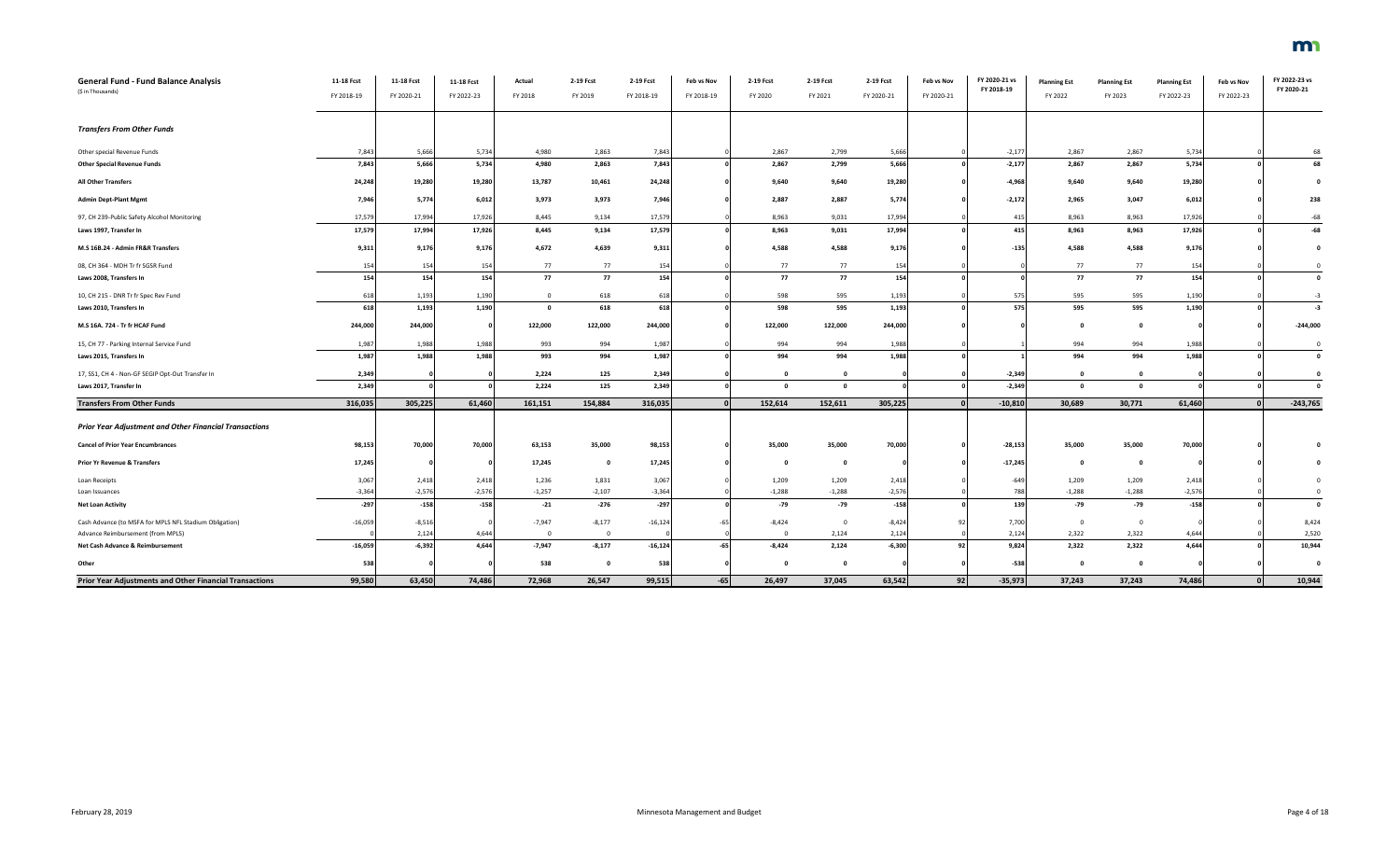| General Fund - Fund Balance Analysis                          | 11-18 Fcst        | 11-18 Fcst        | 11-18 Fcst        | Actual           | 2-19 Fcst        | 2-19 Fcst      | Feb vs Nov | 2-19 Fcst        | 2-19 Fcst        | 2-19 Fcst      | Feb vs Nov | FY 2020-21 vs | <b>Planning Est</b> | <b>Planning Est</b> | <b>Planning Est</b> | Feb vs Nov | FY 2022-23 vs |
|---------------------------------------------------------------|-------------------|-------------------|-------------------|------------------|------------------|----------------|------------|------------------|------------------|----------------|------------|---------------|---------------------|---------------------|---------------------|------------|---------------|
| (\$ in Thousands)                                             | FY 2018-19        | FY 2020-21        | FY 2022-23        | FY 2018          | FY 2019          | FY 2018-19     | FY 2018-19 | FY 2020          | FY 2021          | FY 2020-21     | FY 2020-21 | FY 2018-19    | FY 2022             | FY 2023             | FY 2022-23          | FY 2022-23 | FY 2020-21    |
|                                                               |                   |                   |                   |                  |                  |                |            |                  |                  |                |            |               |                     |                     |                     |            |               |
|                                                               |                   |                   |                   |                  |                  |                |            |                  |                  |                |            |               |                     |                     |                     |            |               |
| <b>E-12 Education</b>                                         |                   |                   |                   |                  |                  |                |            |                  |                  |                |            |               |                     |                     |                     |            |               |
|                                                               |                   |                   |                   |                  |                  |                |            |                  |                  |                |            |               |                     |                     |                     |            |               |
| <b>General Education</b>                                      | 14,309,170        | 14,583,818        | 14,722,870        | 7,070,039        | 7,231,063        | 14,301,102     | $-8,068$   | 7,244,412        | 7,279,304        | 14,523,716     | $-60,102$  | 222,614       | 7,321,425           | 7,347,362           | 14,668,787          | $-54,083$  | 145,071       |
| <b>Enrollment Options Transportation</b>                      |                   |                   |                   | 20               | 22               |                |            | 24               | 26               |                |            |               | 28                  | 30                  |                     |            |               |
| Abatement Aid                                                 | 5,313             | 5,86              | 6,05              | 2,374            | 2,939            | 5,313          |            | 2,897            | 2,971            | 5,868          |            | 555           | 2,990               | 3,062               | 6,052               |            | 184           |
| <b>Consolidation Transition Aid</b>                           |                   | 435               | 450               | $\overline{0}$   |                  |                |            | $\theta$         | 270              | 270            | $-16$      | 270           | 165                 | 285                 | 450                 |            | 180           |
| Nonpublic Pupil Aid                                           | 35,306            | 37,892            | 41,535            | 17,396           | 17,816           | 35,212         | $-94$      | 17,987           | 18,449           | 36,436         | $-1,456$   | 1,224         | 19,091              | 19,720              | 38,811              | $-2,72$    | 2,375         |
| Nonpublic Transportation                                      | 35,914            | 36,478            | 37,136            | 17,564           | 19,483           | 37,047         | 1,133      | 19,135           | 18,999           | 38,134         | 1,656      | 1,087         | 19,280              | 19,664              | 38,944              | 1,808      | 810           |
| Spec Prov for Select Districts                                | 130               | 130               | 130               | 65               | 65               | 130            |            | 65               | 65               | 130            |            |               | 65                  | 65                  | 131                 |            |               |
| Career and Technical Aid                                      | 8,962             | 8,647             | 8,651             | 4,505            | 4,247            | 8,752          | $-210$     | 3,751            | 3,321            | 7,072          | $-1,575$   | $-1,680$      | 2,911               | 2,522               | 5,433               | $-3,21$    | $-1,639$      |
| <b>Other General Education Programs</b>                       | 85,667            | 89,500            | 94,012            | 41,924           | 44,572           | 86,496         | 829        | 43,859           | 44,101           | 87,960         | $-1,540$   | 1,464         | 44,530              | 45,348              | 89,878              | $-4,134$   | 1,918         |
|                                                               |                   |                   |                   |                  |                  |                |            |                  |                  |                |            |               |                     |                     |                     |            |               |
| <b>General Education</b>                                      | 14,394,837        | 14,673,318        | 14,816,882        | 7,111,963        | 7,275,635        | 14,387,598     | $-7,239$   | 7,288,271        | 7,323,405        | 14,611,676     | $-61,642$  | 224,078       | 7,365,955           | 7,392,710           | 14,758,665          | $-58,217$  | 146,989       |
| Charter School Lease Aid                                      | 151,556           | 174,578           | 197,22            | 73,205           | 79,646           | 152,851        | 1,295      | 85,279           | 90,843           | 176,122        | 1,544      | 23,271        | 96,630              | 102,669             | 199,29              | 2,07       | 23,177        |
| Recovery Programs                                             | 1,500             | 1,500             | 1,500             | 674              | 826              | 1,500          |            | 750              | 750              | 1,500          |            |               | 750                 | 750                 | 1,500               |            |               |
| New Integration Program                                       | 141,387           | 163,560           | 171,793           | 70,563           | 70,217           | 140,780        | $-607$     | 80,201           | 83,003           | 163,204        | $-356$     | 22,424        | 84,826              | 86,399              | 171,225             | $-568$     | 8,021         |
| Interdistrict Desegregation Transportation                    | 29,393            | 32,494            | 35,920            | 14,328           | 13,193           | 27,521         | $-1,872$   | 13.874           | 14,589           | 28.463         | $-4,031$   | 942           | 15,341              | 16,131              | 31,472              | $-4.44$    | 3,009         |
| <b>Education Excellence - Choice Programs</b>                 | 323,836           | 372,132           | 406,433           | 158,770          | 163,882          | 322,652        | $-1,184$   | 180,104          | 189,185          | 369,289        | $-2,843$   | 46,637        | 197,547             | 205,949             | 403,496             | $-2,937$   | 34,207        |
|                                                               |                   |                   |                   |                  |                  |                |            |                  |                  |                |            |               |                     |                     |                     |            |               |
| Indian Education Formula Aid                                  | 18,569            | 19,620            | 20,381            | 9,004            | 9,501            | 18,505         | $-64$      | 9,515            | 9,673            | 19,188         | $-432$     | 683           | 9,858               | 10,046              | 19,904              | $-477$     | 716           |
| Indian Teacher Preparation Grants                             | 920               | 920               | 920               | 460              | 460              | 920            |            | 460              | 460              | 920            |            |               | 460                 | 460                 | 920                 |            |               |
| <b>Tribal Contract Schools</b>                                | 5,989             | 3,716             | 3,891             | 2,954            | 2,948            | 5,902          | $-8$       | 1,825            | 1,779            | 3,604          | $-112$     | $-2,298$      | 1,850               | 1,938               | 3,788               | $-103$     | 184           |
| Early Childhood Programs at Tribal Schools                    | 136               | 136               | 136               | 68               | 68               | 136            |            | 68               | 68               | 136            |            |               | 68                  | 68                  | 136                 |            | $\Omega$      |
| <b>Education Excellence - Indian Programs</b>                 | 25,614            | 24,392            | 25,328            | 12,486           | 12,977           | 25,463         | $-151$     | 11,868           | 11,980           | 23,848         | $-544$     | $-1,615$      | 12,236              | 12,512              | 24,748              | $-580$     | 900           |
|                                                               |                   |                   |                   |                  |                  |                |            |                  |                  |                |            |               |                     |                     |                     |            |               |
| <b>Statewide Testing</b><br>Alternative Compensation Roll Out | 21,784<br>179,430 | 21,784<br>178,134 | 21,784<br>177,282 | 10,892<br>89,692 | 10,892<br>89,783 | 21,784         |            | 10,892<br>89,196 | 10,892<br>88,841 | 21,784         |            | $-1,438$      | 10,892<br>88,613    | 10,892<br>88,491    | 21,784<br>177,104   | $-178$     | $\Omega$      |
| Principal Academy                                             | 400               | 40                | 401               | 200              | 200              | 179,475<br>400 |            | 200              | 200              | 178,037<br>400 |            |               | 200                 | 200                 | 400                 |            | $-933$        |
| <b>ACT Reimbursements</b>                                     | 3,022             | 3,022             | 3,022             | 1,511            | 1,511            | 3,022          |            | 1,511            | 1,511            | 3,022          |            |               | 1,511               | 1,511               | 3,022               |            |               |
|                                                               | 200               |                   |                   | $\overline{0}$   |                  |                |            | $\theta$         | $\mathbf 0$      |                |            | $-200$        | $\mathbf{0}$        | $\overline{0}$      |                     |            |               |
| Vision Therapy Pilot                                          | 500               |                   |                   | 500              | 200<br>$\Omega$  | 200<br>500     |            | $\mathbf{0}$     | $\overline{0}$   |                |            | $-500$        | $\mathbf{0}$        | $\Omega$            |                     |            | $\Omega$      |
| <b>Singing Based Pilot</b>                                    |                   |                   |                   |                  |                  |                | 45         |                  |                  |                | $-97$      |               |                     |                     |                     |            |               |
| <b>Education Excellence - Innovation Accountability</b>       | 205,336           | 203,340           | 202,488           | 102,795          | 102,586          | 205,381        |            | 101,799          | 101,444          | 203,243        |            | $-2,138$      | 101,216             | 101,094             | 202,310             | $-178$     | -933          |
| Advanced Placement / Intl Baccalaureate                       | 9,000             | 9,000             | 9,000             | 4,500            | 4,500            | 9,000          |            | 4,500            | 4,500            | 9,000          |            |               | 4,500               | 4,500               | 9,000               |            |               |
| <b>Concurrent Enrollment</b>                                  | 8,000             | 8,000             | 8,000             | 4,000            | 4,000            | 8,000          |            | 4,000            | 4,000            | 8,000          |            |               | 4,000               | 4,000               | 8,000               |            |               |
| Collaborative Urban Educator                                  | 2,000             | 2,000             | 2,00              | 1,000            | 1,000            | 2,000          |            | 1,000            | 1,000            | 2,000          |            |               | 1,000               | 1,000               | 2,000               |            |               |
| Literacy Incentive Aid                                        | 92,255            | 90,686            | 92,758            | 46,267           | 45,838           | 92,105         | $-150$     | 45,304           | 45,442           | 90,746         |            | $-1,359$      | 45,895              | 46,448              | 92,343              | $-415$     | 1,597         |
| Serve Minnesota                                               | 1,800             | 1,800             | 1,800             | 900              | 900              | 1,800          |            | 900              | 900              | 1,800          |            |               | 900                 | 900                 | 1,800               |            |               |
| Early Childhood Literacy Programs                             | 13,900            | 15,900            | 15,900            | 6,950            | 6.950            | 13,900         |            | 7,950            | 7,950            | 15,900         |            | 2,000         | 7,950               | 7,950               | 15,900              |            |               |
| <b>Student Organizations</b>                                  | 1,450             | 1,536             | 1,53              | 725              | 725              | 1,450          |            | 768              | 768              | 1,536          |            | 80            | 768                 | 768                 | 1,536               |            |               |
| Minnesota Math Corps                                          | 1,000             | 1,000             | 1,000             | 500              | 500              | 1,000          |            | 500              | 500              | 1,000          |            |               | 500                 | 500                 | 1,000               |            |               |
| <b>Civics Education</b>                                       | 250               |                   |                   | 109              | 141              | 250            |            | $\overline{0}$   | $\mathbf 0$      |                |            | $-250$        | $\overline{0}$      | $\mathbf{C}$        |                     |            |               |
| Starbase MN                                                   | 1,350             | 1,000             | 1,000             | 1,350            |                  | 1,350          |            | 500              | 500              | 1,000          |            | $-350$        | 500                 | 500                 | 1,000               |            |               |
| Museums and Educational Centers                               | 920               | 920               | 920               | 460              | 460              | 920            |            | 460              | 460              | 921            |            |               | 460                 | 460                 | 920                 |            |               |
| Race 2 Reduce Water Conservation Grants                       | 307               |                   |                   | 296              | 11               | 307            |            | $\Omega$         | $\mathbf 0$      |                |            | $-307$        | $\Omega$            | O                   |                     |            |               |
| NW Regional Partnership                                       | 2,779             |                   |                   | 2,779            | $\Omega$         | 2,779          |            | $\Omega$         | $\mathbf{0}$     |                |            | $-2,775$      | $\Omega$            | $\Omega$            |                     |            |               |
| Support Our Schools                                           | 10,688            |                   |                   | 2,374            | 8,307            | 10,681         |            | $\Omega$         | $\Omega$         |                |            | $-10,681$     | $\Omega$            | $\Omega$            |                     |            |               |
| Statewide Concurrent Enrollment Teacher Training              | 750               | 750               | 750               | 375              | 375              | 750            |            | 375              | 375              | 75             |            |               | 375                 | 375                 | 750                 |            |               |
| Grow Your Own                                                 | 2,910             | 3,000             | 3,000             | 1,452            | 1,458            | 2,910          |            | 1,500            | 1,500            | 3,000          |            | 90            | 1,500               | 1,500               | 3,000               |            |               |
| Sanneh Foundation Grant                                       | 1,000             |                   |                   | 1,000            |                  | 1,000          |            | $\Omega$         | $\overline{0}$   |                |            | $-1,000$      | $\Omega$            | $\Omega$            |                     |            |               |
| Certificate Incentive Program                                 | 1,001             |                   |                   | 139              | 862              | 1,001          |            |                  | $\mathbf 0$      |                |            | $-1,00$       | $\mathbf 0$         |                     |                     |            |               |
| Western MN Mobile Manufacturing Lab                           | 521               |                   |                   | 521              |                  | 521            |            |                  | $\mathbf 0$      |                |            | $-521$        | $\mathbf 0$         | $\mathbf 0$         |                     |            |               |
| <b>Education Innovation Partners Cooperative Centers</b>      | 410               |                   |                   | 410              |                  | 410            |            | $\Omega$         | $\mathbf 0$      |                |            | $-41($        | $\Omega$            | $\Omega$            |                     |            |               |
| SMSU Special Ed Teacher Education Program                     | 253               |                   |                   | 253              |                  | 253            |            | $\Omega$         | $\mathbf 0$      |                |            | $-253$        | $\mathbf{0}$        | O                   |                     |            |               |
| Ag Educators                                                  | 529               | 500               | 500               | 274              | 255              | 529            |            | 250              | 250              |                |            | $-29$         | 250                 | 250                 | 500                 |            |               |
| Girls in Action Grant                                         | 240               |                   |                   | 240              |                  | 240            |            | $\mathbf 0$      | $\mathbf 0$      |                |            | $-240$        | $\overline{0}$      | $\overline{0}$      |                     |            |               |
| African American Registry                                     | 200               |                   |                   | 100              | 100              | 200            |            | $\Omega$         | $\Omega$         |                |            | $-200$        | $\Omega$            | $\Omega$            |                     |            |               |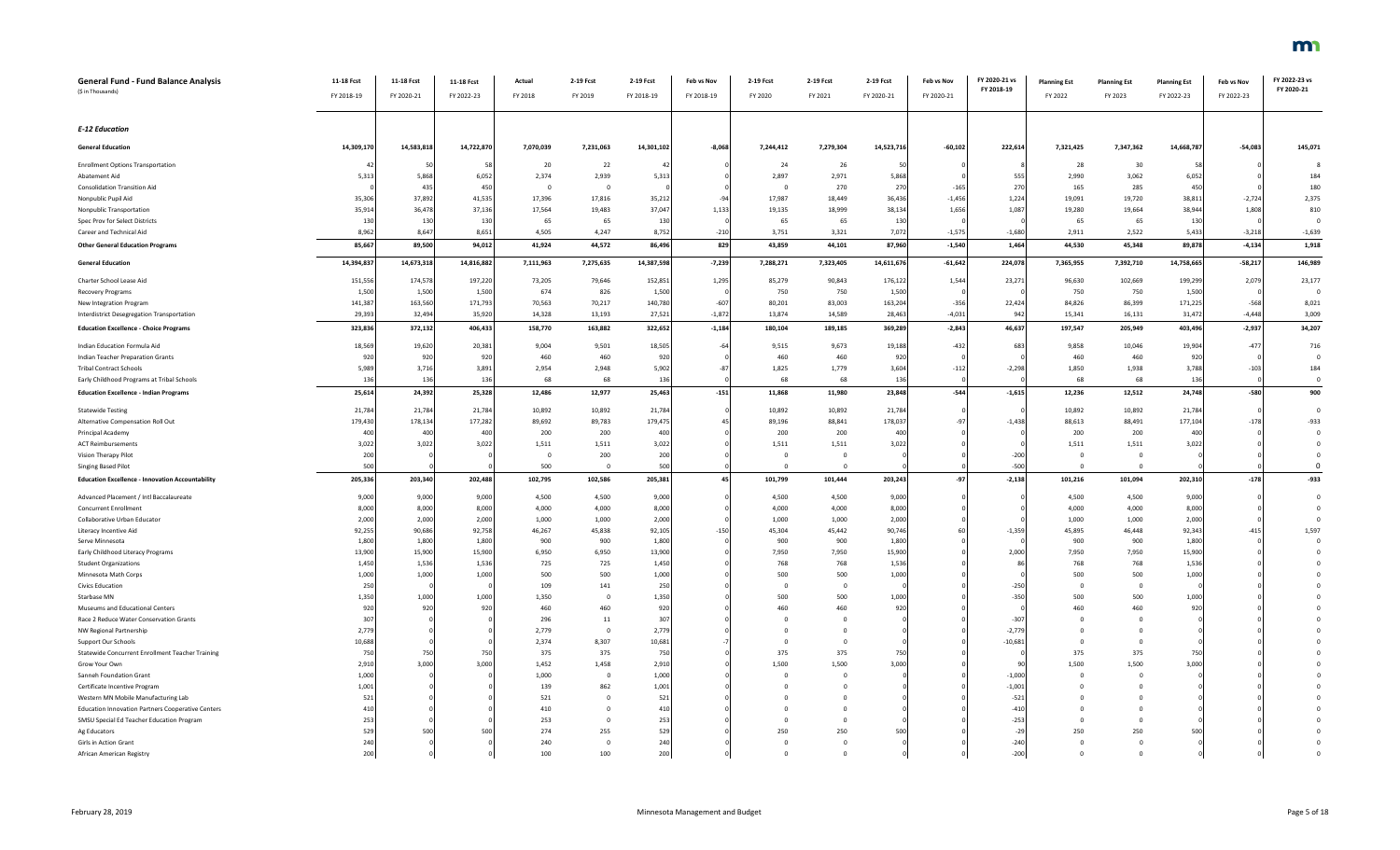m

| General Fund - Fund Balance Analysis                                           | 11-18 Fcst        | 11-18 Fcst       | 11-18 Fcst        | Actual        | 2-19 Fcst     | 2-19 Fcst       | Feb vs Nov | 2-19 Fcst          | 2-19 Fcst          | 2-19 Fcst        | Feb vs Nov | FY 2020-21 vs | <b>Planning Est</b> | <b>Planning Est</b>   | <b>Planning Est</b> | Feb vs Nov      | FY 2022-23 vs           |
|--------------------------------------------------------------------------------|-------------------|------------------|-------------------|---------------|---------------|-----------------|------------|--------------------|--------------------|------------------|------------|---------------|---------------------|-----------------------|---------------------|-----------------|-------------------------|
| (\$ in Thousands)                                                              | FY 2018-19        | FY 2020-21       | FY 2022-23        | FY 2018       | FY 2019       | FY 2018-19      | FY 2018-19 | FY 2020            | FY 2021            | FY 2020-21       | FY 2020-21 | FY 2018-19    | FY 2022             | FY 2023               | FY 2022-23          | FY 2022-23      | FY 2020-21              |
|                                                                                |                   |                  |                   |               |               |                 |            |                    |                    |                  |            |               |                     |                       |                     |                 |                         |
| AP/IB STEM Grants                                                              | 500               | 500              | 500               | 250           | 250           | 500             |            | 250                | 250                | 500              |            |               | 250                 | 250                   | 500                 |                 | $\overline{\mathbf{0}}$ |
| <b>Expanded Concurrent Enrollment Grants</b>                                   | 712               | 750              | 750               | 356           | 356           | 712             |            | 375                | 375                | 750              |            |               | 375                 | 375                   | 75                  |                 |                         |
| Foster Kids Educational Stability                                              |                   |                  |                   |               | 950           | 95              |            |                    | $^{\circ}$         |                  |            | $-95$         |                     | $\mathbf 0$           |                     |                 |                         |
| Minnesota Center for the Book                                                  | 100               |                  |                   | 50            | 50            | 10              |            |                    | $\Omega$           |                  |            | $-100$        | $\Omega$            | $^{\circ}$            |                     |                 |                         |
| Rural Career and Technical Education Consortium                                | 3,000             | 6,000            | 6,000             | 1.500         | 1.500         | 3,000           |            | 3.000              | 3,000              | 6.000            |            | 3.00          | 3,000               | 3,000                 | 6,000               |                 | $\Omega$                |
| <b>Education Excellence - Special Student &amp; Teacher Program</b>            | 157,825           | 143,342          | 145,414           | 79,130        | 79,488        | 158,618         | 793        | 71,632             | 71,770             | 143,402          | 60         | $-15,210$     | 72,223              | 72,776                | 144,999             | $-415$          | 1,597                   |
| <b>Education Excellence</b>                                                    | 712,611           | 743,206          | 779,663           | 353,181       | 358,933       | 712,114         | $-497$     | 365,403            | 374,379            | 739,782          | $-3,424$   | 27,668        | 383,222             | 392,331               | 775,553             | $-4,110$        | 35,771                  |
| <b>Regular Special Education</b>                                               | 2,849,854         | 3,280,273        | 3,766,165         | 1,342,297     | 1,513,013     | 2,855,31        | 5,456      | 1,592,153          | 1,706,195          | 3,298,348        | 18,075     | 443,038       | 1,833,796           | 1,964,400             | 3,798,196           | 32,031          | 499,848                 |
| Children with Disabilities Aid                                                 | 2,335             | 2,946            | 3,75              | 1,118         | 1,217         | 2,33!           |            | 1,382              | 1,564              | 2,94             |            | 61            | 1,765               | 1,986                 | 3,751               |                 | 805                     |
| Travel for Home Based Services                                                 | 803               | 901              | 98                | 382           | 404           | 786             |            | 422                | 442                | 864              | $-37$      |               | 462                 | 481                   | 94                  |                 | 79                      |
| Court Placed Special Education Revenue                                         |                   |                  |                   |               | 30            |                 |            | 31                 | 32                 |                  |            |               | 33                  | 34                    |                     |                 |                         |
| Out-of-State Tuition for Special Education Students                            | 500               | 500              | 500               | 250           | 250           | 50              |            | 250                | 250                | 500              |            |               | 250                 | 250                   | 50                  |                 |                         |
| Staff Development Aid for Co-ops and Intermediates                             | 2,595             |                  |                   | 1,935         | 660           | 2,59            |            |                    | $\Omega$           |                  |            | $-2,595$      | $\Omega$            | $\Omega$              |                     |                 |                         |
| <b>Special Education</b>                                                       | 2,856,117         | 3,284,683        | 3,771,469         | 1,345,982     | 1,515,574     | 2,861,556       | 5,439      | 1,594,238          | 1,708,483          | 3,302,721        | 18,038     | 441,165       | 1,836,306           | 1,967,151             | 3,803,457           | 31,988          | 500,736                 |
| Debt Service Equalization                                                      | 48,044            | 41,788           | 44,629            | 24,907        | 23,137        | 48,04           |            | 20,684             | 20,363             | 41,04            | $-741$     | $-6,99$       | 20,843              | 22,121                | 42,964              | $-1,665$        | 1,917                   |
| <b>Telecommunications Access</b>                                               | 7,500             | 7,500            | 7,500             | 3,750         | 3,750         | 7,500           |            | 3,750              | 3,750              | 7,500            |            |               | 3,750               | 3,750                 | 7,500               |                 |                         |
| Long-Term Maintenance Equalization Aid                                         | 183,113           | 212,287          | 219,788           | 80,238        | 102,823       | 183,06:         |            | 105,144            | 107,850            | 212,994          | 707        | 29,93         | 109,973             | 111,641               | 221,614             | 1,82            | 8,620                   |
| Maximum Effort Early Repayment Incentive Aid                                   | 4,700             | 4,700            |                   | 2,350         | 2,350         | 4,700           |            | 2,350              | 2,350              | 4,700            |            |               | $\overline{0}$      | $\mathbf 0$           |                     |                 | $-4,700$                |
| Maximum Effort Loan Aid                                                        | 6,510             | 6,618            | 3,309             | 3,253         | 3,257         | 6,51            |            | 3,291              | 3,291              | 6,582            | $-36$      |               | 3,291               | $\overline{0}$        | 3,291               |                 | $-3,291$                |
| <b>Facilities &amp; Technology</b>                                             | 249,867           | 272,893          | 275,226           | 114,498       | 135,317       | 249,815         | $-52$      | 135,219            | 137,604            | 272,823          | $-70$      | 23,008        | 137,857             | 137,512               | 275,369             | 14 <sup>3</sup> | 2,546                   |
|                                                                                |                   |                  |                   |               |               |                 |            |                    |                    |                  |            |               |                     |                       |                     |                 |                         |
| School Lunch                                                                   | 31,712            | 32,806           | 33,824            | 15,670        | 15,990        | 31,660          | $-52$      | 16,215             | 16,484             | 32,699           | $-107$     | 1,039         | 16,732              | 16,983                | 33,715              | $-10$           | 1,016                   |
| School Breakfast                                                               | 20,710            | 22,532           | 24,35             | 10,053        | 10,660        | 20,71           |            | 11,073             | 11,534             | 22,60            |            | 1,89          | 11,996              | 12,432                | 24,428              |                 | 1,821                   |
| Summer School Service Repl Aid                                                 | 300               | 300              | 300               | 150           | 150           | 300             |            | 150                | 150                | 300              |            |               | 150                 | 150                   | 300                 |                 | $\mathbf 0$             |
| Kindergarten Milk                                                              | 1,380             | 1,380            | 1,380             | 690           | 691           | 1,381           |            | 691                | 691                | 1,382            |            |               | 691                 | 691                   | 1,382               |                 | $\Omega$                |
| <b>Nutrition Programs</b>                                                      | 54,102            | 57,018           | 59,858            | 26,563        | 27,491        | 54,054          | $-48$      | 28,129             | 28,859             | 56,988           | $-30$      | 2,934         | 29,569              | 30,256                | 59,825              |                 | 2,837                   |
| <b>Basic Support</b>                                                           | 27,140            | 27,140           | 27,140            | 13,570        | 13,570        | 27,140          |            | 13,570             | 13,570             | 27,140           |            |               | 13,570              | 13,570                | 27,140              |                 |                         |
| Multicounty, Multitype Library Systems                                         | 2,600             | 2,600            | 2,600             | 1,300         | 1,300         | 2,600           |            | 1,300              | 1,300              | 2,600            |            |               | 1,300               | 1,300                 | 2,600               |                 |                         |
| Electronic Library for Minnesota                                               | 1,800             | 1,800            | 1,800             | 900           | 900           | 1,800           |            | 900                | 900                | 1,800            |            |               | 900                 | 900                   | 1,800               |                 |                         |
| Regional Library Telecommunications Aid                                        | 4,370             | 4,600            | 4,600             | 2,070         | 2,300         | 4,370           |            | 2,300              | 2,300              | 4,600            |            | 230           | 2,300               | 2,300                 | 4,600               |                 | $\overline{0}$          |
| <b>Library Programs</b>                                                        | 35,910            | 36,140           | 36,140            | 17,840        | 18,070        | 35,910          |            | 18,070             | 18,070             | 36,140           |            | 230           | 18,070              | 18,070                | 36,140              |                 | $\mathbf{0}$            |
|                                                                                |                   |                  |                   |               |               |                 |            |                    |                    |                  |            |               |                     |                       |                     |                 |                         |
| Early Childhood Family Education Aid                                           | 60,629            | 63,416           | 65,516            | 29,759        | 30,870        | 60,62           |            | 31,217             | 31,475             | 62,692           | $-724$     | 2,063         | 31,735              | 31,997                | 63,732              | $-1,784$        | 1,040                   |
| <b>School Readiness</b>                                                        | 67,366            | 67,366           | 67,366            | 33,683        | 33,683        | 67,36           |            | 33,683             | 33,683             | 67,366           |            |               | 33,683              | 33,683                | 67,366              |                 |                         |
| Health & Developmental Screening Aid                                           | 7,303             | 7,275            | 7,234             | 3,606         | 3,632         | 7,23            |            | 3,639              | 3,625              | 7,264            | $-11$      |               | 3,609               | 3,612                 | 7,221               |                 | $-43$                   |
| <b>Educate Parents Partnership</b>                                             | q.                |                  |                   | 48            | 49            | 9               |            | 49                 | 49                 | 98               |            |               | 49                  | 49                    |                     |                 |                         |
| Kindergarten Entrance Assessment                                               | 562               | 562              | 562               | 243<br>25,100 | 319<br>25,100 | 562             |            | 281                | 281<br>25,100      | 562              |            |               | 281<br>25,100       | 281<br>25,100         | 562                 |                 |                         |
| <b>Head Start Program</b>                                                      | 50,200<br>138,518 | 50,200           | 50,200<br>141,418 | 69,258        | 69,260        | 50,20<br>138,51 |            | 25,100<br>70,709   | 70,709             | 50,200           |            | 2.900         | 70,709              | 70,709                | 50,200<br>141,418   |                 |                         |
| Early Childhood Scholarships<br>Parent Child Home Grant                        | 3,120             | 141,418<br>1,800 | 1,800             | 900           | 2,220         | 3,12            |            | 900                | 900                | 141,418<br>1,800 |            | $-1,320$      | 900                 | 900                   | 1,800               |                 |                         |
|                                                                                |                   | 6,160            | 6,160             | 3,074         | 3,086         | 6,160           |            | 3,080              | 3,080              |                  |            |               | 3,080               |                       | 6,160               |                 |                         |
| <b>Special Family Opportunities</b><br>Statewide Early Childhood Rating System | 6,160             | 3,500            | 3,500             | $\Omega$      | $^{\circ}$    |                 |            | 1,750              | 1,750              | 6,160<br>3,500   |            | 3,500         | 1,750               | 3,080<br>1,750        | 3,500               |                 | $\mathbf 0$             |
| Home Visiting Aid                                                              | 1.07              | 1,026            | 908               | 519           | 552           | 1,071           |            | 521                | 503                | 1,024            |            |               | 482                 | 459                   | 94'                 |                 | $-83$                   |
| Early Childhood & Family Support                                               | 335,026           | 342,821          | 344,762           | 166,190       | 168,771       | 334,961         | $-65$      | 170,929            | 171,155            | 342,084          | $-737$     | 7,123         | 171,378             | 171,620               | 342,998             | $-1,764$        | 914                     |
| <b>Community Education</b>                                                     | 887               | 600              | 365               | 477           | 410           | 88              |            | 330                | 257                | 587              | $-13$      | 222           | 196                 | 148                   | 34                  |                 | $-243$                  |
| Adults With Disabilities Program Aid                                           | 1,416             | 1,420            | 1,420             | 706           | 710           | 1,41            |            | 710                | 710                | 1.420            |            |               | 710                 | 710                   | 1,420               |                 |                         |
| <b>Hearing Impaired Adults</b>                                                 | 140               | 140              | 140               | 70            | 70            | 140             |            | 70                 | 70                 | 140              |            |               | 70                  | 70                    | 140                 |                 | $\overline{0}$          |
| School Age Care Revenue                                                        |                   |                  |                   |               |               |                 |            |                    | $\overline{1}$     |                  |            |               |                     | $\mathbf{1}$          |                     |                 | $\Omega$                |
| <b>Community Ed &amp; Prevention</b>                                           | 2,444             | 2,162            | 1,927             | 1,253         | 1,191         | 2,444           |            | 1,111              | 1,038              | 2,149            | $-13$      | 222           | 977                 | 929                   | 1,906               | $-21$           | $-243$                  |
|                                                                                |                   |                  |                   |               |               |                 |            |                    |                    |                  |            |               |                     |                       |                     |                 |                         |
| <b>Adult Basic Education Aid</b>                                               | 97,290            | 101,726          | 107,933           | 48,604        | 48,686        | 97,290          |            | 50,106             | 51,620             | 101,726          |            | 4,436         | 53,169              | 54,764                | 107,933             |                 | 6,207                   |
| <b>GED Tests</b>                                                               | 250               | 250              | 25                | 125           | 125           | 25              |            | 125                | 125                | 250              |            |               | 125                 | 125                   | 250                 |                 |                         |
| <b>Adult Basic Education Grants</b><br>Self-Sufficiency & Lifelong Learning    | 6<br>97,607       | 101,976          | 108,183           | 40<br>48,769  | 27<br>48,838  | 97,607          |            | $\Omega$<br>50,231 | $\Omega$<br>51,745 | 101,97           |            | 4,369         | $\Omega$<br>53,294  | $\mathbf 0$<br>54,889 | 108,183             |                 | $\Omega$<br>6,207       |
| <b>Subtotal E-12 Education Aids</b>                                            | 18,738,521        | 19,514,217       | 20,194,110        | 9,186,239     | 9,549,820     | 18,736,059      | $-2,462$   | 9,651,601          | 9,814,738          | 19,466,339       | $-47,878$  | 730,797       | 9,996,628           | 10,165,468            | 20,162,096          | $-32,014$       | 695,757                 |
|                                                                                |                   |                  |                   |               |               |                 |            |                    |                    |                  |            |               |                     |                       |                     |                 |                         |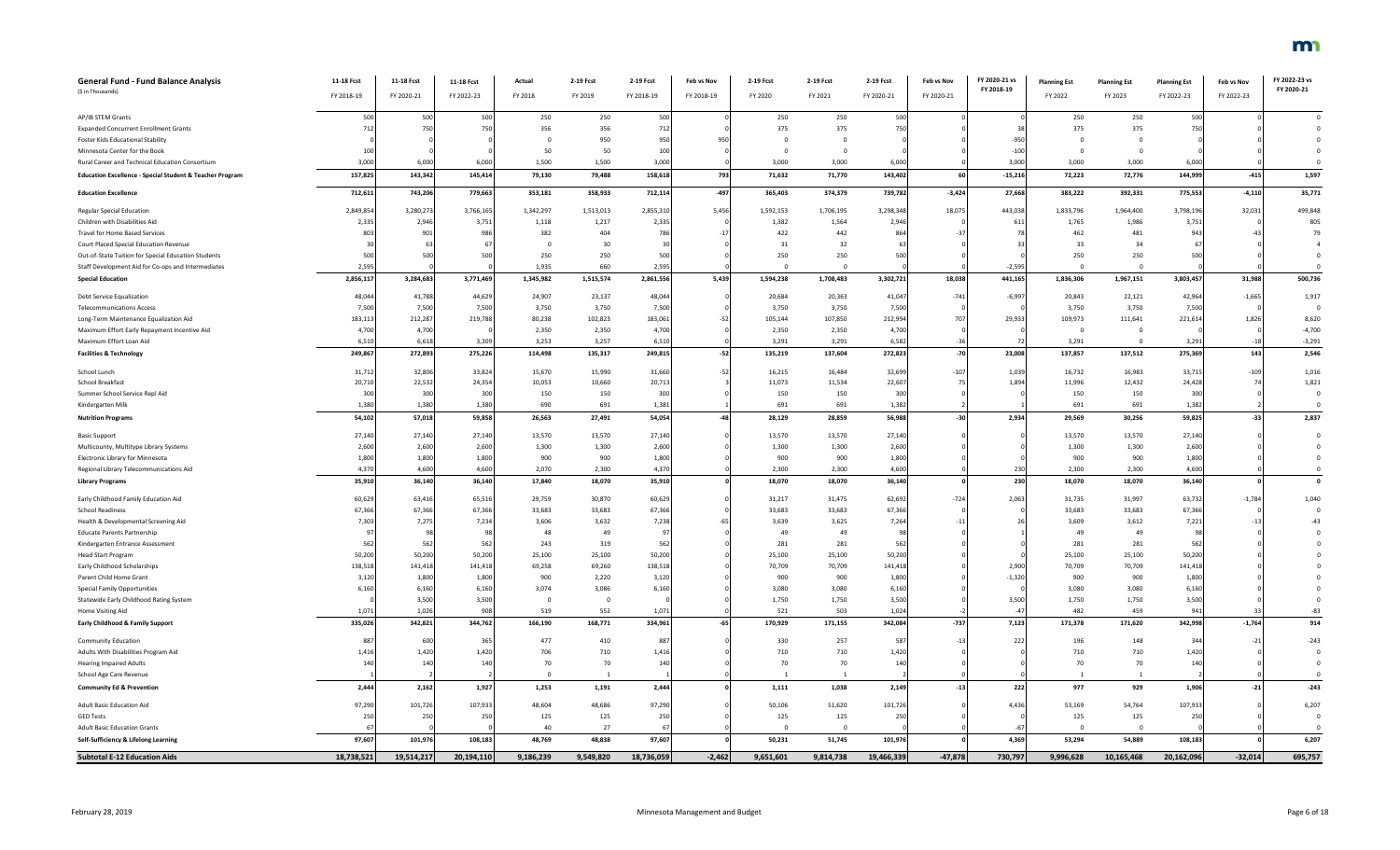| General Fund - Fund Balance Analysis<br>(\$ in Thousands) | 11-18 Fcst | 11-18 Fcst | 11-18 Fcst | Actual    | 2-19 Fcst | 2-19 Fcst  | Feb vs Nov | 2-19 Fcst | 2-19 Fcst | 2-19 Fcst  | Feb vs Nov | FY 2020-21 vs<br>FY 2018-19 | <b>Planning Est</b> | <b>Planning Est</b> | <b>Planning Est</b> | Feb vs Nov | FY 2022-23 vs<br>FY 2020-21 |
|-----------------------------------------------------------|------------|------------|------------|-----------|-----------|------------|------------|-----------|-----------|------------|------------|-----------------------------|---------------------|---------------------|---------------------|------------|-----------------------------|
|                                                           | FY 2018-19 | FY 2020-21 | FY 2022-23 | FY 2018   | FY 2019   | FY 2018-19 | FY 2018-19 | FY 2020   | FY 2021   | FY 2020-21 | FY 2020-21 |                             | FY 2022             | FY 2023             | FY 2022-23          | FY 2022-23 |                             |
| Education, Dept of                                        | 55,715     | 44,275     | 44,266     | 22,731    | 32,027    | 54,758     | $-957$     | 22,172    | 22,103    | 44,275     |            | $-10,483$                   | 22,123              | 22,143              | 44,266              |            |                             |
| <b>Education, Dept of</b>                                 | 55,715     | 44,275     | 44,266     | 22,731    | 32,027    | 54,758     | $-957$     | 22,172    | 22,103    | 44,275     |            | $-10,483$                   | 22,123              | 22,143              | 44,266              |            | -9                          |
| Prof Educator Licensing Std Bd.                           | 6,963      | 1,689      | 1,744      | 3,333     | 3,630     | 6,963      |            | 818       | 873       | 1,691      |            | $-5,272$                    | 873                 | 873                 | 1,746               |            | 55                          |
| Prof Educator Licensing Std Bd.                           | 6,963      | 1,689      | 1.744      | 3,333     | 3,630     | 6,963      |            | 818       | 873       | 1.691      |            | $-5,272$                    | 873                 | 873                 | 1.746               |            | 55                          |
| Minn State Academies                                      | 28,368     | 26,468     | 26,495     | 13,796    | 14,572    | 28,368     |            | 13,231    | 13,237    | 26,468     |            | $-1,900$                    | 13,244              | 13,251              | 26,495              |            | 27                          |
| <b>Minn State Academies</b>                               | 28,368     | 26,468     | 26,495     | 13,796    | 14,572    | 28,368     |            | 13,231    | 13,237    | 26,468     |            | $-1,900$                    | 13,244              | 13,251              | 26,495              |            | 27                          |
| Perpich Center for Arts Education                         | 15,144     | 14,010     | 14,032     | 6,949     | 8,195     | 15,144     |            | 7,002     | 7,008     | 14,010     |            | $-1,134$                    | 7,013               | 7,019               | 14,032              |            | 22                          |
| <b>Perpich Center for Arts Education</b>                  | 15,144     | 14,010     | 14,032     | 6,949     | 8,195     | 15,144     |            | 7,002     | 7,008     | 14,010     |            | $-1,134$                    | 7,013               | 7,019               | 14,032              |            | 22                          |
| <b>E-12 Education</b>                                     | 18,844,711 | 19,600,659 | 20,280,647 | 9,233,048 | 9,608,244 | 18,841,292 | $-3,419$   | 9,694,824 | 9,857,959 | 19,552,783 | $-47,876$  | 712,008                     | 10,039,881          | 10,208,754          | 20,248,635          | $-32,012$  | 695,852                     |
|                                                           |            |            |            |           |           |            |            |           |           |            |            |                             |                     |                     |                     |            |                             |
| <b>Higher Education</b>                                   |            |            |            |           |           |            |            |           |           |            |            |                             |                     |                     |                     |            |                             |
| Office of Higher Education                                | 524,630    | 513,016    | 513,016    | 257,642   | 266.988   | 524,630    |            | 256,508   | 256,508   | 513,016    |            | $-11,614$                   | 256,508             | 256,508             | 513,016             |            |                             |
| <b>Office of Higher Education</b>                         | 524,630    | 513,016    | 513,016    | 257,642   | 266,988   | 524,630    |            | 256,508   | 256,508   | 513,016    |            | $-11,614$                   | 256,508             | 256,508             | 513,016             |            |                             |
| University of Minnesota                                   | 1,309,822  | 1,297,272  | 1,297,272  | 661,186   | 648.636   | 1,309,822  |            | 648.636   | 648,636   | 1,297,272  |            | $-12,550$                   | 648,636             | 648,636             | 1,297,272           |            |                             |
| <b>University of Minnesota</b>                            | 1,309,822  | 1,297,272  | 1,297,272  | 661,186   | 648,636   | 1,309,822  |            | 648,636   | 648,636   | 1,297,272  |            | $-12,550$                   | 648,636             | 648,636             | 1,297,272           |            |                             |
| Minnesota State (TR OUT)                                  | 1,452,938  | 1,442,838  | 1,442,838  | 731,019   | 721,919   | 1,452,938  |            | 721,419   | 721,419   | 1,442,838  |            | $-10,100$                   | 721,419             | 721,419             | 1,442,838           |            |                             |
| <b>Minnesota State</b>                                    | 1,452,938  | 1,442,838  | 1,442,838  | 731,019   | 721,919   | 1,452,938  |            | 721,419   | 721,419   | 1,442,838  |            | $-10,100$                   | 721,419             | 721,419             | 1,442,838           |            |                             |
| Mayo Medical School                                       | 1,330      | 1,330      | 1,330      | 665       | 665       | 1,330      |            | 665       | 665       | 1,330      |            |                             | 665                 | 665                 | 1,330               |            |                             |
| Mayo Family & Residency                                   | 1,372      | 1,372      | 1,372      | 686       | 686       | 1,372      |            | 686       | 686       | 1,372      |            |                             | 686                 | 686                 | 1,372               |            |                             |
| <b>Mayo Foundation</b>                                    | 2,702      | 2,702      | 2,702      | 1,351     | 1,351     | 2,702      |            | 1,351     | 1,351     | 2,702      |            |                             | 1,351               | 1,351               | 2,702               |            |                             |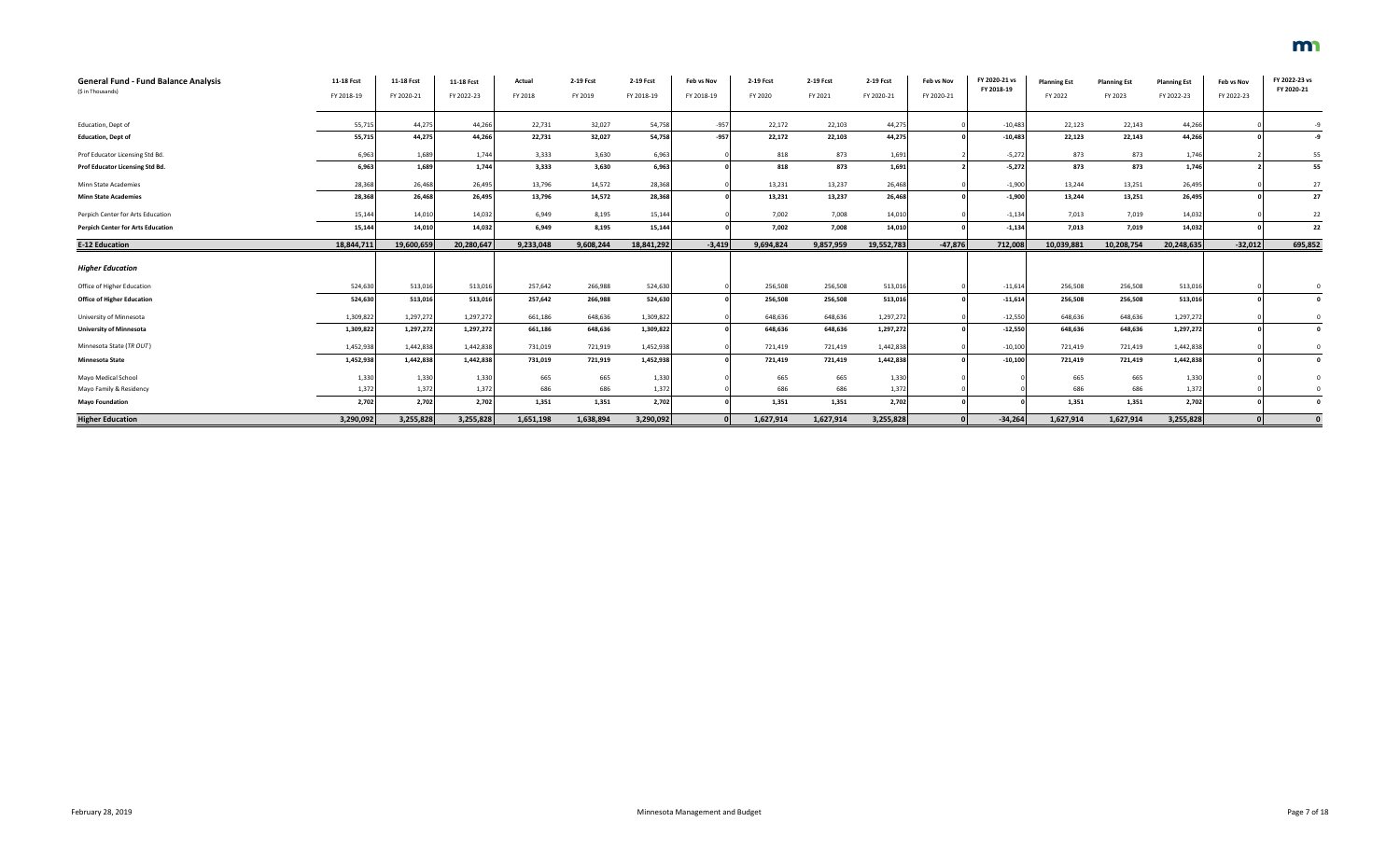| General Fund - Fund Balance Analysis              | 11-18 Fcst | 11-18 Fcst | 11-18 Fcst | Actual       | 2-19 Fcst  | 2-19 Fcst  | Feb vs Nov     | 2-19 Fcst | 2-19 Fcst | 2-19 Fcst  | <b>Feb vs Nov</b> | FY 2020-21 vs | <b>Planning Est</b>     | <b>Planning Est</b> | <b>Planning Est</b> | Feb vs Nov | FY 2022-23 vs  |
|---------------------------------------------------|------------|------------|------------|--------------|------------|------------|----------------|-----------|-----------|------------|-------------------|---------------|-------------------------|---------------------|---------------------|------------|----------------|
| (\$ in Thousands)                                 | FY 2018-19 | FY 2020-21 | FY 2022-23 | FY 2018      | FY 2019    | FY 2018-19 | FY 2018-19     | FY 2020   | FY 2021   | FY 2020-21 | FY 2020-21        | FY 2018-19    | FY 2022                 | FY 2023             | FY 2022-23          | FY 2022-23 | FY 2020-21     |
| <b>Property Tax Aids &amp; Credits</b>            |            |            |            |              |            |            |                |           |           |            |                   |               |                         |                     |                     |            |                |
| Homestead Credit Refund                           | 936,95     | 1,029,000  | 1,092,000  | 447,754      | 490,800    | 938,55     | 1,600          | 515,800   | 541,700   | 1,057,500  | 28,500            | 118,946       | 563,900                 | 583,800             | 1,147,700           | 55,700     | 90,200         |
| Renters Property Tax Refund                       | 447,288    | 460,100    | 473,200    | 222,588      | 223,100    | 445,688    | $-1,600$       | 228,300   | 234,200   | 462,500    | 2,400             | 16,812        | 238,400                 | 242,900             | 481,300             | 8,100      | 18,800         |
| Special Property Tax Refund                       | 14,881     | 9,300      | 10,000     | 3,629        | 7,352      | 10,981     | $-3,900$       | 5,100     | 5,000     | 10,100     | 800               | $-881$        | 5,000                   | 5,000               | 10,000              |            | $-100$         |
| Sustainable Forest Incentive Payments             | 21,52      | 23,040     | 24,930     | 10,800       | 10,860     | 21,66      | 140            | 11,540    | 11,990    | 23,530     | 490               | 1,870         | 12,470                  | 12,980              | 25,450              | 520        | 1,920          |
| <b>Property Tax Refunds</b>                       | 1,420,643  | 1,521,440  | 1,600,130  | 684,771      | 732,112    | 1,416,883  | $-3,760$       | 760,740   | 792,890   | 1,553,630  | 32,190            | 136,747       | 819,770                 | 844,680             | 1,664,450           | 64,320     | 110,820        |
| <b>Political Contribution Refunds</b>             | 9,195      | 10,000     | 10,000     | 3,695        | 3,000      | 6,695      | $-2,500$       | 3,000     | 4,500     | 7,500      | $-2,500$          | 805           | 4,000                   | 4,500               | 8,500               | $-1,500$   | 1,000          |
| <b>Tax Refund Interest</b>                        | 20,637     | 21,200     | 22,800     | 10,637       | 10,000     | 20,637     |                | 10,400    | 10,800    | 21,200     |                   | 563           | 11,200                  | 11,600              | 22,800              |            | 1,600          |
| Local Government Aid (City Aid)                   | 1,131,888  | 990,774    | 1,068,796  | 519,468      | 612,420    | 1,131,888  |                | 456,376   | 534,398   | 990,774    |                   | $-141, 114$   | 534,398                 | 534,398             | 1,068,796           |            | 78,022         |
| County Program Aid                                | 442,548    | 467,916    | 467,908    | 208,457      | 234,091    | 442,548    |                | 233,958   | 233,958   | 467,916    |                   | 25,368        | 233,954                 | 233,954             | 467,908             |            | -8             |
| MMB Public Defender Aid (TR OUT)                  |            | 1,000      | 1,000      | $^{\circ}$   | $\Omega$   |            |                | 500       | 500       | 1,000      |                   | 1,000         | 500                     | 500                 | 1,000               |            | $\Omega$       |
| MMB Local Impact Notes (TR OUT)                   |            | 414        | 414        | $^{\circ}$   | $^{\circ}$ |            |                | 207       | 207       | 414        |                   | 414           | 207                     | 207                 | 414                 |            | $\Omega$       |
| MDE Local Impact Notes (TR OUT)                   |            |            | 14         | $\Omega$     | $\Omega$   |            |                |           |           |            |                   | 14            |                         |                     | 14                  |            |                |
| <b>County Program Aid</b>                         | 442,548    | 469,344    | 469,336    | 208,457      | 234,091    | 442,548    |                | 234,672   | 234,672   | 469,344    |                   | 26,796        | 234,668                 | 234,668             | 469,336             |            | $-8$           |
| Township Aid                                      | 20,000     | 20,000     | 20,000     | 10,000       | 10,191     | 20,191     | 191            | 10,000    | 10,000    | 20,000     |                   | $-191$        | 10,000                  | 10,000              | 20,000              |            |                |
| Payment in Lieu of Taxes - PILT                   | 67,894     | 72,203     | 73,103     | 32,130       | 35,764     | 67,894     |                | 35,989    | 36,214    | 72,203     |                   | 4,309         | 36,439                  | 36,664              | 73,103              |            | 900            |
| <b>Aquatic Invasive Species Prevention Aid</b>    | 20,000     | 20,000     | 20,000     | 10,000       | 10,000     | 20,000     |                | 10,000    | 10,000    | 20,000     |                   | $\mathbf{0}$  | 10,000                  | 10,000              | 20,000              |            |                |
| Riparian Protection Aid to BWSR (TR OUT)          | 1,942      | 2,000      | 2,000      | 942          | 1,000      | 1,942      |                | 1,000     | 1,000     | 2,000      |                   | 58            | 1,000                   | 1,000               | 2,000               |            |                |
| Riparian Protection Aid Local Distribution        | 16,058     | 18,000     | 18,000     | 7,058        | 9,000      | 16,058     |                | 9,000     | 9,000     | 18,000     |                   | 1,942         | 9,000                   | 9,000               | 18,000              |            | $\Omega$       |
| <b>Riparian Protection Aid</b>                    | 18,000     | 20,000     | 20,000     | 8,000        | 10,000     | 18,000     |                | 10,000    | 10,000    | 20,000     |                   | 2,000         | 10,000                  | 10,000              | 20,000              |            | $\mathbf{0}$   |
| Indian Family Out-Of-Home Placement Aid           | 5,000      | 10,000     | 10,000     | $\mathbf 0$  | 5,000      | 5,000      |                | 5,000     | 5,000     | 10,000     |                   | 5,000         | 5,000                   | 5,000               | 10,000              |            | $\Omega$       |
| <b>Casino Aid to Counties</b>                     | 3,086      | 3,086      | 3,086      | 1,543        | 1,543      | 3,086      |                | 1,543     | 1,543     | 3,086      |                   |               | 1,543                   | 1,543               | 3,086               |            | $\Omega$       |
| State Taconite Aid to IRRR (TR OUT)               | 6,161      | 7,882      | 8,532      | 2,957        | 3,214      | 6,171      | 10             | 3,777     | 4,143     | 7,920      |                   | 1,749         | 4,242                   | 4,328               | 8,570               | 38         | 650            |
| State Taconite Aid Local Distribution             | 8,41       | 8,616      | 8,452      | 4,263        | 4,158      | 8,421      |                | 4,291     | 4,347     | 8,638      |                   | 217           | 4,265                   | 4,165               | 8,430               | $-22$      | $-208$         |
| <b>State Taconite Aid</b>                         | 14,577     | 16,498     | 16,984     | 7,220        | 7,372      | 14,592     | 15             | 8,068     | 8,490     | 16,558     | 60                | 1,966         | 8,507                   | 8,493               | 17,000              | 16         | 442            |
| <b>Production Property Transition Aid</b>         | 190        | 80         |            | 105          | 85         | 190        |                | 53        | 27        | 80         |                   | $-110$        | $\Omega$                | $\mathbf{0}$        |                     |            | -80            |
| <b>Utility Valuation Transition Aid</b>           |            | 11         | 13         | $\mathbf 0$  | 5          |            |                | 5         | 3         |            |                   |               | $\overline{\mathbf{3}}$ | $\overline{a}$      |                     |            | $-1$           |
| Aid To School Districts                           | 15,889     | 16,011     | 16,018     | 7,947        | 7,942      | 15,889     |                | 8,002     | 8,009     | 16,011     |                   | 122           | 8,009                   | 8,009               | 16,018              |            | $7^{\circ}$    |
| Cities, Towns, Counties                           | 20,182     | 20,278     | 20,278     | 10,088       | 10,094     | 20,182     |                | 10,139    | 10,139    | 20,278     |                   | 96            | 10,139                  | 10,139              | 20,278              |            | $\Omega$       |
| <b>Disparity Reduction Aid</b>                    | 36,071     | 36,289     | 36,296     | 18,035       | 18,036     | 36,071     |                | 18,141    | 18,148    | 36,289     |                   | 218           | 18,148                  | 18,148              | 36,296              |            | $\overline{7}$ |
| Aid To School Districts                           | 5,045      | 5,651      | 5,922      | 2,546        | 2,499      | 5,045      |                | 2,776     | 2,859     | 5,635      |                   | 590           | 2,920                   | 2,986               | 5,906               | $-16$      | 271            |
| Cities, Towns, Counties                           | 18,500     | 21,404     | 22,245     | 9,091        | 9,409      | 18,500     |                | 10,567    | 10,775    | 21,342     |                   | 2,842         | 10,984                  | 11,197              | 22,181              |            | 839            |
| <b>Border City Disparity Reduction Credit</b>     | 23,545     | 27,055     | 28,167     | 11,637       | 11,908     | 23,545     |                | 13,343    | 13,634    | 26,977     | $-78$             | 3,432         | 13,904                  | 14,183              | 28,087              | -80        | 1,110          |
| Aid To School Districts                           | 17,259     | 17,475     | 17,496     | 8,709        | 8,556      | 17,265     |                | 8,729     | 8,750     | 17,479     |                   | 214           | 8,750                   | 8,750               | 17,500              |            | 21             |
| Cities, Towns, Counties                           | 58,572     | 59,804     | 59,804     | 29,395       | 29,198     | 58,593     | $\overline{2}$ | 29,904    | 29,904    | 59,808     |                   | 1,215         | 29,904                  | 29,904              | 59,808              |            | $\Omega$       |
| <b>Agricultural Homestead Market Value Credit</b> | 75,831     | 77,279     | 77,300     | 38,104       | 37,754     | 75,858     | 27             | 38,633    | 38,654    | 77,287     |                   | 1,429         | 38,654                  | 38,654              | 77,308              |            | 21             |
| <b>School Building Bond Agricultural Credit</b>   | 32,180     | 80,962     | 86,869     | $\mathbf{0}$ | 32,430     | 32,430     | 250            | 39,199    | 40,820    | 80,019     | $-943$            | 47,589        | 42,178                  | 43,529              | 85,707              | $-1,162$   | 5,688          |
| Aid To School Districts                           | 326        | 240        | 240        | 197          | 129        | 326        |                | 111       | 110       | 221        | $-19$             | $-105$        | 110                     | 110                 | 220                 | $-20$      | $-1$           |
| Cities, Towns, Counties                           | 640        | 460        | 460        | 410          | 230        | 640        |                | 220       | 220       | 440        | $-20$             | $-200$        | 220                     | 220                 | 440                 | $-20$      | $\mathbf{a}$   |
| <b>Agriculture Preservation Credit</b>            | 966        | 700        | 700        | 607          | 359        | 966        |                | 331       | 330       | 661        | $-39$             | $-305$        | 330                     | 330                 | 660                 | $-40$      | $-1$           |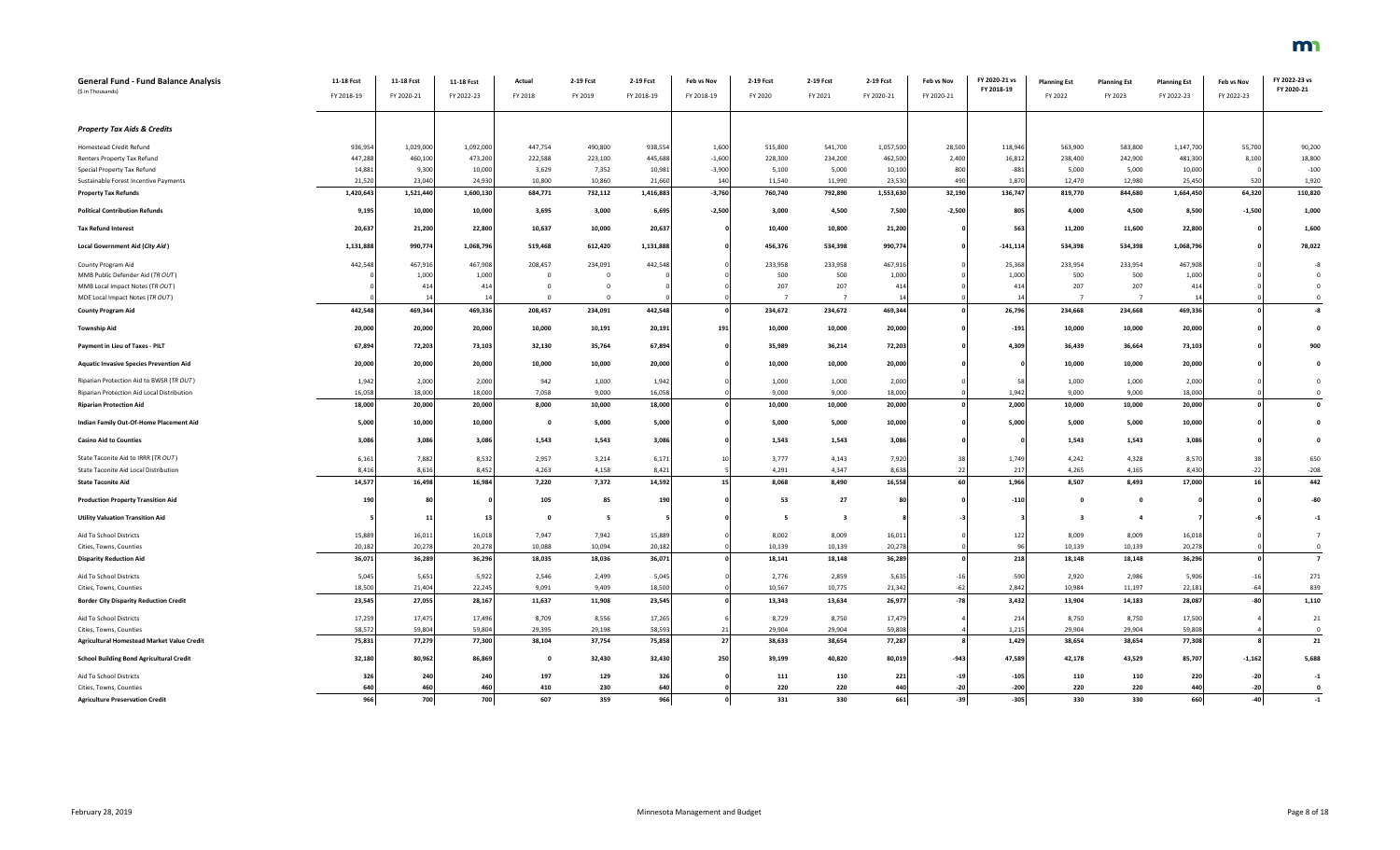| General Fund - Fund Balance Analysis<br>(\$ in Thousands) | 11-18 Fcst<br>FY 2018-19 | 11-18 Fcst<br>FY 2020-21 | 11-18 Fcst<br>FY 2022-23 | Actual<br>FY 2018       | 2-19 Fcst<br>FY 2019 | 2-19 Fcst<br>FY 2018-19 | Feb vs Nov<br>FY 2018-19 | 2-19 Fcst<br>FY 2020 | 2-19 Fcst<br>FY 2021 | 2-19 Fcst<br>FY 2020-21 | Feb vs Nov<br>FY 2020-21 | FY 2020-21 vs<br>FY 2018-19 | <b>Planning Est</b><br>FY 2022 | <b>Planning Est</b><br>FY 2023 | <b>Planning Est</b><br>FY 2022-23 | Feb vs Nov<br>FY 2022-23 | FY 2022-23 vs<br>FY 2020-21 |
|-----------------------------------------------------------|--------------------------|--------------------------|--------------------------|-------------------------|----------------------|-------------------------|--------------------------|----------------------|----------------------|-------------------------|--------------------------|-----------------------------|--------------------------------|--------------------------------|-----------------------------------|--------------------------|-----------------------------|
|                                                           |                          |                          |                          |                         |                      |                         |                          |                      |                      |                         |                          |                             |                                |                                |                                   |                          |                             |
| <b>Supplemental Taconite Homestead Credit</b>             | 10,643                   | 10,838                   | 11,055                   | 5,304                   | 5,339                | 10,643                  |                          | 5,392                | 5,446                | 10,838                  |                          | 195                         | 5,500                          | 5,555                          | 11,055                            |                          | 217                         |
| Aid To School Districts                                   | 148                      | 26                       |                          | $-74$                   | $\overline{2}$       | $-72$                   | $-220$                   | 1                    | $\mathbf 0$          |                         | $-25$                    | 73                          | $\mathbf 0$                    | $^{\circ}$                     |                                   |                          | $-1$                        |
| Cities, Towns, Counties                                   | 501                      |                          |                          | 60                      | 47                   | 107                     | $-394$                   | $^{\circ}$           | $\mathbf{0}$         |                         |                          | $-107$                      | $\mathbf{0}$                   | $\Omega$                       |                                   |                          | $\Omega$                    |
| <b>Prior Year Credit Adjustment</b>                       | 649                      | 26                       |                          | $-14$                   | 49                   | 35                      | $-614$                   | $\mathbf{1}$         | $\mathbf{0}$         |                         | $-25$                    | $-34$                       | $\mathbf{0}$                   | $\mathbf{0}$                   |                                   |                          | $-1$                        |
| <b>Police State Aid</b>                                   | 148,832                  | 163,010                  | 178,010                  | 72,559                  | 76,273               | 148,832                 |                          | 79,710               | 83,300               | 163,010                 |                          | 14,178                      | 87,050                         | 90,960                         | 178,010                           |                          | 15,000                      |
| <b>Fire State Aid</b>                                     | 58,336                   | 61,800                   | 65,460                   | 28,757                  | 29,572               | 58,329                  |                          | 30,460               | 31,340               | 61,800                  |                          | 3,471                       | 32,260                         | 33,200                         | 65,460                            |                          | 3,660                       |
| Fire Insurance Surcharge Aid                              | 7,950                    | 8,271                    | 8,605                    | 3,936                   | 4,213                | 8,149                   | 199                      | 4,340                | 4,470                | 8,810                   | 539                      | 661                         | 4,600                          | 4,740                          | 9,340                             | 735                      | 530                         |
| <b>Police-Fire Retirement Supp Aid</b>                    | 30,998                   | 31,000                   | 31,000                   | 15,498                  | 15,500               | 30,998                  |                          | 15,500               | 15,500               | 31,000                  |                          | $\overline{2}$              | 15,500                         | 15,500                         | 31,000                            |                          |                             |
| <b>Police/Fire Amortization Aid</b>                       | 5,458                    | 5,458                    | 5,458                    | 2,729                   | 2,729                | 5,458                   |                          | 2,729                | 2,729                | 5,458                   |                          |                             | 2,729                          | 2,729                          | 5,458                             |                          |                             |
| Redirected Amortization Aid to SPTRFA/TRA                 | 4,188                    | 4,188                    | 4,188                    | 2,094                   | 2,094                | 4,188                   |                          | 2,094                | 2,094                | 4,188                   |                          |                             | 2,094                          | 2,094                          | 4,188                             |                          |                             |
| <b>Firefighter Supplemental Benefits Reimbursement</b>    | 1,261                    | 1,172                    | 1,172                    | 629                     | 632                  | 1,261                   |                          | 586                  | 586                  | 1,172                   |                          | -89                         | 586                            | 586                            | 1,172                             |                          |                             |
| <b>PERA Pension Aid</b>                                   | 27,984                   | 13,860                   |                          | 14,065                  | 13,919               | 27,984                  |                          | 13,860               | $\mathbf{0}$         | 13,860                  |                          | $-14,124$                   | $\Omega$                       | $\Omega$                       |                                   |                          | $-13,860$                   |
| Fire/EMS Volunteer Retention Stipend Aid Pilot            | 1,558                    |                          |                          | 1,558                   | $\mathbf{0}$         | 1,558                   |                          | $\mathbf{0}$         | $\mathbf{0}$         |                         |                          | $-1,558$                    | $\mathbf{0}$                   | $\Omega$                       |                                   |                          | $\mathbf 0$                 |
| Aid to School Districts                                   |                          |                          | 50                       | 63                      | $\overline{7}$       |                         |                          | $\mathbf{0}$         | 23                   |                         |                          | $-47$                       | 25                             | 25                             |                                   |                          | 27                          |
| Aid to Cities, Towns, Counties                            | 216                      | 100                      | 200                      | 212                     |                      | 217                     |                          | $\mathbf{0}$         | 100                  | 100                     |                          | $-117$                      | 100                            | 100                            | 200                               |                          | 100                         |
| <b>Disaster Credit</b>                                    | 285                      | 123                      | 250                      | 275                     | 12                   | 287                     |                          | $\mathbf{0}$         | 123                  | 123                     |                          | $-164$                      | 125                            | 125                            | 250                               |                          | 127                         |
| Aid to School Districts                                   |                          | 38                       | 40                       | $\mathbf{R}$            | $\mathbf{0}$         |                         |                          | 18                   | 20                   |                         |                          | 35                          | 20                             | 20                             |                                   |                          | $\overline{2}$              |
| Aid to Cities, Towns, Counties                            |                          | 160                      | 160                      | $\overline{0}$          | $\mathbf{0}$         |                         |                          | 80                   | 80                   | 160                     |                          | 160                         | 80                             | 80                             | 160                               |                          | $\mathbf{0}$                |
| <b>Local Option Disaster Abatement Reimbursement</b>      |                          | 198                      | 200                      | $\overline{\mathbf{3}}$ | $\Omega$             |                         |                          | 98                   | 100                  | 198                     |                          | 195                         | 100                            | 100                            | 200                               |                          | $\overline{2}$              |
| Aid to School District                                    | 280                      | 280                      | 280                      | 140                     | 140                  | 280                     |                          | 140                  | 140                  | 280                     |                          |                             | 140                            | 140                            | 280                               |                          | $\Omega$                    |
| Aid to City and County                                    | 2,120                    | 2,120                    | 2,120                    | 1,060                   | 1,060                | 2,120                   |                          | 1,060                | 1,060                | 2,120                   |                          |                             | 1,060                          | 1,060                          | 2,120                             |                          | $\Omega$                    |
| <b>Mahnomen Property Tax Reimbursement</b>                | 2,400                    | 2,400                    | 2,400                    | 1,200                   | 1,200                | 2,400                   |                          | 1,200                | 1,200                | 2,400                   |                          |                             | 1,200                          | 1,200                          | 2,400                             |                          | $\mathbf 0$                 |
| <b>Border City Reimbursement</b>                          | 214                      | 206                      | 200                      | 103                     | 111                  | 214                     |                          | 106                  | 100                  | 206                     |                          |                             | 100                            | 100                            | 200                               |                          | -6                          |
| <b>Taconite Aid Reimbursement</b>                         | 1,122                    | 1,122                    | 1,122                    | 561                     | 561                  | 1,122                   |                          | 561                  | 561                  | 1,122                   |                          |                             | 561                            | 561                            | 1,122                             |                          |                             |
| <b>Performance Measurement Reimbursement</b>              | 880                      | 854                      | 863                      | 457                     | 423                  | 880                     |                          | 426                  | 428                  | 854                     |                          | $-26$                       | 430                            | 433                            | 863                               |                          |                             |
| <b>Minneapolis Debt Service Aid</b>                       | 8,240                    | 8,240                    | 8,240                    | 4,120                   | 4,120                | 8,240                   |                          | 4,120                | 4,120                | 8,240                   |                          |                             | 4,120                          | 4,120                          | 8,240                             |                          |                             |
| <b>Bloomington Infrastructure Projects FD</b>             | 9,562                    |                          |                          | 4,858                   | 4,704                | 9,562                   |                          | $\mathbf{0}$         | $\mathbf{0}$         |                         |                          | $-9,562$                    | 0                              | $\mathbf 0$                    |                                   |                          |                             |
| <b>Wadena County Aid</b>                                  | 1,200                    |                          |                          | 600                     | 600                  | 1,200                   |                          | $\Omega$             | $\Omega$             |                         |                          | $-1,200$                    | $\Omega$                       |                                |                                   |                          |                             |
| <b>Property Tax Aids &amp; Credits</b>                    | 3.664.019                | 3.709.687                | 3,881,803                | 1,723,701               | 1,934,121            | 3,657,822               | $-6,197$                 | 1,816,676            | 1.922.220            | 3.738.896               | 29.209                   | 81,074                      | 1.955.697                      | 1,988,397                      | 3,944,094                         | 62,291                   | 205,198                     |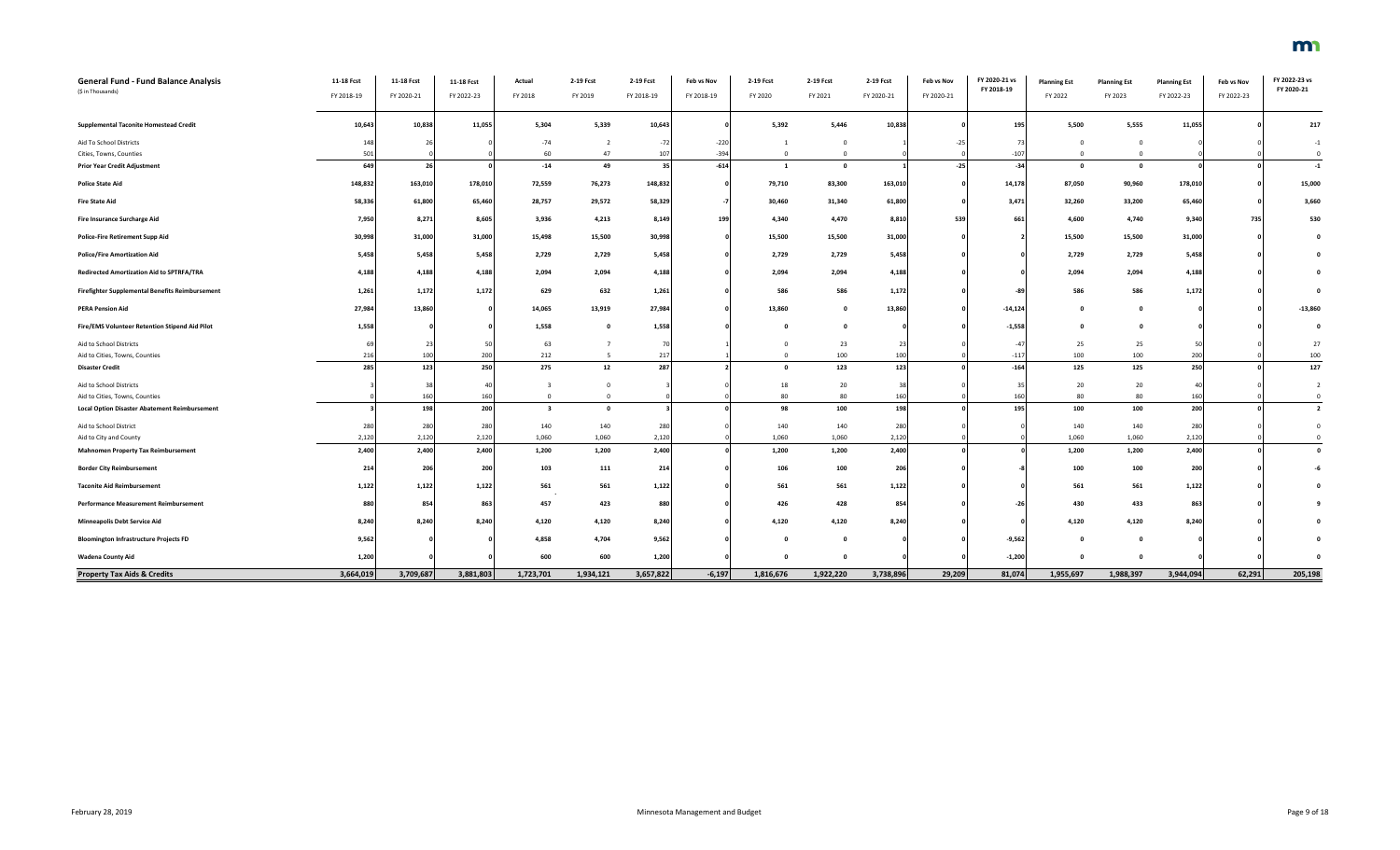| General Fund - Fund Balance Analysis<br>(\$ in Thousands)              | 11-18 Fcst<br>FY 2018-19 | 11-18 Fcst<br>FY 2020-21 | 11-18 Fcst<br>FY 2022-23 | Actual<br>FY 2018 | 2-19 Fcst<br>FY 2019 | 2-19 Fcst<br>FY 2018-19 | Feb vs Nov<br>FY 2018-19 | 2-19 Fcst<br>FY 2020 | 2-19 Fcst<br>FY 2021 | 2-19 Fcst<br>FY 2020-21 | Feb vs Nov<br>FY 2020-21 | FY 2020-21 vs<br>FY 2018-19 | <b>Planning Est</b><br>FY 2022 | <b>Planning Est</b><br>FY 2023 | <b>Planning Est</b><br>FY 2022-23 | <b>Feb vs Nov</b><br>FY 2022-23 | FY 2022-23 vs<br>FY 2020-21 |
|------------------------------------------------------------------------|--------------------------|--------------------------|--------------------------|-------------------|----------------------|-------------------------|--------------------------|----------------------|----------------------|-------------------------|--------------------------|-----------------------------|--------------------------------|--------------------------------|-----------------------------------|---------------------------------|-----------------------------|
| Health & Human Services                                                |                          |                          |                          |                   |                      |                         |                          |                      |                      |                         |                          |                             |                                |                                |                                   |                                 |                             |
| <b>Central Office Operations</b>                                       |                          |                          |                          |                   |                      |                         |                          |                      |                      |                         |                          |                             |                                |                                |                                   |                                 |                             |
| Finance & Management                                                   | 291,76                   | 266,049                  | 266,088                  | 140,533           | 151,233              | 291,766                 |                          | 133,002              | 133,047              | 266,049                 |                          | $-25,717$                   | 133,044                        | 133,044                        | 266,088                           |                                 | 39                          |
| Children & Families                                                    | 23,44                    | 21,406                   | 21,360                   | 11,215            | 12,230               | 23,44                   |                          | 10.725               | 10,681               | 21,406                  |                          | $-2,039$                    | 10,680                         | 10,680                         | 21,360                            |                                 | $-46$                       |
| <b>Health Care Management</b>                                          | 45,31                    | 43,396                   | 43,438                   | 20,889            | 24,421               | 45,31                   |                          | 21,676               | 21,720               | 43,396                  |                          | $-1,914$                    | 21,719                         | 21,719                         | 43,438                            |                                 | 42                          |
| Continuing Care Management                                             | 28,08                    | 29,235                   | 29,234                   | 12,928            | 15,152               | 28,080                  |                          | 14,618               | 14,617               | 29,235                  |                          | 1,155                       | 14,617                         | 14,617                         | 29,234                            |                                 | $-1$                        |
| <b>Community Support</b>                                               | 57,84                    | 56,553                   | 56,322                   | 27,125            | 30,721               | 57,846                  |                          | 28,391               | 28,162               | 56,553                  |                          | $-1,293$                    | 28,161                         | 28,161                         | 56,322                            |                                 | $-231$                      |
| Comp. Gambling Chem & Mental Hlth (Standing)                           | 21                       | 118                      | 118                      | $\overline{0}$    | 213                  | 213                     |                          | 59                   | 59                   | 118                     |                          | $-95$                       | 59                             | 59                             | 118                               |                                 | $\Omega$                    |
| Administration, Law Changes (ICWA)                                     |                          | 780                      | 780                      | $\Omega$          | $\Omega$             |                         |                          | 390                  | 390                  | 780                     |                          | 780                         | 390                            | 390                            | 780                               |                                 | $\Omega$                    |
| <b>Subtotal Central Office Operations</b>                              | 446,660                  | 417,537                  | 417,340                  | 212,690           | 233,970              | 446,660                 |                          | 208,861              | 208,676              | 417,537                 |                          | $-29,123$                   | 208,670                        | 208,670                        | 417,340                           |                                 | $-197$                      |
| <b>Forecasted Programs</b>                                             |                          |                          |                          |                   |                      |                         |                          |                      |                      |                         |                          |                             |                                |                                |                                   |                                 |                             |
| MN Family Inv Plan/Div Work Prog Grants (MFIP/DWP)                     | 165,58                   | 163,613                  | 185,246                  | 85,181            | 78,890               | 164,071                 | $-1,518$                 | 80,180               | 81,069               | 161,249                 | $-2,364$                 | $-2,822$                    | 82,176                         | 83,321                         | 165,497                           | $-19,749$                       | 4,248                       |
| MFIP Child Care Asst Grants                                            | 189,52                   | 221,953                  | 243,507                  | 93,298            | 95,289               | 188,587                 | $-934$                   | 106,854              | 112,523              | 219,37                  | $-2,576$                 | 30,790                      | 117,757                        | 123,076                        | 240,833                           | $-2,674$                        | 21,456                      |
| General Assistance (GA)                                                | 98,49                    | 101,763                  | 104,241                  | 48,883            | 49,293               | 98,17                   | $-321$                   | 49,985               | 50,620               | 100,605                 | $-1,158$                 | 2,429                       | 51,231                         | 51,845                         | 103,076                           | $-1,165$                        | 2,471                       |
| Minnesota Supplemental Aid (MSA)                                       | 79,66                    | 87,700                   | 97,767                   | 39,066            | 41,085               | 80,15                   | 484                      | 42,370               | 46,449               | 88,819                  | 1,11                     | 8,668                       | 49,024                         | 49,971                         | 98,995                            | 1,228                           | 10,176                      |
| <b>Housing Support</b>                                                 | 326,66                   | 347,928                  | 381,975                  | 159,027           | 165,807              | 324,83                  | $-1,832$                 | 169,698              | 172,955              | 342,65                  | $-5,275$                 | 17,819                      | 181,987                        | 191,453                        | 373,44                            | $-8,53$                         | 30,787                      |
| <b>Medical Assistance</b>                                              | 9,918,606                | 11,297,029               | 13,056,102               | 4,976,771         | 4,921,796            | 9,898,567               | $-20,039$                | 5,636,966            | 5,672,838            | 11,309,804              | 12,775                   | 1,411,237                   | 6,353,201                      | 6,645,193                      | 12,998,394                        | $-57,708$                       | 1,688,590                   |
| Alternative Care Program                                               | 59,64                    | 90,290                   | 90,310                   | 14,555            | 45,094               | 59,64                   |                          | 45,135               | 45,155               | 90,290                  |                          | 30,641                      | 45,155                         | 45,155                         | 90,310                            |                                 | 20                          |
| CCDTF Entitlements (TR OUT)                                            | 242,17                   | 326,872                  | 308,056                  | 117,226           | 118,621              | 235,847                 | $-6,330$                 | 149,969              | 145,296              | 295,265                 | $-31,60$                 | 59,418                      | 151,395                        | 149,700                        | 301,095                           | $-6,96$                         | 5,830                       |
| Northstar Care for Children                                            | 143,43                   | 181,449                  | 215,951                  | 65,798            | 77,406               | 143,20                  | $-230$                   | 86,497               | 94,095               | 180,592                 | $-85$                    | 37,388                      | 102,720                        | 112,375                        | 215,095                           | $-85$                           | 34,503                      |
| <b>Subtotal Forecasted Programs</b>                                    | 11,223,806               | 12,818,597               | 14,683,155               | 5,599,805         | 5,593,281            | 11,193,086              | $-30,720$                | 6,367,654            | 6,421,000            | 12,788,654              | $-29,943$                | 1,595,568                   | 7,134,646                      | 7,452,089                      | 14,586,735                        | $-96,420$                       | 1,798,081                   |
| <b>Grant Programs</b>                                                  |                          |                          |                          |                   |                      |                         |                          |                      |                      |                         |                          |                             |                                |                                |                                   |                                 |                             |
| <b>Support Services Grants</b>                                         | 17,41                    | 17,430                   | 17,430                   | 8,697             | 8,715                | 17,41                   |                          | 8,715                | 8,715                | 17,430                  |                          | 18                          | 8,715                          | 8,715                          | 17,430                            |                                 |                             |
| Basic Sliding Fee Child Care Asst Grants                               | 97,456                   | 107,222                  | 107,278                  | 44,043            | 53,413               | 97,456                  |                          | 53,583               | 53,639               | 107,222                 |                          | 9,766                       | 53,639                         | 53,639                         | 107,278                           |                                 | 56                          |
| Child Care Development                                                 | 5,92                     | 3,474                    | 3.474                    | 2,961             | 2,962                | 5,923                   |                          | 1,737                | 1,737                | 3,474                   |                          | $-2,449$                    | 1,737                          | 1,737                          | 3,474                             |                                 |                             |
| Child Support Enforcement                                              | 10                       | 100                      | 10                       | 50                | 50                   | 100                     |                          | 50                   | 50                   | 100                     |                          |                             | 50                             | 50                             | 100                               |                                 |                             |
| Children's Services Grants                                             | 78,31                    | 78,330                   | 78,330                   | 38,217            | 40,102               | 78,31                   |                          | 39,165               | 39,165               | 78,330                  |                          | 11                          | 39,165                         | 39,165                         | 78,330                            |                                 |                             |
| Children & Community Svcs                                              | 116,40                   | 116,402                  | 116,402                  | 58,201            | 58,201               | 116,402                 |                          | 58,201               | 58,201               | 116,402                 |                          |                             | 58,201                         | 58,201                         | 116,402                           |                                 |                             |
| Children & Econ Support Grants                                         | 47,561                   | 44,130                   | 44,130                   | 22,999            | 24,562               | 47,561                  |                          | 22,065               | 22,065               | 44,130                  |                          | $-3,431$                    | 22,065                         | 22,065                         | 44,130                            |                                 |                             |
| Other Health Care Grants                                               | 8,91                     | 7,422                    | 7,422                    | 3,902             | 5,011                | 8,91                    |                          | 3,711                | 3,711                | 7,422                   |                          | $-1,491$                    | 3,711                          | 3,711                          | 7,422                             |                                 |                             |
| Other LTC Grants                                                       | 5,405                    | 3,850                    | 3,850                    | 2.480             | 2,925                | 5,40                    |                          | 1,925                | 1,925                | 3,850                   |                          | $-1,555$                    | 1,925                          | 1,925                          | 3,850                             |                                 |                             |
| Aging & Adult Services Grants                                          | 63,16                    | 65,806                   | 65,990                   | 30,724            | 32,437               | 63,16                   |                          | 32,811               | 32,995               | 65,806                  |                          | 2,645                       | 32,995                         | 32,995                         | 65,990                            |                                 | 184                         |
| Deaf & Hard of Hearing Grants                                          | 5,29                     | 5,350                    | 5,350                    | 2,622             | 2,675                | 5,297                   |                          | 2,675                | 2,675                | 5,350                   |                          | 53                          | 2,675                          | 2,675                          | 5,350                             |                                 |                             |
| <b>Disabilities Grants</b>                                             | 99,35                    | 41,141                   | 41,142                   | 45,333            | 53,474               | 98,80                   | $-550$                   | 20,570               | 20,571               | 41,14                   |                          | $-57,666$                   | 20,571                         | 20,571                         | 41,142                            |                                 |                             |
| <b>Housing Support Grants</b>                                          | 19,02                    | 19,628                   | 20,728                   | 9,489             | 9,539                | 19,028                  |                          | 9,264                | 10,364               | 19,628                  |                          | 600                         | 10,364                         | 10,364                         | 20,728                            |                                 | 1,100                       |
| Adult Mental Health Grants                                             | 163,17                   | 159,604                  | 159,604                  | 81,693            | 81,477               | 163,17                  |                          | 79,802               | 79,802               | 159,604                 |                          | $-3,566$                    | 79,802                         | 79,802                         | 159,604                           |                                 | $\Omega$                    |
| Children's Mental Health Grants                                        | 47,11                    | 41,652                   | 41,652                   | 23,186            | 23,926               | 47,112                  |                          | 20,826               | 20,826               | 41,652                  |                          | $-5,460$<br>$-428$          | 20,826                         | 20,826                         | 41,65                             |                                 |                             |
| <b>CCDTF Non-Entitlements</b><br>Compulsive Gambling Grants (Standing) | 4,700                    | 4,272                    | 4,272<br>2,058           | 2,314             | 2,386<br>1,367       | 4,700                   |                          | 2,136                | 2,136                | 4,272<br>1,782          |                          | ٠q۶                         | 2,136                          | 2,136                          | 4,272<br>2,058                    |                                 | 276                         |
| <b>Subtotal Grant Programs</b>                                         | 1,88<br>781,196          | 1,782<br>717,595         | 719,212                  | 513<br>377,424    | 403,222              | 1,880<br>780,646        | $-550$                   | 859<br>358,095       | 923<br>359,500       | 717,595                 |                          | $-63,051$                   | 992<br>359,569                 | 1,066<br>359,643               | 719,212                           |                                 | 1,617                       |
| <b>State Operated Services</b>                                         |                          |                          |                          |                   |                      |                         |                          |                      |                      |                         |                          |                             |                                |                                |                                   |                                 |                             |
|                                                                        |                          |                          |                          |                   |                      |                         |                          |                      |                      |                         |                          |                             |                                |                                |                                   |                                 |                             |
| MH & Substance Abuse Treatment                                         | 226,962                  | 250,206                  | 250,190                  | 107,141           | 119,821              | 226,962                 |                          | 125,107              | 125,099              | 250,206                 |                          | 23,244                      | 125,095                        | 125,095                        | 250,190                           |                                 | $-16$                       |
| <b>Community Based Services</b>                                        | 46,45<br>207,31          | 28,484                   | 26,894<br>231,888        | 25,106<br>98,623  | 21,345<br>108,696    | 46,451                  |                          | 15.036<br>112,126    | 13,448               | 28,484<br>227,468       |                          | $-17,967$                   | 13,447<br>115,944              | 13,447<br>115,944              | 26,894                            |                                 | $-1,590$                    |
| <b>Forensic Services</b><br>Sex Offender Program                       | 178,90                   | 227,468<br>175,225       | 176,864                  | 86,125            | 92,777               | 207,319<br>178,902      |                          | 87,338               | 115,342<br>87,887    | 175,225                 |                          | 20,149<br>$-3,677$          | 88,432                         | 88,432                         | 231,888<br>176,864                |                                 | 4,420<br>1,639              |
| <b>DCT Operations</b>                                                  | 82,90                    | 94,507                   | 94,764                   | 38,711            | 44,192               | 82,903                  |                          | 47,124               | 47,383               | 94,507                  |                          | 11,604                      | 47,382                         | 47,382                         | 94,764                            |                                 | 257                         |
| <b>Subtotal State Operated Services</b>                                | 742,537                  | 775,890                  | 780,600                  | 355,706           | 386,831              | 742,537                 |                          | 386,731              | 389,159              | 775,890                 |                          | 33,353                      | 390,300                        | 390,300                        | 780,600                           |                                 | 4,710                       |
| Subtotal Human Services, Dept of                                       | 13,194,199               | 14,729,619               | 16,600,307               | 6,545,625         | 6,617,304            | 13,162,929              | $-31,270$                | 7,321,341            | 7,378,335            | 14,699,676              | $-29,943$                | 1,536,747                   | 8,093,185                      | 8,410,702                      | 16,503,887                        | $-96,420$                       | 1,804,211                   |
| <b>DHS - Federal Reimbursement</b>                                     | $-70,664$                | $-71,423$                | $-71,532$                | $-35,221$         | $-35,443$            | $-70,664$               |                          | $-35,657$            | $-35,766$            | $-71,423$               |                          | $-759$                      | $-35,766$                      | $-35,766$                      | $-71,532$                         |                                 | $-109$                      |
| Human Services, Dept of                                                | 13.123.535               | 14,658,196               | 16,528,775               | 6.510.404         | 6.581.861            | 13,092,265              | $-31,270$                | 7.285.684            | 7.342.569            | 14.628.253              | $-29.943$                | 1.535.988                   | 8,057,419                      | 8,374,936                      | 16.432.355                        | $-96.420$                       | 1,804,102                   |
|                                                                        |                          |                          |                          |                   |                      |                         |                          |                      |                      |                         |                          |                             |                                |                                |                                   |                                 |                             |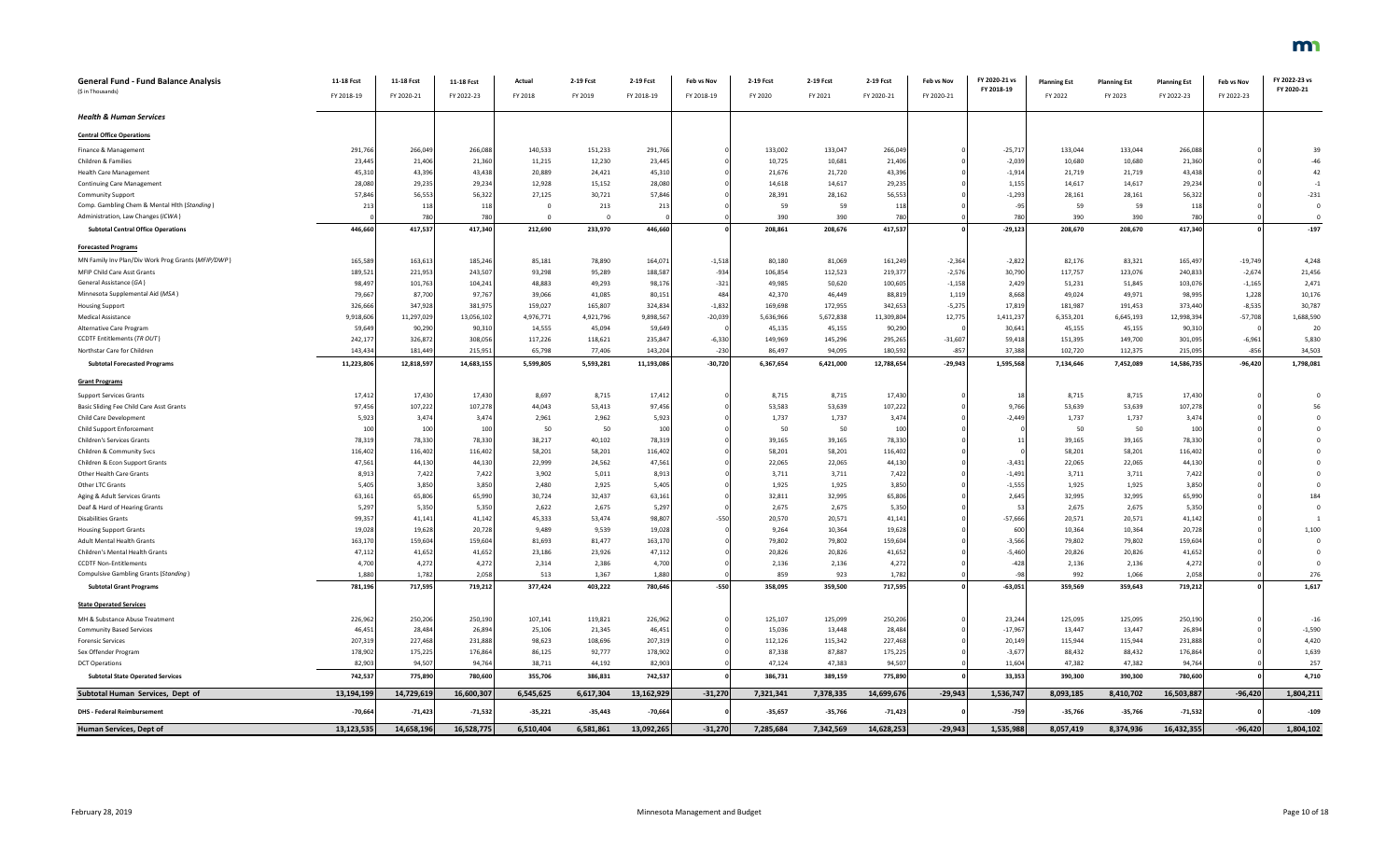| General Fund - Fund Balance Analysis                          | 11-18 Fcst      | 11-18 Fcst | 11-18 Fcst | Actual     | 2-19 Fcst  | 2-19 Fcst  | Feb vs Nov | 2-19 Fcst  | 2-19 Fcst  | 2-19 Fcst  | Feb vs Nov | FY 2020-21 vs | <b>Planning Est</b> | <b>Planning Est</b> | <b>Planning Est</b> | Feb vs Nov | FY 2022-23 vs |
|---------------------------------------------------------------|-----------------|------------|------------|------------|------------|------------|------------|------------|------------|------------|------------|---------------|---------------------|---------------------|---------------------|------------|---------------|
| (\$ in Thousands)                                             | FY 2018-19      | FY 2020-21 | FY 2022-23 | FY 2018    | FY 2019    | FY 2018-19 | FY 2018-19 | FY 2020    | FY 2021    | FY 2020-21 | FY 2020-21 | FY 2018-19    | FY 2022             | FY 2023             | FY 2022-23          | FY 2022-23 | FY 2020-21    |
|                                                               |                 |            |            |            |            |            |            |            |            |            |            |               |                     |                     |                     |            |               |
| <b>Health Improvement</b>                                     | 156,95          | 175,202    | 175,202    | 76,034     | 80,917     | 156,951    |            | 87,576     | 87,626     | 175,202    |            | 18,251        | 87,576              | 87,626              | 175,202             |            |               |
| <b>Health Protection</b>                                      | 38,157          | 36,598     | 37,602     | 19,059     | 19,098     | 38,157     |            | 17,797     | 18,801     | 36,598     |            | $-1,55$       | 18,801              | 18,801              | 37,602              |            | 1,004         |
| <b>Health Operations</b>                                      | 19,385          | 19,866     | 19,866     | 9.333      | 10.052     | 19,385     |            | 9.933      | 9,933      | 19,866     |            | 481           | 9,933               | 9,933               | 19,866              |            |               |
| Health, Department of                                         | 214,493         | 231,666    | 232,670    | 104,426    | 110,067    | 214,493    |            | 115,306    | 116,360    | 231,666    |            | 17,173        | 116,310             | 116,360             | 232,670             |            | 1,004         |
| <b>Emergency Medical Services Board</b>                       | 7,546           | 7,206      | 7,206      | 3,253      | 4,293      | 7,546      |            | 3,603      | 3,603      | 7,206      |            | $-340$        | 3,603               | 3,603               | 7,206               |            |               |
| <b>Emergency Medical Services Board</b>                       | 7,546           | 7,206      | 7,206      | 3,253      | 4,293      | 7,546      |            | 3,603      | 3,603      | 7,206      |            | $-340$        | 3,603               | 3,603               | 7,206               |            | $\Omega$      |
| Council on Disability                                         | 1,786           | 1,718      | 1,720      | 820        | 966        | 1,786      |            | 858        | 860        | 1,718      |            | $-68$         | 860                 | 860                 | 1,720               |            |               |
| <b>Council on Disability</b>                                  | 1,786           | 1,718      | 1,720      | 820        | 966        | 1,786      |            | 858        | 860        | 1,718      |            | $-68$         | 860                 | 860                 | 1,720               |            |               |
| MH/DD Ombudsman                                               | 4,833           | 4,676      | 4,676      | 2,167      | 2,666      | 4,833      |            | 2,338      | 2,338      | 4,676      |            | $-157$        | 2,338               | 2,338               | 4,676               |            |               |
| <b>UMN Drug Trial Monitoring</b>                              | 201             | 200        | 200        | 97         | 104        | 201        |            | 100        | 100        | 200        |            |               | 100                 | 100                 | 200                 |            |               |
| MH/DD Ombudsman                                               | 5,034           | 4,876      | 4,876      | 2,264      | 2,770      | 5,034      |            | 2,438      | 2,438      | 4,876      |            | $-158$        | 2,438               | 2,438               | 4,876               |            | $\Omega$      |
|                                                               |                 |            |            |            |            |            |            |            |            |            |            |               |                     |                     |                     |            |               |
| Ombudsperson for Families<br><b>Ombudsperson for Families</b> | 926<br>926      | 934<br>934 | 934<br>934 | 454<br>454 | 472<br>472 | 926<br>926 |            | 467<br>467 | 467<br>467 | 934<br>934 |            |               | 467<br>467          | 467<br>467          | 934<br>934          |            |               |
|                                                               |                 |            |            |            |            |            |            |            |            |            |            |               |                     |                     |                     |            |               |
| <b>Transfer to Health Care Access Fund</b>                    | 50,000          |            |            | $\Omega$   | 50,000     | 50,000     |            | $\Omega$   | $\Omega$   |            |            | $-50,000$     | $\Omega$            | $\Omega$            |                     |            |               |
| <b>Health &amp; Human Services</b>                            | 13,403,320      | 14,904,596 | 16,776,181 | 6,621,621  | 6,750,429  | 13,372,050 | $-31,270$  | 7,408,356  | 7,466,297  | 14,874,653 | $-29,943$  | 1,502,603     | 8,181,097           | 8,498,664           | 16,679,761          | $-96,420$  | 1,805,108     |
|                                                               |                 |            |            |            |            |            |            |            |            |            |            |               |                     |                     |                     |            |               |
| <b>Public Safety &amp; Judiciary</b>                          |                 |            |            |            |            |            |            |            |            |            |            |               |                     |                     |                     |            |               |
| <b>Supreme Court Operations</b>                               | 78,095          | 79,726     | 77,740     | 36,448     | 41,647     | 78,095     |            | 39,863     | 39,863     | 79,726     |            | 1,631         | 38,870              | 38,870              | 77,740              |            | $-1,986$      |
| Civil Legal Svcs                                              | 27,440          | 27,440     | 27,440     | 13,705     | 13,735     | 27,440     |            | 13,720     | 13,720     | 27,440     |            |               | 13,720              | 13,720              | 27,440              |            |               |
| <b>Supreme Court</b>                                          | 105,535         | 107,166    | 105,180    | 50,153     | 55,382     | 105,535    |            | 53,583     | 53,583     | 107,166    |            | 1,631         | 52,590              | 52,590              | 105,180             |            | $-1,986$      |
| Court of Appeals                                              | 24,957          | 25,056     | 25.056     | 11,825     | 13,132     | 24,957     |            | 12.528     | 12.528     | 25,056     |            | 99            | 12.528              | 12,528              | 25,056              |            |               |
| <b>Court of Appeals</b>                                       | 24,957          | 25,056     | 25,056     | 11,825     | 13,132     | 24,957     |            | 12,528     | 12,528     | 25,056     |            | 99            | 12,528              | 12,528              | 25,056              |            | $\mathbf{0}$  |
| <b>District Courts</b>                                        | 590,330         | 599,432    | 599,432    | 278,531    | 311,799    | 590,330    |            | 299,716    | 299,716    | 599,43     |            | 9,102         | 299,716             | 299,716             | 599,43              |            |               |
| <b>District Courts</b>                                        | 590,330         | 599,432    | 599,432    | 278,531    | 311,799    | 590,330    |            | 299,716    | 299,716    | 599,43     |            | 9,102         | 299,716             | 299,716             | 599,432             |            | $\mathbf{r}$  |
|                                                               |                 |            |            |            |            |            |            |            |            |            |            |               |                     |                     |                     |            |               |
| State Guardian Ad Litem Board                                 | 32,906          | 33,568     | 33,568     | 16,040     | 16,866     | 32,906     |            | 16,784     | 16,784     | 33,568     |            | 662           | 16,784              | 16,784              | 33,568              |            |               |
| <b>State Guardian Ad Litem Board</b>                          | 32,906          | 33,568     | 33,568     | 16,040     | 16,866     | 32,906     |            | 16,784     | 16,784     | 33,568     |            | 662           | 16,784              | 16,784              | 33,568              |            |               |
| <b>Tax Court</b>                                              | 3,358           | 3,364      | 3,364      | 1,432      | 1,926      | 3,358      |            | 1,682      | 1,682      | 3,364      |            |               | 1,682               | 1,682               | 3,364               |            |               |
| <b>Tax Court</b>                                              | 3,358           | 3,364      | 3,364      | 1,432      | 1,926      | 3,358      |            | 1,682      | 1,682      | 3,364      |            |               | 1,682               | 1,682               | 3,364               |            | $\mathbf 0$   |
| Uniform Laws Commission                                       | 186             | 186        | 186        | 91         | 95         | 186        |            | 93         | 93         | 186        |            |               | 93                  | 93                  | 186                 |            |               |
| <b>Uniform Laws Commission</b>                                | 186             | 186        | 186        | 91         | 95         | 186        |            | 93         | 93         | 186        |            |               | 93                  | 93                  | 186                 |            | $\Omega$      |
| Judicial Standards, Bd of                                     | 1,250           | 978        | 978        | 418        | 832        | 1,250      |            | 489        | 489        | 978        |            | $-272$        | 489                 | 489                 | 978                 |            |               |
| Judicial Standards, Bd of                                     | 1,250           | 978        | 978        | 418        | 832        | 1,250      |            | 489        | 489        | 978        |            | $-272$        | 489                 | 489                 | 978                 |            |               |
|                                                               |                 |            |            |            |            |            |            |            |            |            |            |               |                     |                     |                     |            |               |
| Board of Public Defense                                       | 175,38          | 177,272    | 177,272    | 79,779     | 95,603     | 175,382    |            | 88,636     | 88,636     | 177,272    |            | 1,890         | 88,636              | 88,636              | 177,272             |            |               |
| <b>Board of Public Defense</b>                                | 175,382         | 177,272    | 177,272    | 79,779     | 95,603     | 175,382    |            | 88,636     | 88,636     | 177,272    |            | 1,890         | 88,636              | 88,636              | 177,272             |            | $\Omega$      |
| Private Detective Board                                       | 38 <sup>1</sup> | 384        | 384        | 167        | 216        | 383        |            | 192        | 192        | 384        |            |               | 192                 | 192                 | 384                 |            | $\sqrt{2}$    |
| <b>Private Detective Board</b>                                | 383             | 384        | 384        | 167        | 216        | 383        |            | 192        | 192        | 384        |            |               | 192                 | 192                 | 384                 |            | $\mathbf{0}$  |
| Peace Officer Standards and Training, Board                   | 12,000          | 12,000     |            | 6,000      | 6,000      | 12,000     |            | 6,000      | 6,000      | 12,000     |            |               | $\mathbf 0$         | $\mathbf{0}$        |                     |            | $-12,000$     |
| <b>Correctional Institutions</b>                              | 855,212         | 870,262    | 883,071    | 416,320    | 438,892    | 855,212    |            | 433,844    | 436,418    | 870,262    |            | 15,050        | 440,670             | 442,401             | 883,071             |            | 12,809        |
| <b>Community Services</b>                                     | 260,143         | 261,342    | 261,842    | 128,025    | 132,118    | 260,143    |            | 130,589    | 130,753    | 261,34     |            | 1,199         | 130,921             | 130,921             | 261,842             |            | 500           |
| <b>Operations Support</b>                                     | 56,003          | 56,59      | 56,786     | 26,878     | 29,125     | 56,003     |            | 28,269     | 28,329     | 56,598     |            | 595           | 28,393              | 28,393              | 56,786              |            | 188           |
| Corrections, Dept of                                          | 1,171,358       | 1,188,202  | 1,201,699  | 571,223    | 600,135    | 1,171,358  |            | 592,702    | 595,500    | 1,188,202  |            | 16,844        | 599,984             | 601,715             | 1,201,699           |            | 13,497        |
| Sentencing Guidelines Comm                                    | 1,325           | 1,342      | 1,342      | 646        | 679        | 1,325      |            | 671        | 671        | 1,342      |            | 17            | 671                 | 671                 | 1,342               |            |               |
| <b>Sentencing Guidelines Comm</b>                             | 1,325           | 1,342      | 1,342      | 646        | 679        | 1,325      |            | 671        | 671        | 1,342      |            | 17            | 671                 | 671                 | 1,342               |            | $\mathbf{o}$  |
|                                                               |                 |            |            |            |            |            |            |            |            |            |            |               |                     |                     |                     |            |               |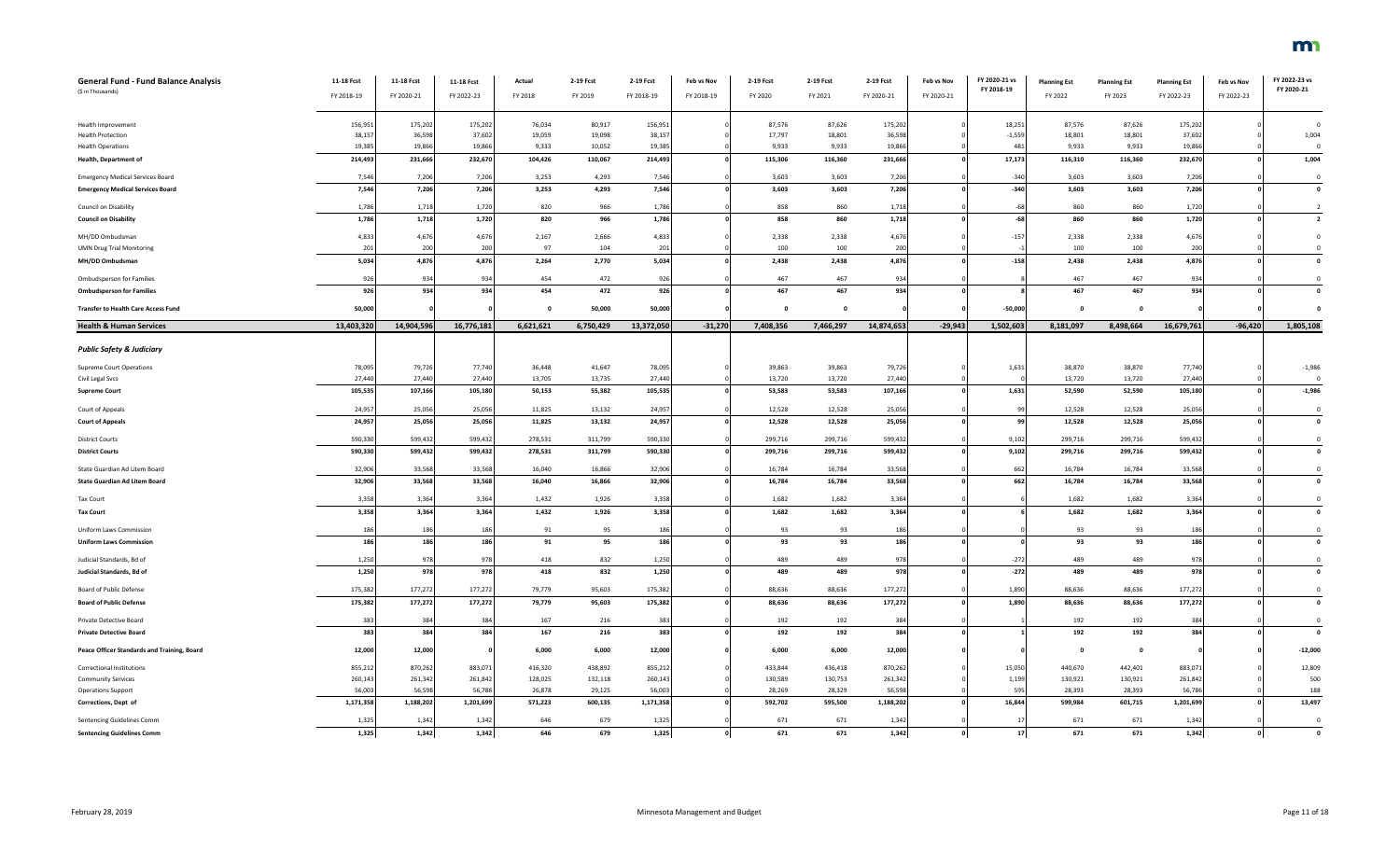| General Fund - Fund Balance Analysis<br>(\$ in Thousands)      | 11-18 Fcst         | 11-18 Fcst | 11-18 Fcst | Actual             | 2-19 Fcst    | 2-19 Fcst  | Feb vs Nov   | 2-19 Fcst    | 2-19 Fcst      | 2-19 Fcst  | Feb vs Nov | FY 2020-21 vs<br>FY 2018-19 | <b>Planning Est</b> | <b>Planning Est</b>     | <b>Planning Est</b> | Feb vs Nov | FY 2022-23 vs<br>FY 2020-21 |
|----------------------------------------------------------------|--------------------|------------|------------|--------------------|--------------|------------|--------------|--------------|----------------|------------|------------|-----------------------------|---------------------|-------------------------|---------------------|------------|-----------------------------|
|                                                                | FY 2018-19         | FY 2020-21 | FY 2022-23 | FY 2018            | FY 2019      | FY 2018-19 | FY 2018-19   | FY 2020      | FY 2021        | FY 2020-21 | FY 2020-21 |                             | FY 2022             | FY 2023                 | FY 2022-23          | FY 2022-23 |                             |
|                                                                |                    |            |            |                    |              |            |              |              |                |            |            |                             |                     |                         |                     |            |                             |
| Homeland Security & Emergency Mgmt                             | 10,757             | 5,284      | 5,284      | 7,795              | 2,962        | 10,757     |              | 2,642        | 2,642          | 5,284      |            | $-5,473$                    | 2,642               | 2,642                   | 5,284               |            |                             |
| <b>Criminal Apprehension</b>                                   | 113,931            | 112,149    | 112,544    | 50,662             | 63,269       | 113,931    |              | 56,008       | 56,141         | 112,149    |            | $-1,782$                    | 56,272              | 56,272                  | 112,544             |            | 395                         |
| Gambling & Alcohol Enforcement                                 | 3,897              | 3,988      | 4,012      | 1,620              | 2,277        | 3,897      |              | 1,990        | 1,998          | 3,988      |            |                             | 2,006               | 2,006                   | 4,012               |            | 24                          |
| Office of Justice Programs                                     | 79,433             | 79,409     | 79,414     | 39,238             | 40,195       | 79,433     |              | 39,704       | 39,705         | 79,409     |            | $-24$                       | 39,707              | 39,707                  | 79,414              |            | -5                          |
| Available Carryforward FY 20                                   | 83                 |            |            | $\Omega$           | 82           | 83         |              | $\Omega$     | $\Omega$       |            |            | $-82$                       | $\Omega$            | $\Omega$                |                     |            |                             |
| Public Safety, Dept of                                         | 208,100            | 200,830    | 201,254    | 99,315             | 108,785      | 208,100    |              | 100,344      | 100,486        | 200,830    |            | $-7,270$                    | 100,627             | 100,627                 | 201,254             |            | 424                         |
| <b>Transfer to Disaster Contingency Account</b>                | 10,000             |            |            | 10,000             | $\mathbf{a}$ | 10,000     |              | $\mathbf{0}$ | $\mathbf 0$    |            |            | $-10,000$                   | $\Omega$            | $\overline{\mathbf{0}}$ |                     |            | $\mathbf{a}$                |
| Transfer out to Community Justice Acct.                        | 922                | 922        | 922        | 461                | 461          | 922        |              | 461          | 461            | 92         |            |                             | 461                 | 461                     | 922                 |            |                             |
|                                                                |                    |            |            |                    |              |            | $\mathbf{0}$ |              |                |            | $\Omega$   |                             |                     |                         |                     | $\Omega$   |                             |
| <b>Public Safety &amp; Judiciary</b>                           | 2,337,992          | 2,350,702  | 2,350,637  | 1,126,081          | 1,211,911    | 2,337,992  |              | 1,173,881    | 1,176,821      | 2,350,702  |            | 12,710                      | 1,174,453           | 1,176,184               | 2,350,637           |            | $-65$                       |
| <b>Transportation</b>                                          |                    |            |            |                    |              |            |              |              |                |            |            |                             |                     |                         |                     |            |                             |
| Multimodal Systems                                             | 25,57              | 38,636     | 38,636     | 2,884              | 22,693       | 25,577     |              | 19,318       | 19,318         | 38,636     |            | 13,059                      | 19,318              | 19,318                  | 38,636              |            |                             |
| <b>State Roads</b>                                             |                    |            |            | -3                 |              |            |              | -3           | 3              |            |            |                             | 3                   | $\overline{3}$          |                     |            |                             |
| Local Roads                                                    | 30,000             |            |            | 15,000             | 15,000       | 30,000     |              | $\Omega$     | $\Omega$       |            |            | $-30.000$                   | $\Omega$            | $\Omega$                |                     |            |                             |
| Agency Management                                              | 108                | 108        | 108        | 54                 | 54           | 108        |              | 54           | 54             | 10         |            |                             | 54                  | 54                      | 108                 |            |                             |
| Available Carryforward FY 20                                   | 500                |            |            | $\Omega$           | 500          | 500        |              | $\mathbf{0}$ | $^{\circ}$     |            |            | $-500$                      | $\mathbf{0}$        | $\mathbf 0$             |                     |            |                             |
| <b>Transportation, Dept of</b>                                 | 56,191             | 38,750     | 38,750     | 17,941             | 38,250       | 56,191     |              | 19,375       | 19,375         | 38,750     |            | $-17,441$                   | 19,375              | 19,375                  | 38,750              |            | $\Omega$                    |
|                                                                |                    | 179,640    | 179,640    |                    | 129,820      | 250,851    |              | 89,820       | 89.820         | 179,640    |            | $-71,211$                   | 89,820              | 89,820                  |                     |            |                             |
| Met Council Transit<br><b>Metropolitan Council</b>             | 250,851<br>250,851 | 179,640    | 179,640    | 121,031<br>121,031 | 129,820      | 250,851    |              | 89,820       | 89,820         | 179,640    |            | $-71,211$                   | 89,820              | 89,820                  | 179,640<br>179,640  |            |                             |
|                                                                |                    |            |            |                    |              |            |              |              |                |            |            |                             |                     |                         |                     |            |                             |
| Admin & Related Services                                       | 10,651             | 10,680     | 10,680     | 4,847              | 5,804        | 10,651     |              | 5,340        | 5,340          | 10,680     |            | 2 <sup>c</sup>              | 5,340               | 5,340                   | 10,680              |            |                             |
| State Patrol                                                   | 22,833             | 17,44      | 17,574     | 14,010             | 8,823        | 22,833     |              | 8,701        | 8,744          | 17,445     |            | $-5,388$                    | 8,787               | 8,787                   | 17,574              |            | 129                         |
| MnCRASH System Maintenance (Traffic Safety)                    | 940                | 940        | 940        | 223                | 717          | 940        |              | 470          | 470            | 94         |            |                             | 470                 | 470                     | 940                 |            |                             |
|                                                                |                    |            |            |                    |              |            |              |              |                |            |            | $-5,359$                    | 14,597              | 14,597                  | 29,194              |            | 129                         |
| Public Safety, Dept of                                         | 34,424             | 29,065     | 29,194     | 19,080             | 15,344       | 34,424     |              | 14,511       | 14,554         | 29,065     |            |                             |                     |                         |                     |            |                             |
| Transportation                                                 | 341,466            | 247,455    | 247,584    | 158,052            | 183,414      | 341,466    | $\Omega$     | 123,706      | 123,749        | 247,455    |            | $-94,011$                   | 123,792             | 123,792                 | 247,584             | $\Omega$   | 129                         |
| <b>Environment</b>                                             |                    |            |            |                    |              |            |              |              |                |            |            |                             |                     |                         |                     |            |                             |
| <b>Environmental Analysis and Outcomes Division</b>            | 34'                | 410        | 408        | 142                | 205          | 34         |              | 205          | 205            |            |            |                             | 204                 | 204                     |                     |            |                             |
|                                                                | 500                |            |            |                    |              |            |              | $\mathbf 0$  | $\mathbf 0$    |            |            | $-50$                       | $\mathbf 0$         | $\mathbf 0$             |                     |            |                             |
| <b>Industrial Division</b>                                     |                    |            |            | 51                 | 449          | 500        |              |              |                |            |            |                             |                     |                         |                     |            |                             |
| Municipal Division                                             | 762                | 328        | 328        | 330                | 432          | 762        |              | 164          | 164            | 328        |            | $-434$                      | 164                 | 164                     | 328                 |            |                             |
| <b>Operations Division</b>                                     | 4,780              | 4,980      | 4,980      | 2,290              | 2,490        | 4,780      |              | 2,490        | 2,490          | 4,980      |            | 200                         | 2,490               | 2,490                   | 4,980               |            |                             |
| <b>Remediation Division</b>                                    | 43                 | 21         |            | 215                | 217          | 432        |              | 216          | $\overline{0}$ | 216        |            | $-216$                      | $\overline{0}$      | $\mathbf 0$             |                     |            | $-216$                      |
| Resource Management and Assistance Division                    | 1,400              | 1,400      | 1,400      | $\overline{0}$     | 1,400        | 1,400      |              | 700          | 700            | 1,400      |            |                             | 700                 | 700                     | 1,400               |            | $^{\circ}$                  |
| <b>Watershed Division</b>                                      | 4,030              | 3,918      | 3,918      | 2,071              | 1,959        | 4,030      |              | 1,959        | 1,959          | 3,918      |            | $-112$                      | 1,959               | 1,959                   | 3,918               |            | $\Omega$                    |
| <b>Environmental Quality Board</b>                             | 2,239              | 2,162      | 2,162      | 1.071              | 1.168        | 2,239      |              | 1.081        | 1.081          | 2,162      |            | $-77$                       | 1.081               | 1.081                   | 2,162               |            |                             |
| <b>Pollution Control Agency</b>                                | 14,490             | 13,414     | 13,196     | 6,170              | 8,320        | 14,490     |              | 6,815        | 6,599          | 13,414     |            | $-1,076$                    | 6,598               | 6,598                   | 13,196              |            | $-218$                      |
| Land and Mineral Resources Management                          | 3,559              | 3,574      | 3,574      | 1,204              | 2,355        | 3,559      |              | 1,787        | 1,787          | 3,574      |            | 15                          | 1,787               | 1,787                   | 3,574               |            |                             |
| Ecological & Water Resources                                   | 35,461             | 35,708     | 35,708     | 16,596             | 18,865       | 35,461     |              | 17,854       | 17,854         | 35,708     |            | 247                         | 17,854              | 17,854                  | 35,708              |            |                             |
| Forest Management                                              | 64,588             | 64,10      | 64,102     | 29,249             | 35,339       | 64,588     |              | 32,051       | 32,051         | 64,102     |            | $-486$                      | 32,051              | 32,051                  | 64,102              |            |                             |
| Parks & Trails Mgmt                                            | 52,850             | 52,648     | 52,648     | 23,763             | 29,087       | 52,850     |              | 26,324       | 26,324         | 52,648     |            | $-202$                      | 26,324              | 26,324                  | 52,648              |            |                             |
| Enforcement Natural Res Laws-Rules                             | 13,770             | 14,12      | 14,254     | 5,635              | 8,135        | 13,770     |              | 7,042        | 7,085          | 14,127     |            | 357                         | 7,127               | 7,127                   | 14,254              |            | 127                         |
|                                                                | 5,864              |            |            | 2,427              | 3.437        | 5,864      |              | $\Omega$     | $\overline{0}$ |            |            | $-5,864$                    | $\Omega$            | $\overline{0}$          |                     |            |                             |
| <b>Operations Support</b><br>Leech Lake White Earth (OPEN)     | 6,176              | 6,388      | 6,388      | 2,983              | 3,193        | 6,176      |              | 3,194        | 3,194          | 6,388      |            | 212                         | 3,194               | 3,194                   | 6,388               |            |                             |
|                                                                |                    |            |            |                    |              |            |              |              |                |            |            |                             |                     |                         |                     |            |                             |
| DNR Firefighting (OPEN)                                        | 35,189             | 35,000     | 35,000     | 17,689             | 17,500       | 35,189     |              | 17,500       | 17,500         | 35,000     |            | $-189$                      | 17,500              | 17,500                  | 35,000              |            |                             |
| 1854 Treaty (OPEN)                                             | 11,977             | 13,174     | 13,176     | 5,843              | 6,134        | 11,977     |              | 6,586        | 6,588          | 13,174     |            | 1,197                       | 6,588               | 6,588                   | 13,176              |            |                             |
| Con Con Areas (OPEN)                                           | 79                 | 5          |            | 51                 | 28           | 79         |              | 28           | 28             |            |            | $-23$                       | 28                  | 28                      |                     |            |                             |
| SFIA Administration                                            | 527                | 624        | 624        | 141                | 386          | 527        |              | 312          | 312            | 624        |            | 97                          | 312                 | 312                     | 624                 |            |                             |
| Natural Resources, Dept of                                     | 230,040            | 225,401    | 225,530    | 105,581            | 124,459      | 230,040    |              | 112,678      | 112,723        | 225,401    |            | $-4,639$                    | 112,765             | 112,765                 | 225,530             |            | 129                         |
| Transfer to Mining and Environmental Regulatory Account (OPEN) | 1,641              | 1,827      | 1,930      | 838                | 803          | 1,641      |              | 873          | 961            | 1,834      |            | 193                         | 968                 | 965                     | 1,933               |            | 99                          |

**Board of Water & Soil Resources 32,289 28,378 28,378 23,288 9,001 32,289 0 14,189 14,189 28,378 0 -3,911 14,189 14,189 28,378 0 0**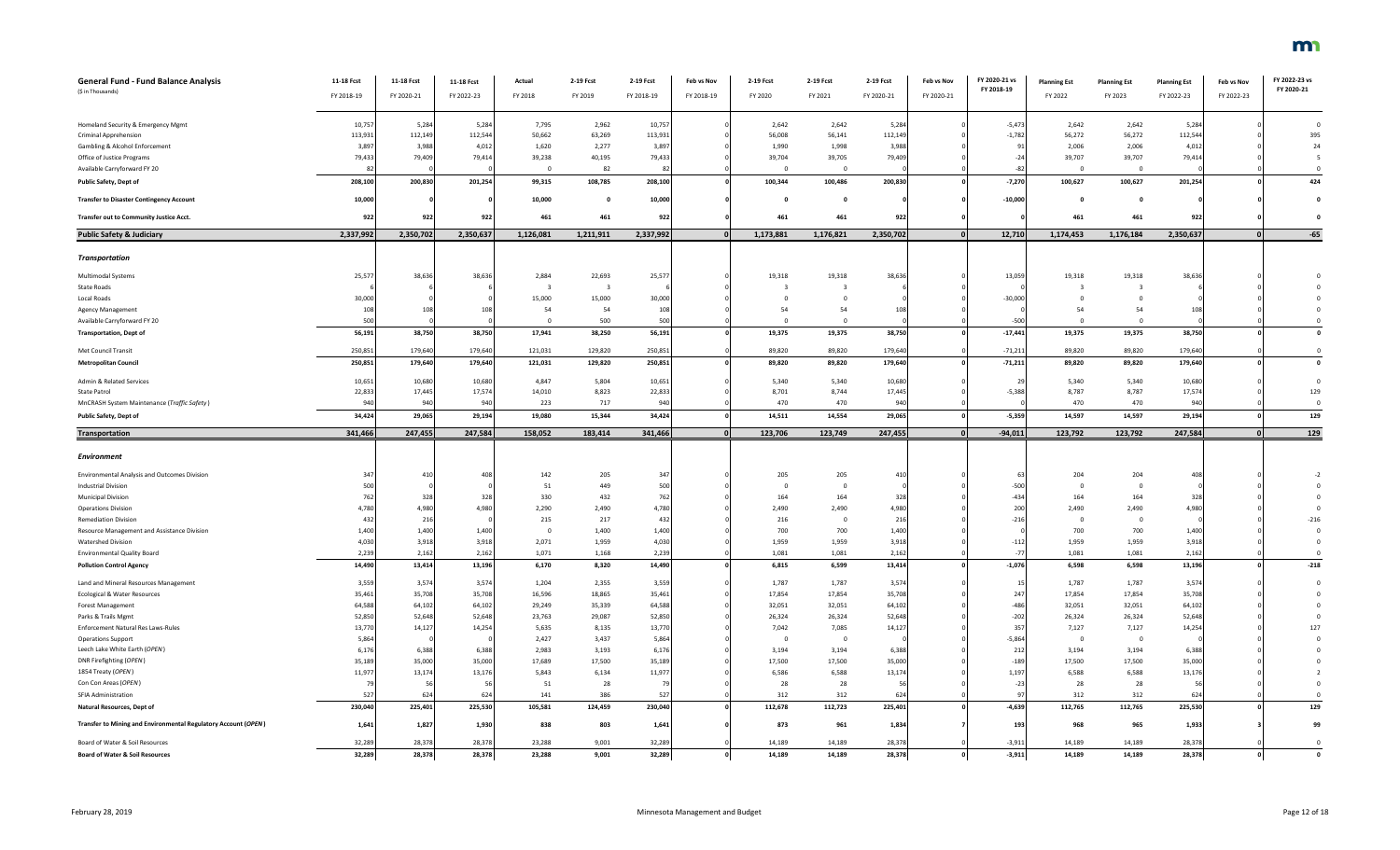| General Fund - Fund Balance Analysis<br>(\$ in Thousands) | 11-18 Fcst<br>FY 2018-19 | 11-18 Fcst<br>FY 2020-21 | 11-18 Fcst<br>FY 2022-23 | Actual<br>FY 2018 | 2-19 Fcst<br>FY 2019 | 2-19 Fcst<br>FY 2018-19 | Feb vs Nov<br>FY 2018-19 | 2-19 Fcst<br>FY 2020 | 2-19 Fcst<br>FY 2021 | 2-19 Fcst<br>FY 2020-21 | Feb vs Nov<br>FY 2020-21 | FY 2020-21 vs<br>FY 2018-19 | <b>Planning Est</b><br>FY 2022 | <b>Planning Est</b><br>FY 2023 | <b>Planning Est</b><br>FY 2022-23 | Feb vs Nov<br>FY 2022-23 | FY 2022-23 vs<br>FY 2020-21 |
|-----------------------------------------------------------|--------------------------|--------------------------|--------------------------|-------------------|----------------------|-------------------------|--------------------------|----------------------|----------------------|-------------------------|--------------------------|-----------------------------|--------------------------------|--------------------------------|-----------------------------------|--------------------------|-----------------------------|
| <b>MN Conservation Corps</b>                              | 910                      | 910                      | 910                      | 455               | 455                  | 910                     |                          | 455                  | 455                  | 910                     |                          |                             | 455                            | 455                            | 910                               |                          | $\mathbf 0$                 |
| Metropolitan Council Parks                                | 5,080                    | 5,080                    | 5,080                    | 2,540             | 2,540                | 5,080                   |                          | 2,540                | 2,540                | 5,080                   |                          |                             | 2,540                          | 2,540                          | 5,080                             |                          | $\Omega$                    |
| <b>Metropolitan Council Parks</b>                         | 5,080                    | 5,080                    | 5,080                    | 2,540             | 2,540                | 5,080                   |                          | 2,540                | 2,540                | 5,080                   |                          |                             | 2,540                          | 2,540                          | 5,080                             |                          | $\mathbf{0}$                |
| Zoological Board                                          | 18,230                   | 18,366                   | 18,366                   | 9.067             | 9,163                | 18,230                  |                          | 9,183                | 9,183                | 18,366                  |                          | 136                         | 9,183                          | 9,183                          | 18,366                            |                          | $\Omega$                    |
| <b>Zoological Board</b>                                   | 18,230                   | 18,366                   | 18,366                   | 9,067             | 9,163                | 18,230                  |                          | 9,183                | 9,183                | 18,366                  |                          | 136                         | 9,183                          | 9,183                          | 18,366                            |                          | $\mathbf 0$                 |
|                                                           |                          |                          |                          |                   |                      |                         |                          |                      |                      |                         |                          |                             |                                |                                |                                   |                          |                             |
| <b>Science Museum of Minnesota</b>                        | 2,158                    | 2,158                    | 2,158                    | 1,079             | 1,079                | 2,158                   |                          | 1,079                | 1,079                | 2,158                   |                          |                             | 1,079                          | 1,079                          | 2,158                             |                          | $\mathbf 0$                 |
| Explore Minnesota Tourism                                 | 30,000                   | 28,688                   | 28,688                   | 14,833            | 15,167               | 30,000                  |                          | 14,344               | 14,344               | 28,688                  |                          | $-1,312$                    | 14,344                         | 14,344                         | 28,688                            |                          | $\mathbf{0}$                |
| <b>Explore Minnesota Tourism</b>                          | 30,000                   | 28,688                   | 28,688                   | 14,833            | 15,167               | 30,000                  |                          | 14,344               | 14,344               | 28,688                  |                          | $-1,312$                    | 14,344                         | 14,344                         | 28,688                            |                          | $\mathbf{0}$                |
| M.S. 16A.152 - Transfer out to Clean Water Fund           | 22,000                   |                          |                          | 22,000            | $\mathbf{0}$         | 22,000                  |                          | $\mathbf{a}$         | $\mathbf{0}$         |                         |                          | $-22,000$                   | $\Omega$                       | $\mathbf{0}$                   |                                   |                          | $\mathbf{0}$                |
| Environment                                               | 356,838                  | 324,222                  | 324,236                  | 185,851           | 170,987              | 356,838                 | $\Omega$                 | 162,156              | 162,073              | 324,229                 | $\overline{7}$           | $-32,609$                   | 162,121                        | 162,118                        | 324,239                           | $\mathbf{a}$             | 10                          |
|                                                           |                          |                          |                          |                   |                      |                         |                          |                      |                      |                         |                          |                             |                                |                                |                                   |                          |                             |
| <b>Agriculture</b>                                        |                          |                          |                          |                   |                      |                         |                          |                      |                      |                         |                          |                             |                                |                                |                                   |                          |                             |
| <b>Protection Service</b>                                 | 36,37                    | 34,35                    | 34,350                   | 16,494            | 19,885               | 36,37                   |                          | 17,175               | 17,175               | 34,350                  |                          | $-2,029$                    | 17,175                         | 17,175                         | 34,350                            |                          |                             |
| Promotion & Marketing                                     | 7,594                    | 7,692                    | 7,692                    | 3,388             | 4,206                | 7,594                   |                          | 3,846                | 3,846                | 7,692                   |                          |                             | 3,846                          | 3,846                          | 7,692                             |                          |                             |
| Value-Added Products                                      | 45,579                   | 47,200                   | 47,200                   | 22,356            | 23,223               | 45,579                  |                          | 23,600               | 23,600               | 47,200                  |                          | 1,621                       | 23,600                         | 23,600                         | 47,200                            |                          |                             |
| Admin & Financial Assistance                              | 17,219                   | 14,470                   | 14,470                   | 9,034             | 8,185                | 17,219                  |                          | 7,235                | 7,235                | 14,470                  |                          | $-2,749$                    | 7,235                          | 7,235                          | 14,470                            |                          |                             |
| Agriculture, Dept of                                      | 106,771                  | 103,712                  | 103,712                  | 51,272            | 55,499               | 106,771                 |                          | 51,856               | 51,856               | 103,712                 |                          | $-3,059$                    | 51,856                         | 51,856                         | 103,712                           |                          | $\mathbf 0$                 |
| Agricultural Utilization Research Institute               | 7,586                    | 7,586                    | 7,586                    | 3,793             | 3,793                | 7,586                   |                          | 3,793                | 3,793                | 7,586                   |                          |                             | 3,793                          | 3,793                          | 7,586                             |                          | $\Omega$                    |
| <b>Agricultural Utilization Research Institute</b>        | 7,586                    | 7,586                    | 7,586                    | 3,793             | 3,793                | 7,586                   |                          | 3,793                | 3,793                | 7,586                   |                          |                             | 3,793                          | 3,793                          | 7,586                             |                          | $\mathbf 0$                 |
| Board of Animal Health                                    | 12,182                   | 10,954                   | 10,954                   | 5,181             | 7,001                | 12,182                  |                          | 5,477                | 5,477                | 10,954                  |                          | $-1,228$                    | 5,477                          | 5,477                          | 10,954                            |                          | $\mathbf{0}$                |
| <b>Board of Animal Health</b>                             | 12,182                   | 10,954                   | 10,954                   | 5,181             | 7,001                | 12,182                  |                          | 5,477                | 5,477                | 10,954                  |                          | $-1,228$                    | 5,477                          | 5,477                          | 10,954                            |                          | $\mathbf 0$                 |
|                                                           |                          |                          |                          |                   |                      |                         |                          |                      |                      |                         |                          |                             |                                |                                |                                   |                          |                             |
| <b>Agriculture</b>                                        | 126,539                  | 122,252                  | 122,252                  | 60,246            | 66,293               | 126,539                 | $\mathbf{0}$             | 61,126               | 61,126               | 122,252                 | $\Omega$                 | $-4,287$                    | 61,126                         | 61,126                         | 122,252                           | $\Omega$                 | $\mathbf{0}$                |
| Jobs, Economic Development, Housing & Commerce            |                          |                          |                          |                   |                      |                         |                          |                      |                      |                         |                          |                             |                                |                                |                                   |                          |                             |
| <b>Financial Institutions</b>                             | 1,740                    | 1,640                    | 1,640                    | 849               | 891                  | 1,740                   |                          | 820                  | 820                  | 1,640                   |                          | $-100$                      | 820                            | 820                            | 1,640                             |                          |                             |
| Administrative Services                                   | 14,783                   | 14,852                   | 14,854                   | 6,518             | 8,265                | 14,783                  |                          | 7,426                | 7,426                | 14,852                  |                          | -69                         | 7,427                          | 7,427                          | 14,854                            |                          |                             |
| Enforcement                                               | 10,761                   | 10,618                   | 10,618                   | 5,092             | 5,669                | 10,761                  |                          | 5,309                | 5,309                | 10,618                  |                          | $-143$                      | 5,309                          | 5,309                          | 10,618                            |                          |                             |
| Telecommunications                                        | 2.01                     | 2,018                    | 2,018                    | 845               | 1,172                | 2,017                   |                          | 1,009                | 1,009                | 2,018                   |                          | 50                          | 1,009                          | 1,009                          | 2,018                             |                          |                             |
| <b>Energy Resources</b>                                   | 8,502                    | 8,552                    | 8,552                    | 3,817             | 4,685                | 8,502                   |                          | 4,276<br>4,444       | 4,276<br>4,444       | 8,552                   |                          | 18                          | 4,276<br>4,444                 | 4,276<br>4,444                 | 8,552                             |                          |                             |
| Insurance<br>Reinsurance Waiver Preparation               | 8,870<br>146             | 8,888                    | 8,888                    | 4,268<br>$\Omega$ | 4,602<br>146         | 8,870<br>146            |                          | $\Omega$             | $\Omega$             | 8,888                   |                          | $-146$                      | $\Omega$                       | $\Omega$                       | 8,888                             |                          | $\Omega$                    |
| Commerce, Department of                                   | 46,819                   | 46,568                   | 46,570                   | 21,389            | 25,430               | 46,819                  |                          | 23,284               | 23,284               | 46,568                  |                          | $-251$                      | 23,285                         | 23,285                         | 46,570                            |                          | $\overline{2}$              |
| Reinsurance (TR OUT)                                      | 142,000                  |                          |                          | 71,000            | 71,000               | 142,000                 |                          | $\mathbf{0}$         | $\mathbf{0}$         |                         |                          | $-142,000$                  | $\mathbf{0}$                   | $\overline{\mathbf{0}}$        |                                   |                          |                             |
| <b>Public Utilities Commission</b>                        | 14,942                   | 14,986                   | 14,986                   | 6,973             | 7,969                | 14,942                  |                          | 7,493                | 7,493                | 14,986                  |                          | 44                          | 7,493                          | 7,493                          | 14,986                            |                          |                             |
| <b>Public Utilities Commission</b>                        | 14,942                   | 14,986                   | 14,986                   | 6,973             | 7,969                | 14,942                  |                          | 7,493                | 7,493                | 14,986                  |                          | $\overline{a}$              | 7,493                          | 7,493                          | 14,986                            |                          | $\mathbf 0$                 |
|                                                           |                          |                          |                          |                   |                      |                         |                          |                      |                      |                         |                          |                             |                                |                                |                                   |                          |                             |
| <b>Business &amp; Community Development</b>               | 111,692                  | 72,222                   | 72,222                   | 46,137            | 65,555               | 111,692                 |                          | 36,111               | 36,111               | 72,222                  |                          | $-39,470$                   | 36,111                         | 36,111                         | 72,222                            |                          |                             |
| <b>Employment and Training Programs</b>                   | 12,132                   | 16,578                   | 16,578                   | 6,243             | 5,889                | 12,132                  |                          | 8,289                | 8,289                | 16,578                  |                          | 4,446                       | 8,289                          | 8,289                          | 16,578                            |                          |                             |
| <b>General Support Services</b>                           | 7,945                    | 9,342                    | 9,342                    | 3,030             | 4,915                | 7,945                   |                          | 4,671                | 4,671                | 9,342                   |                          | 1,397<br>$-40$              | 4,671                          | 4,671                          | 9,342                             |                          |                             |
| Minnesota Trade Office                                    | 4,624                    | 4,584                    | 4,584                    | 1,912             | 2,712                | 4,624                   |                          | 2,292                | 2,292                | 4,584                   |                          |                             | 2,292                          | 2,292                          | 4,584                             |                          |                             |
| Vocational Rehabilitation<br>Services for the Blind       | 56,624<br>13,102         | 50,722<br>12,850         | 50,722<br>12,850         | 27,509<br>6,551   | 29,115<br>6,551      | 56,624<br>13,102        |                          | 25,361<br>6,425      | 25,361<br>6,425      | 50,722<br>12,850        |                          | $-5,902$<br>$-252$          | 25,361<br>6,425                | 25,361<br>6,425                | 50,722<br>12,850                  |                          | $^{\circ}$                  |
| Broadband Development Office (TR-OUT)                     | 20,500                   | 500                      | 500                      | 20,227            | 273                  | 20,500                  |                          | 250                  | 250                  | 500                     |                          | $-20,000$                   | 250                            | 250                            | 50                                |                          |                             |
| <b>Employment &amp; Economic Development</b>              | 226,619                  | 166,798                  | 166,798                  | 111,609           | 115,010              | 226,619                 |                          | 83,399               | 83,399               | 166,798                 |                          | $-59,821$                   | 83,399                         | 83,399                         | 166,798                           |                          | $\mathbf 0$                 |
|                                                           |                          |                          |                          |                   |                      |                         |                          |                      |                      |                         |                          |                             |                                |                                |                                   |                          |                             |
| <b>Destination Medical Center (Open)</b>                  | 8,975                    | 37,994                   | 64,558                   | 2,687             | 6,288                | 8,975                   |                          | 11,763               | 25,304               | 37,067                  | $-927$                   | 28,092                      | 25,942                         | 29,062                         | 55,004                            | $-9,554$                 | 17,937                      |
| Housing Finance Agency (TR OUT)                           | 107,596                  | 105.596                  | 105,596                  | 54.798            | 52.798               | 107.596                 |                          | 52.798               | 52.798               | 105.596                 |                          | $-2.000$                    | 52.798                         | 52.798                         | 105.596                           |                          | $\Omega$                    |

**Housing Finance Agency 107,596 105,596 105,596 54,798 52,798 107,596 0 52,798 52,798 105,596 0 -2,000 52,798 52,798 105,596 0 0**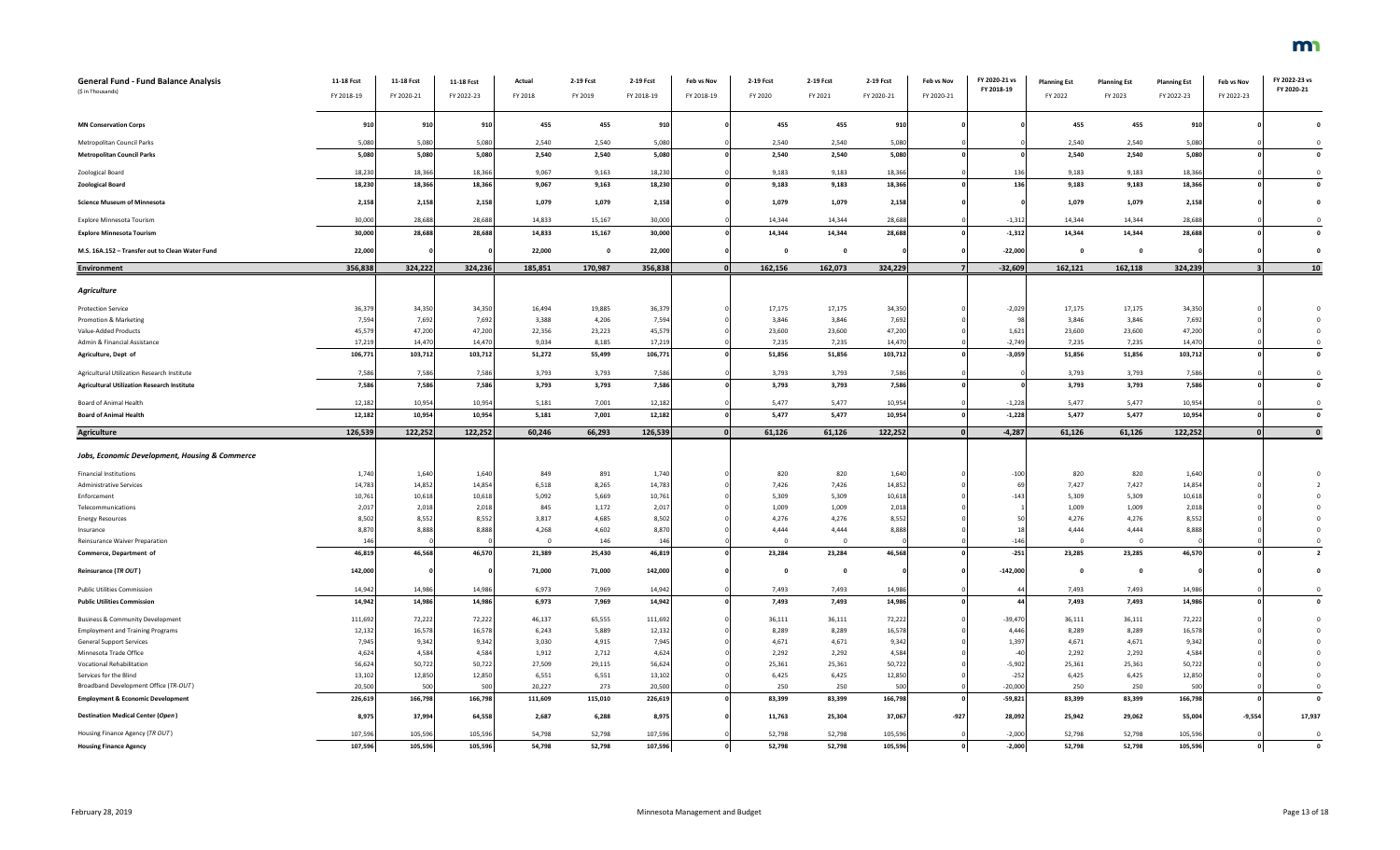| General Fund - Fund Balance Analysis                           | 11-18 Fcst     | 11-18 Fcst     | 11-18 Fcst     | Actual          | 2-19 Fcst      | 2-19 Fcst      | Feb vs Nov | 2-19 Fcst          | 2-19 Fcst      | 2-19 Fcst      | Feb vs Nov | FY 2020-21 vs  | <b>Planning Est</b>  | <b>Planning Est</b> | <b>Planning Est</b> | Feb vs Nov | FY 2022-23 vs           |
|----------------------------------------------------------------|----------------|----------------|----------------|-----------------|----------------|----------------|------------|--------------------|----------------|----------------|------------|----------------|----------------------|---------------------|---------------------|------------|-------------------------|
| (\$ in Thousands)                                              | FY 2018-19     | FY 2020-21     | FY 2022-23     | FY 2018         | FY 2019        | FY 2018-19     | FY 2018-19 | FY 2020            | FY 2021        | FY 2020-21     | FY 2020-21 | FY 2018-19     | FY 2022              | FY 2023             | FY 2022-23          | FY 2022-23 | FY 2020-21              |
|                                                                |                |                |                |                 |                |                |            |                    |                |                |            |                |                      |                     |                     |            |                         |
|                                                                |                |                |                |                 |                |                |            |                    |                |                |            |                |                      |                     |                     |            |                         |
| Labor & Industry, Dept of                                      | 3,970          | 3,596          | 3,596          | 1,519           | 2,451          | 3,970          |            | 1,798              | 1,798          | 3,596          |            | $-374$         | 1,798                | 1,798               | 3,596               |            |                         |
| Labor & Industry, Dept of                                      | 3,970          | 3,596          | 3,596          | 1,519           | 2,451          | 3,970          |            | 1,798              | 1,798          | 3,596          |            | $-374$         | 1,798                | 1,798               | 3,596               |            | $\Omega$                |
| <b>Mediation Services</b>                                      | 4,942          | 5,058          | 5,058          | 2,111           | 2,831          | 4,942          |            | 2,529              | 2,529          | 5,058          |            | 116            | 2,529                | 2,529               | 5,058               |            |                         |
| <b>Mediation Services</b>                                      | 4,942          | 5,058          | 5,058          | 2,111           | 2,831          | 4,942          |            | 2,529              | 2,529          | 5,058          |            | 116            | 2,529                | 2,529               | 5,058               |            | $\overline{\mathbf{0}}$ |
|                                                                |                |                |                |                 |                |                |            |                    |                |                |            |                |                      |                     |                     |            |                         |
| GF Tr to IRRR Region 3 (Carlton & Koochiching Counties) (OPEN) | 1,004          | 1,154          | 1,158          | 482             | 524            | 1,006          |            | 577                | 581            | 1,158          |            | 152            | 579                  | 579                 | 1,158               |            | $\Omega$                |
| GF Tr to IRRR School Consolidation Acct (OPEN)                 | 4,012          | 4,614          | 4,632          | 1,926           | 2,094          | 4,020          |            | 2,306              | 2,324          | 4,630          |            | 610            | 2,316                | 2,316               | 4,632               |            |                         |
| <b>General Fund Transfer to IRRR</b>                           | 5,016          | 5,768          | 5,790          | 2,408           | 2,618          | 5,026          | 10         | 2,883              | 2,905          | 5,788          | 20         | 762            | 2,895                | 2,895               | 5,790               |            | $\overline{2}$          |
| <b>Public Facilities Authority</b>                             | 900            |                |                | 900             |                | 900            |            | $\Omega$           | $\mathbf{0}$   |                |            | $-900$         | $\Omega$             | $\Omega$            |                     |            |                         |
| Jobs, Economic Development, Housing & Commerce                 | 561,779        | 386,364        | 412,952        | 275,394         | 286,395        | 561,789        | 10         | 185,947            | 199,510        | 385,457        | $-907$     | $-176,332$     | 200,139              | 203,259             | 403,398             | $-9,554$   | 17,941                  |
|                                                                |                |                |                |                 |                |                |            |                    |                |                |            |                |                      |                     |                     |            |                         |
| <b>State Government &amp; Veterans</b>                         |                |                |                |                 |                |                |            |                    |                |                |            |                |                      |                     |                     |            |                         |
| House of Representatives                                       | 68,596         | 64,766         | 64,766         | 32,443          | 36,153         | 68,596         |            | 32,383             | 32,383         | 64,766         |            | $-3,830$       | 32,383               | 32,383              | 64,766              |            |                         |
| Senate                                                         | 70,110         | 64,210         | 64,210         | 31,535          | 38,575         | 70,110         |            | 32,105             | 32,105         | 64,210         |            | $-5,900$       | 32,105               | 32,105              | 64,210              |            |                         |
| Legislative Coordinating Commission                            | 39,611         | 35,014         | 35,014         | 17,712          | 21,899         | 39,611         |            | 17,507             | 17,507         | 35,014         |            | $-4,597$       | 17,507               | 17,507              | 35,014              |            | $\Omega$                |
| Available Carryforward to FY 20                                | 8,090          |                |                |                 | 8,090          | 8,090          |            | $\overline{0}$     | $\mathbf{0}$   |                |            | $-8,090$       | $\mathbf{0}$         | $\overline{0}$      |                     |            |                         |
| Legislature                                                    | 186,407        | 163,990        | 163,990        | 81,690          | 104,717        | 186,407        |            | 81,995             | 81,995         | 163,990        |            | $-22,417$      | 81,995               | 81,995              | 163,990             |            | $\bullet$               |
|                                                                |                |                |                |                 |                |                |            |                    |                |                |            |                |                      |                     |                     |            |                         |
| Governor's Office                                              | 7,216          | 7,244          | 7,244          | 3,287           | 3,929          | 7,216          |            | 3,622              | 3,622          | 7,244          |            | 28             | 3,622                | 3,622               | 7,244               |            |                         |
| <b>Governor's Office</b>                                       | 7,216          | 7,244          | 7,244          | 3,287           | 3,929          | 7,216          |            | 3,622              | 3,622          | 7,244          |            | 28             | 3,622                | 3,622               | 7,244               |            |                         |
| Statutory Local Performance Measurement Rptg                   |                |                |                | $^{\circ}$      | $\overline{2}$ |                |            | $\overline{2}$     | $\overline{2}$ |                |            |                | $\overline{2}$       | $\overline{2}$      |                     |            |                         |
| <b>Audit Practice</b>                                          | 15,143         | 15,388         | 15,388         | 6,431           | 8,712          | 15,143         |            | 7,694              | 7,694          | 15,388         |            | 245            | 7,694                | 7,694               | 15,388              |            |                         |
| Legal and Special Investigations                               | 706            | 768            | 768            | 339             | 367            | 706            |            | 384                | 384            | 768            |            | 62             | 384                  | 384                 | 768                 |            |                         |
| Government Information                                         | 1,450          | 1,496          | 1,496          | 585             | 863            | 1,448          |            | 746                | 746            | 1,492          |            |                | 746                  | 746                 | 1,492               |            |                         |
| Pension Oversight                                              | 970            | 970            | 970            | 429             | 541            | 970            |            | 485                | 485            | 970            |            |                | 485                  | 485                 | 970                 |            |                         |
| <b>Operations Management</b>                                   | 976            | 976            | 976            | 263             | 713            | 976            |            | 488                | 488            | 976            |            |                | 488                  | 488                 | 976                 |            |                         |
| Constitutional Office                                          | 560            | 560            | 560            | 249             | 311            | 560            |            | 280                | 280            | 560            |            |                | 280                  | 280                 | 560                 |            |                         |
| <b>State Auditor</b>                                           | 19,805         | 20,158         | 20,158         | 8,296           | 11,509         | 19,805         |            | 10,079             | 10,079         | 20,158         |            | 353            | 10,079               | 10,079              | 20,158              |            |                         |
|                                                                |                |                | 7,926          |                 |                |                |            |                    |                |                |            | $\Delta\Delta$ |                      |                     |                     |            |                         |
| Government Legal Services<br>Regulatory Law & Professions      | 7,882<br>4,798 | 7,926<br>4,826 | 4,826          | 3,769<br>2,194  | 4,113<br>2,604 | 7,882<br>4,798 |            | 3,963<br>2,413     | 3,963<br>2,413 | 7,926<br>4,826 |            | 28             | 3,963<br>2,413       | 3,963<br>2,413      | 7,926<br>4,826      |            |                         |
| <b>State Government Services</b>                               | 13,241         | 13,304         | 13,304         | 6,285           | 6,956          | 13,241         |            | 6,652              | 6,652          | 13,304         |            | 63             | 6,652                | 6,652               | 13,304              |            |                         |
| Civil Law                                                      | 6,497          | 6,528          | 6,528          | 3,042           | 3,455          | 6,497          |            | 3,264              | 3,264          | 6,528          |            | 31             | 3,264                | 3,264               | 6,528               |            |                         |
| Civil Litigation                                               | 3,228          | 3,244          | 3,244          | 1,543           | 1,685          | 3,228          |            | 1,622              | 1,622          | 3,24           |            | 16             | 1,622                | 1,622               | 3,244               |            |                         |
| <b>Administrative Operations</b>                               | 8,525          | 8,568          | 8,568          | 4,016           | 4,509          | 8,525          |            | 4,284              | 4,284          | 8,568          |            | 43             | 4,284                | 4,284               | 8,568               |            |                         |
| <b>Attorney General</b>                                        | 44,171         | 44,396         | 44,396         | 20,849          | 23,322         | 44,171         |            | 22,198             | 22,198         | 44,396         |            | 225            | 22,198               | 22,198              | 44,396              |            |                         |
| Administration                                                 | 1,296          | 1,314          | 1,314          | 592             | 704            | 1,296          |            | 657                | 657            | 1,314          |            | 18             | 657                  | 657                 | 1,314               |            |                         |
| Safe At Home                                                   | 1,336          | 1,356          | 1,356          | 619             | 717            | 1,336          |            | 678                | 678            | 1,356          |            | 20             | 678                  | 678                 | 1,356               |            |                         |
| <b>Business Services</b>                                       | 3,254          | 3,014          | 3,014          | 1,618           | 1,636          | 3,254          |            | 1,507              | 1,507          | 3,014          |            | $-240$         | 1,507                | 1,507               | 3,014               |            |                         |
| Elections                                                      | 14,496         | 7,624          | 7,624          | 10,509          | 3,987          | 14,496         |            | 3,812              | 3,812          | 7,624          |            | $-6,872$       | 3,812                | 3,812               | 7,624               |            |                         |
| <b>Secretary of State</b>                                      | 20,382         | 13,308         | 13,308         | 13,338          | 7,044          | 20,382         |            | 6,654              | 6,654          | 13,308         |            | $-7,074$       | 6,654                | 6,654               | 13,308              |            | $\Omega$                |
| Presidential Primary (OPEN) (TR OUT)                           |                | 3,764          |                | $\Omega$        | - 0            |                |            | 3,764              | - 0            | 3,764          |            | 3,764          | $\Omega$             | $\mathbf{0}$        |                     |            | $-3,764$                |
|                                                                |                |                |                |                 |                |                |            |                    |                |                |            |                |                      |                     |                     |            |                         |
| Campaign Finance & Public Disclosure Bd                        | 2,082          | 2,096          | 2,096          | 894<br>$\Omega$ | 1,188          | 2,082          |            | 1,048              | 1,048          | 2,096          |            | 14             | 1,048<br>$\mathbf 0$ | 1,048               | 2,096               |            |                         |
| Campaign Finance 10A.31<br>Campaign Finance (OPEN) (TR OUT)    | 1,020<br>1,515 | 1,020<br>1,488 | 1,020<br>1,488 | 112             | 1,020<br>1,403 | 1,020<br>1,515 |            | $\mathbf{0}$<br>85 | 1,020<br>1,403 | 1,020<br>1,488 |            | $-27$          | 85                   | 1,020<br>1,403      | 1,020<br>1,488      |            |                         |
|                                                                | 4,617          |                | 4,604          | 1,006           |                |                |            |                    |                | 4,604          |            | $-13$          |                      |                     | 4,604               |            | $\mathbf{0}$            |
| <b>Campaign Finance</b>                                        |                | 4,604          |                |                 | 3,611          | 4,617          |            | 1,133              | 3,471          |                |            |                | 1,133                | 3,471               |                     |            |                         |
| <b>Investment Board</b>                                        | 278            | 278            | 278            | 139             | 139            | 278            |            | 139                | 139            | 278            |            |                | 139                  | 139                 | 278                 |            |                         |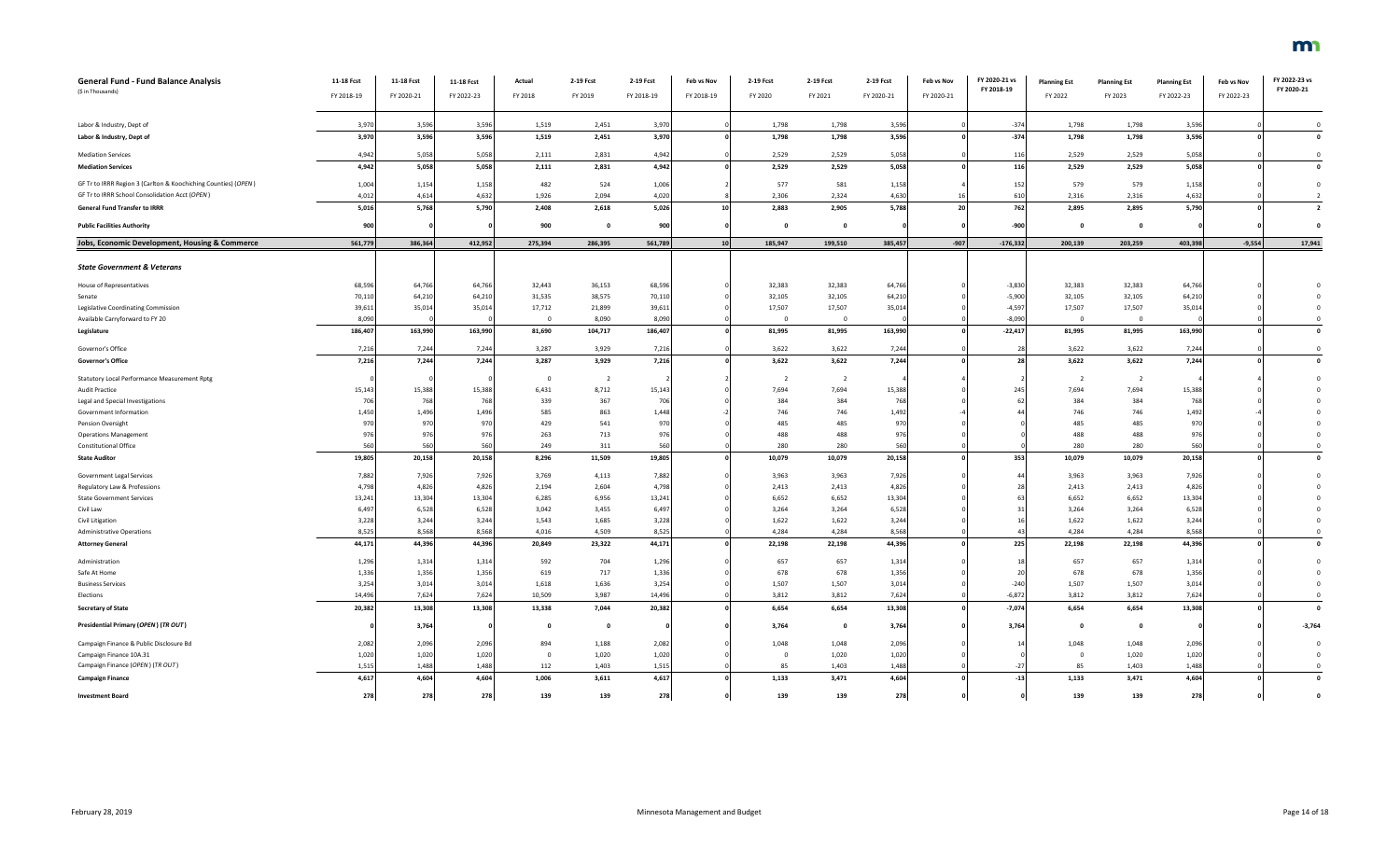| General Fund - Fund Balance Analysis                                        | 11-18 Fcst | 11-18 Fcst | 11-18 Fcst | Actual       | 2-19 Fcst               | 2-19 Fcst      | Feb vs Nov | 2-19 Fcst    | 2-19 Fcst               | 2-19 Fcst  | Feb vs Nov | FY 2020-21 vs | <b>Planning Est</b>     | <b>Planning Est</b>     | <b>Planning Est</b> | Feb vs Nov | FY 2022-23 vs |  |
|-----------------------------------------------------------------------------|------------|------------|------------|--------------|-------------------------|----------------|------------|--------------|-------------------------|------------|------------|---------------|-------------------------|-------------------------|---------------------|------------|---------------|--|
| (\$ in Thousands)                                                           | FY 2018-19 | FY 2020-21 | FY 2022-23 | FY 2018      | FY 2019                 | FY 2018-19     | FY 2018-19 | FY 2020      | FY 2021                 | FY 2020-21 | FY 2020-21 | FY 2018-19    | FY 2022                 | FY 2023                 | FY 2022-23          | FY 2022-23 | FY 2020-21    |  |
|                                                                             |            |            |            |              |                         |                |            |              |                         |            |            |               |                         |                         |                     |            |               |  |
|                                                                             |            |            |            |              |                         |                |            |              |                         |            |            |               |                         |                         |                     |            |               |  |
| State CIO                                                                   | 2,696      | 2,728      | 2,728      | 1,178        | 1,518                   | 2,696          |            | 1,364        | 1,364                   | 2,728      |            | 32            | 1,364                   | 1,364                   | 2,728               |            |               |  |
| <b>Geospatial Information Office</b>                                        | 1,745      | 1,754      | 1,754      | 774          | 971                     | 1,745          |            | 877          | 877                     | 1,754      |            |               | 877                     | 877                     | 1,754               |            |               |  |
| <b>Enterprise IT Security</b>                                               | 871        | 87         | 876        | 418          | 453                     | 871            |            | 438          | 438                     | 87         |            |               | 438                     | 438                     | 876                 |            |               |  |
| Projects & Initiatives                                                      | 2,109      |            |            | 2,109        | $\overline{\mathbf{0}}$ | 2,109          |            | $\Omega$     | $\Omega$                |            |            | $-2,109$      | $\Omega$                | $\mathbf 0$             |                     |            |               |  |
| Admin eProcurement                                                          | 170        |            |            | $\mathbf 0$  | 170                     | 170            |            | $\mathbf 0$  | $\mathbf 0$             |            |            | $-170$        | $\mathbf 0$             | 0                       |                     |            |               |  |
| MDVA IT Upgrade Project                                                     | 866        |            |            | $\mathbf 0$  | 866                     | 866            |            | $\mathbf 0$  | $\overline{0}$          |            |            | $-866$        | $\overline{0}$          | $\mathbf{0}$            |                     |            |               |  |
| DPS/BCA Criminal History Sys                                                | 253        |            |            | $\mathbf 0$  | 253                     | 253            |            | $\Omega$     | $\mathbf{0}$            |            |            | $-253$        | $\overline{0}$          | $\mathbf{0}$            |                     |            |               |  |
| <b>MN-IT Services</b>                                                       | 8,710      | 5,358      | 5,358      | 4,479        | 4,231                   | 8,710          |            | 2,679        | 2,679                   | 5,358      |            | $-3,352$      | 2,679                   | 2,679                   | 5,358               |            | $\mathbf{0}$  |  |
|                                                                             |            |            |            |              |                         |                |            |              |                         |            |            |               |                         |                         |                     |            |               |  |
| Campaign Violations                                                         | 230        | 230        | 230        | 101          | 129                     | 230            |            | 115          | 115                     | 230        |            |               | 115                     | 115                     | 230                 |            |               |  |
| Data Practices                                                              | 47         |            | 44         | 5            | 37                      | $\overline{A}$ |            | 22           | 22                      |            |            |               | 22                      | 22                      | 4 <sub>i</sub>      |            |               |  |
| Municipal Boundary Adjustments                                              | 525        | 526        | 526        | 226          | 299                     | 525            |            | 263          | 263                     | 526        |            |               | 263                     | 263                     | 526                 |            |               |  |
| <b>Administrative Hearings Office</b>                                       | 797        | 800        | 800        | 332          | 465                     | 797            |            | 400          | 400                     | 800        |            |               | 400                     | 400                     | 800                 |            | $\mathbf 0$   |  |
|                                                                             |            |            |            |              |                         |                |            |              |                         |            |            |               |                         |                         |                     |            |               |  |
| Developmental Disabilities Council                                          | 444        | 444        | 444        | 222          | 222                     | 444            |            | 222          | 222                     | 444        |            |               | 222                     | 222                     | 444                 |            |               |  |
| Data Practices Office                                                       | 1,161      | 1,114      | 1,114      | 555          | 606                     | 1,161          |            | 557          | 557                     | 1,114      |            | $-47$         | 557                     | 557                     | 1,114               |            |               |  |
| Continuous Improvement (LEAN)                                               | 835        | 840        | 840        | 361          | 474                     | 835            |            | 420          | 420                     | 840        |            |               | 420                     | 420                     | 840                 |            |               |  |
| Office of State Procurement                                                 | 4,818      | 4,842      | 4,842      | 2,265        | 2,553                   | 4,818          |            | 2,421        | 2,421                   | 4,842      |            | 24            | 2,421                   | 2,421                   | 4,842               |            |               |  |
| Office of Grants Management                                                 | 302        | 332        | 332        | 127          | 175                     | 302            |            | 166          | 166                     | 332        |            | 30            | 166                     | 166                     | 332                 |            |               |  |
| <b>Facilities Management</b>                                                | 87         | 880        | 880        | 438          | 439                     | 877            |            | 440          | 440                     | 880        |            |               | 440                     | 440                     | 880                 |            |               |  |
| Real Estate and Construction Services                                       | 5,588      | 5,650      | 5,650      | 2,633        | 2,955                   | 5,588          |            | 2,825        | 2,825                   | 5,650      |            |               | 2,825                   | 2,825                   | 5,650               |            |               |  |
| <b>Enterprise Real Property Program</b>                                     | 1,429      | 1,438      | 1,438      | 623          | 806                     | 1,429          |            | 719          | 719                     | 1,438      |            |               | 719                     | 719                     | 1,438               |            |               |  |
| Small Agency Resource Team (SmART)                                          | 934        | 942        | 942        | 373          | 561                     | 934            |            | 471          | 471                     | 942        |            |               | 471                     | 471                     | 942                 |            |               |  |
| State Agency Accommodation Reimbursement                                    | 400        | 400        | 400        | 200          | 200                     | 400            |            | 200          | 200                     | 400        |            |               | 200                     | 200                     | 400                 |            |               |  |
| <b>State Archaeologist</b>                                                  | 484        | 52         | 524        | 215          | 269                     | 484            |            | 262          | 262                     | 524        |            |               | 262                     | 262                     | 524                 |            |               |  |
| State Demographer                                                           | 1,476      | 1,478      | 1,478      | 664          | 812                     | 1,476          |            | 739          | 739                     | 1,478      |            |               | 739                     | 739                     | 1,478               |            |               |  |
| WCRA (OPEN)                                                                 | 1,425      | 1,410      | 1,554      | 775          | 640                     | 1,415          | $-10$      | 660          | 693                     | 1,353      |            | $-62$         | 728                     | 764                     | 1,492               |            | 139           |  |
| <b>State Historic Preservation</b>                                          | 734        | 1,054      | 1,054      | 249          | 485                     | 734            |            | 527          | 527                     | 1,054      |            | 320           | 527                     | 527                     | 1,054               |            |               |  |
| Executive Leadership / Partnerships                                         | 1,421      | 1,442      | 1,442      | 650          | 771                     | 1,421          |            | 721          | 721                     | 1,442      |            | 21            | 721                     | 721                     | 1,442               |            |               |  |
| <b>School Trust Lands Director</b>                                          | 371        | 374        | 374        | 185          | 186                     | 371            |            | 187          | 187                     | 374        |            |               | 187                     | 187                     | 374                 |            |               |  |
| Financial Management & Reporting                                            | 1,753      | 1,776      | 1,776      | 761          | 992                     | 1,753          |            | 888          | 888                     | 1,776      |            | 23            | 888                     | 888                     | 1,776               |            |               |  |
| <b>Human Resources</b>                                                      | 911        | 918        | 918        | 371          | 540                     |                |            | 459          | 459                     | 918        |            |               | 459                     | 459                     | 918                 |            |               |  |
|                                                                             |            |            |            |              |                         | 911            |            |              |                         |            |            |               |                         |                         |                     |            |               |  |
| In Lieu of Rent                                                             | 18,765     | 18,782     | 18,782     | 9,374        | 9,391                   | 18,765         |            | 9,391        | 9,391                   | 18,782     |            | 17            | 9,391                   | 9,391                   | 18,782              |            |               |  |
| <b>Public Broadcasting</b>                                                  | 5,638      | 5,562      | 5,562      | 3,019        | 2,619                   | 5,638          |            | 2,781        | 2,781                   | 5,562      |            | $-76$         | 2,781                   | 2,781                   | 5,562               |            |               |  |
| Historic Structure Grants MS 290.0681 (OPEN)                                |            | 1,837      | 1,350      | $\mathbf{0}$ | 50                      | 50             |            | 937          | 900                     | 1,837      |            | 1,787         | 1,002                   | 450                     | 1,452               | 102        | $-385$        |  |
| <b>Administration, Dept of</b>                                              | 49,816     | 52,039     | 51,696     | 24,060       | 25,746                  | 49,806         | $-10$      | 25,993       | 25,989                  | 51,982     | $-57$      | 2,176         | 26,126                  | 25,610                  | 51,736              | 40         | $-246$        |  |
| Capitol Area Arch & Plng Bd                                                 | 697        | 702        | 702        | 301          | 396                     | 697            |            | 351          | 351                     | 702        |            |               | 351                     | 351                     | 702                 |            |               |  |
| Available Carryforward to FY 20                                             | $-13$      |            |            | $\mathbf 0$  | 13                      | 13             |            | $\Omega$     | $\overline{\mathbf{0}}$ |            |            | $-13$         | $\overline{\mathbf{0}}$ | $\mathbf 0$             |                     |            | $\Omega$      |  |
|                                                                             | 710        | 702        | 702        | 301          | 409                     | 710            |            |              |                         | 702        |            | $-8$          |                         |                         |                     |            | $\Omega$      |  |
| Capitol Area Arch & Ping Bd                                                 |            |            |            |              |                         |                |            | 351          | 351                     |            |            |               | 351                     | 351                     | 702                 |            |               |  |
| <b>Accounting Services</b>                                                  | 10,135     | 10,172     | 10,172     | 5,062        | 5,073                   | 10,135         |            | 5,086        | 5,086                   | 10,172     |            | 37            | 5,086                   | 5,086                   | 10,172              |            |               |  |
| <b>Budget Services</b>                                                      | 7,308      | 6,920      | 6,920      | 3,439        | 3,869                   | 7,308          |            | 3,460        | 3,460                   | 6,920      |            | $-388$        | 3,460                   | 3,460                   | 6,920               |            |               |  |
| <b>Economic Analysis</b>                                                    | 1,153      | 1,100      | 1,100      | 547          | 606                     | 1,153          |            | 550          | 550                     | 1,100      |            | $-53$         | 550                     | 550                     | 1,100               |            |               |  |
| Debt Management                                                             | 1,069      | 954        | 954        | 489          | 580                     | 1,069          |            | 477          | 477                     | 954        |            | $-115$        | 477                     | 477                     | 954                 |            |               |  |
| <b>Enterprise Communications &amp; Planning</b>                             | 2,312      | 2,158      | 2,158      | 975          | 1,337                   | 2,312          |            | 1,079        | 1,079                   | 2,158      |            | $-154$        | 1,079                   | 1,079                   | 2,158               |            |               |  |
| <b>Enterprise Human Resources</b>                                           | 6,970      | 6,974      | 6,974      | 3,462        | 3,508                   | 6,970          |            | 3,487        | 3,487                   | 6,974      |            |               | 3,487                   | 3,487                   | 6,974               |            |               |  |
| Labor Relations                                                             | 2,248      | 2,254      | 2,254      | 818          | 1,430                   | 2,248          |            | 1,127        | 1,127                   | 2,254      |            |               | 1,127                   | 1,127                   | 2,254               |            |               |  |
| Agency Administration                                                       | 22,993     | 21,360     | 21,360     | 12,149       | 10,844                  | 22,993         |            | 10,680       | 10,680                  | 21,360     |            | $-1,633$      | 10,680                  | 10,680                  | 21,360              |            |               |  |
|                                                                             |            |            |            |              |                         |                |            | $\mathbf 0$  | $\overline{0}$          |            |            |               | $\overline{0}$          | $\overline{0}$          |                     |            |               |  |
| MAPS Replacement (TR OUT/STANDING)                                          | 17,938     |            |            | 8,969        | 8,969                   | 17,938         |            |              |                         |            |            | $-17,938$     |                         |                         |                     |            |               |  |
| Subtotal Minnesota Management & Budget - Agency                             | 72,126     | 51,892     | 51,892     | 35,910       | 36,216                  | 72,126         |            | 25,946       | 25,946                  | 51,892     |            | $-20,234$     | 25,946                  | 25,946                  | 51,892              |            | $\Omega$      |  |
| Health Insurance Premium Assistance: FY 18 Available/Balance Fwd            | 80,850     |            |            | 80,850       | $\mathbf{0}$            | 80,850         |            | $^{\circ}$   | $\overline{0}$          |            |            | $-80,850$     | $\overline{0}$          | $\overline{\mathbf{0}}$ |                     |            |               |  |
| Transition of Care Services and Administration: FY 18 Available/Balance Fwd | 858        |            |            | 858          | $\overline{0}$          | 858            |            | $\mathbf 0$  | $\mathbf{0}$            |            |            | $-858$        | $\overline{0}$          | $\overline{0}$          |                     |            | $\mathbf 0$   |  |
| Subtotal Health Insurance Premium Assistance                                | 81,708     |            |            | 81,708       | $\mathbf{0}$            | 81,708         |            | $\mathbf{0}$ | $\mathbf{0}$            |            |            | $-81,708$     | $\overline{\mathbf{0}}$ | $\mathbf 0$             |                     |            | $\mathbf{0}$  |  |
|                                                                             |            |            |            |              |                         |                |            |              |                         |            |            |               |                         |                         |                     |            |               |  |
| <b>Minnesota Management and Budget</b>                                      | 153,834    | 51,892     | 51,892     | 117,618      | 36,216                  | 153,834        | $\Omega$   | 25,946       | 25,946                  | 51,892     |            | $-101,942$    | 25,946                  | 25,946                  | 51,892              |            | $\Omega$      |  |
|                                                                             |            |            |            |              |                         |                |            |              |                         |            |            |               |                         |                         |                     |            |               |  |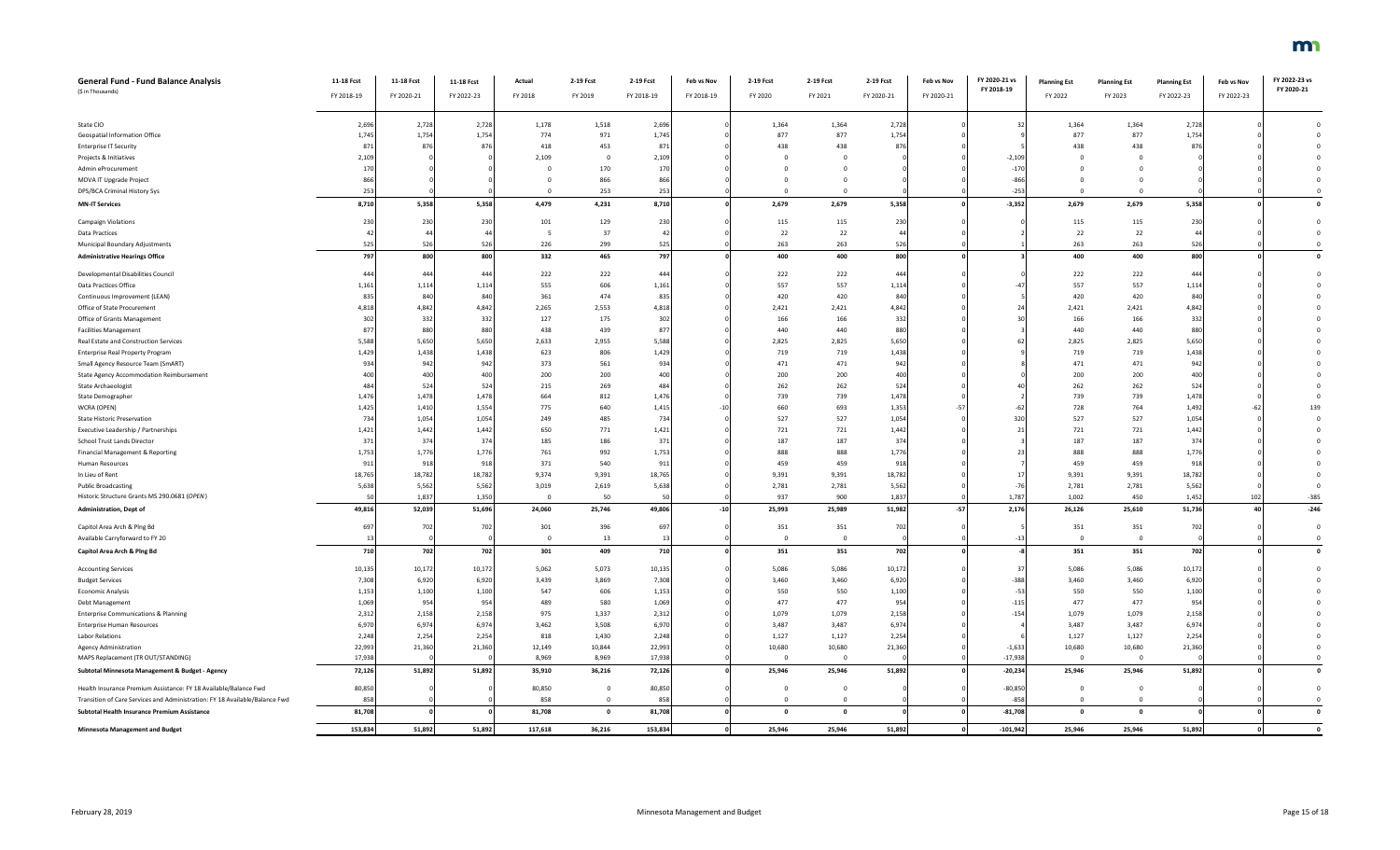| General Fund - Fund Balance Analysis                       | 11-18 Fcst | 11-18 Fcst | 11-18 Fcst | Actual                  | 2-19 Fcst      | 2-19 Fcst      | Feb vs Nov | 2-19 Fcst      | 2-19 Fcst    | 2-19 Fcst  | Feb vs Nov | FY 2020-21 vs | <b>Planning Est</b> | <b>Planning Est</b> | <b>Planning Est</b> | Feb vs Nov | FY 2022-23 vs      |  |
|------------------------------------------------------------|------------|------------|------------|-------------------------|----------------|----------------|------------|----------------|--------------|------------|------------|---------------|---------------------|---------------------|---------------------|------------|--------------------|--|
| (\$ in Thousands)                                          | FY 2018-19 | FY 2020-21 | FY 2022-23 | FY 2018                 | FY 2019        | FY 2018-19     | FY 2018-19 | FY 2020        | FY 2021      | FY 2020-21 | FY 2020-21 | FY 2018-19    | FY 2022             | FY 2023             | FY 2022-23          | FY 2022-23 | FY 2020-21         |  |
|                                                            |            |            |            |                         |                |                |            |                |              |            |            |               |                     |                     |                     |            |                    |  |
|                                                            |            |            |            |                         |                |                |            |                |              |            |            |               |                     |                     |                     |            |                    |  |
| Operational Support (Agency-wide Operations and Oversight) | 29,421     | 35,060     | 35,060     | 12,958                  | 16,463         | 29,421         |            | 17,530         | 17,530       | 35,060     |            | 5,639         | 17,530              | 17,530              | 35,060              |            |                    |  |
| Appeals, Legal Services and Tax Research                   | 18,630     | 20,068     | 20,068     | 8,685                   | 9,945          | 18,630         |            | 10,034         | 10,034       | 20,068     |            | 1,438         | 10,034              | 10,034              | 20,068              |            |                    |  |
| Payment & Return Processing                                | 32,979     | 79,804     | 79,804     | 15,370                  | 17,609         | 32,979         |            | 39,902         | 39,902       | 79,804     |            | 46,825        | 39,902              | 39,902              | 79,804              |            |                    |  |
| Administration of State Taxes                              | 108,493    | 121,674    | 121,674    | 52,443                  | 56,050         | 108,493        |            | 60,837         | 60,837       | 121,674    |            | 13,181        | 60,837              | 60,837              | 121,674             |            |                    |  |
| Technology Development, Implementation & Support           | 44,514     |            |            | 17,280                  | 27,234         | 44,514         |            | $\mathbf 0$    | $^{\circ}$   |            |            | $-44,514$     | $\overline{0}$      | $\Omega$            |                     |            |                    |  |
| Property Tax Administration & State Aid                    | 9,213      |            |            | 4,294                   | 4,919          | 9,213          |            | $\overline{0}$ | $\mathbf{0}$ |            |            | $-9,213$      | $\overline{0}$      |                     |                     |            |                    |  |
| Taxpayer Assistance Grants                                 | 800        |            |            | 400                     | 400            | 800            |            | $\overline{0}$ | $\mathbf{0}$ |            |            | $-800$        | $\mathbf{0}$        |                     |                     |            |                    |  |
| <b>Debt Collection Management</b>                          | 58,422     | 56,212     | 56,212     | 28,816                  | 29,606         | 58,422         |            | 28,106         | 28,106       | 56,212     |            | $-2,210$      | 28,106              | 28,106              | 56,212              |            |                    |  |
| Collections, Seized Property, Recording Fees (OPEN)        | 2,884      | 2,000      | 2,000      | 624                     | 2,260          | 2,884          |            | 1,000          | 1,000        | 2,000      |            | $-884$        | 1,000               | 1,000               | 2,000               |            |                    |  |
| Property Tax Benchmark Study MS 270C.991                   | 50         |            | 50         | 25                      | 25             | 50             |            | 25             | 25           |            |            |               | 25                  | 25                  | -51                 |            |                    |  |
| Tax Administration, 2017 Law Changes                       | 5,000      |            |            | 2,500                   | 2,500          | 5,000          |            | $\mathbf{0}$   | $\mathbf{0}$ |            |            | $-5,000$      | $\overline{0}$      | $\Omega$            |                     |            |                    |  |
| Claims Bill - Revenue                                      |            |            |            | $\overline{0}$          | 12             | $\overline{1}$ |            | $\overline{0}$ | $\mathbf{0}$ |            |            | $-12$         | $\mathbf{0}$        | $\Omega$            |                     |            |                    |  |
| Revenue, Dept of                                           | 310,418    | 314,868    | 314,868    | 143,395                 | 167,023        | 310,418        |            | 157,434        | 157,434      | 314,868    |            | 4,450         | 157,434             | 157,434             | 314,868             |            | $\mathbf 0$        |  |
| <b>Amateur Sports Commission</b>                           | 608        | 612        | 612        | 300                     | 308            | 608            |            | 306            | 306          | 612        |            |               | 306                 | 306                 | 612                 |            | $^{\circ}$         |  |
| <b>Amateur Sports Commission</b>                           | 608        | 612        | 612        | 300                     | 308            | 608            |            | 306            | 306          | 612        |            |               | 306                 | 306                 | 612                 |            | $\pmb{\mathsf{o}}$ |  |
| Council on Minnesotans of African Heritage                 | 809        | 814        | 814        | 247                     | 562            | 809            |            | 407            | 407          | 814        |            |               | 407                 | 407                 | 814                 |            | $\mathbf{0}$       |  |
| <b>Council on Minnesotans of African Heritage</b>          | 809        | 814        | 814        | 247                     | 562            | 809            |            | 407            | 407          | 814        |            |               | 407                 | 407                 | 814                 |            | $\mathbf 0$        |  |
|                                                            |            |            |            |                         |                |                |            |                |              |            |            |               |                     |                     |                     |            |                    |  |
| Minnesota Council on Latino Affairs                        | 971        | 990        | 990        | 397                     | 574            | 971            |            | 495            | 495          | 990        |            | 19            | 495                 | 495                 | 990                 |            | $\mathbf{0}$       |  |
| <b>Minnesota Council on Latino Affairs</b>                 | 971        | 990        | 990        | 397                     | 574            | 971            |            | 495            | 495          | 990        |            | 19            | 495                 | 495                 | 990                 |            | $\mathbf 0$        |  |
| Council on Asian-Pacific Minnesotans                       | 922        | 930        | 930        | 412                     | 510            | 922            |            | 465            | 465          | 930        |            |               | 465                 | 465                 | 930                 |            | $\mathbf 0$        |  |
| <b>Council on Asian-Pacific Minnesotans</b>                | 922        | 930        | 930        | 412                     | 510            | 922            |            | 465            | 465          | 930        |            |               | 465                 | 465                 | 930                 |            | $\mathbf 0$        |  |
| Indian Affairs Council                                     | 1,165      | 1,172      | 1,172      | 385                     | 780            | 1,165          |            | 586            | 586          | 1,172      |            |               | 586                 | 586                 | 1,172               |            | $\mathbf{0}$       |  |
| <b>Indian Affairs Council</b>                              | 1,165      | 1,172      | 1,172      | 385                     | 780            | 1,165          |            | 586            | 586          | 1,172      |            |               | 586                 | 586                 | 1,172               |            | $\mathbf 0$        |  |
|                                                            |            |            |            |                         |                |                |            |                |              |            |            |               |                     |                     |                     |            |                    |  |
| Programs & Operations                                      | 46,211     | 44,994     | 44,994     | 22,964                  | 23,247         | 46,211         |            | 22,497         | 22,497       | 44,994     |            | $-1,217$      | 22,497              | 22,497              | 44,994              |            | $^{\circ}$         |  |
| <b>Fiscal Agents</b>                                       | 642        | 642        | 642        | 321                     | 321            | 642            |            | 321            | 321          | 642        |            |               | 321                 | 321                 | 642                 |            | $^{\circ}$         |  |
| Historic Structure Grants MS 290.0681 (OPEN)               | 5,909      |            |            | 5,909                   | $\Omega$       | 5,909          |            | $\Omega$       | $\Omega$     |            |            | $-5,909$      | $\Omega$            | $\Omega$            |                     |            | $\Omega$           |  |
| <b>Historical Society</b>                                  | 52,762     | 45,636     | 45,636     | 29,194                  | 23,568         | 52,762         |            | 22,818         | 22,818       | 45,636     |            | $-7,126$      | 22,818              | 22,818              | 45,636              |            | $\pmb{\mathsf{o}}$ |  |
| Operations and Services                                    | 1,196      | 1,204      | 1,204      | 525                     | 671            | 1,196          |            | 602            | 602          | 1,204      |            |               | 602                 | 602                 | 1,204               |            | $^{\circ}$         |  |
| <b>Grants Programs</b>                                     | 9,600      | 9,600      | 9,600      | 4,800                   | 4,800          | 9,600          |            | 4,800          | 4,800        | 9,600      |            |               | 4,800               | 4,800               | 9,600               |            | $^{\circ}$         |  |
| Regional Arts Council                                      | 4,278      | 4,278      | 4,278      | 2,139                   | 2,139          | 4,278          |            | 2,139          | 2,139        | 4,278      |            |               | 2,139               | 2,139               | 4,278               |            | $\mathbf{0}$       |  |
| <b>Arts Board</b>                                          | 15,074     | 15,082     | 15,082     | 7,464                   | 7,610          | 15,074         |            | 7,541          | 7,541        | 15,082     |            |               | 7,541               | 7,541               | 15,082              |            | $\pmb{\mathsf{o}}$ |  |
|                                                            |            |            |            |                         |                |                |            |                |              |            |            |               |                     |                     |                     |            |                    |  |
| <b>MN Humanities Center</b>                                | 1,900      | 1,400      | 1,400      | 930                     | 970            | 1,900          |            | 700            | 700          | 1,400      |            | $-500$        | 700                 | 700                 | 1,400               |            |                    |  |
| <b>Veterans Services</b>                                   | 33,897     | 34,264     | 34,264     | 15,682                  | 18,215         | 33,897         |            | 17,132         | 17,132       | 34,264     |            | 367           | 17,132              | 17,132              | 34,264              |            |                    |  |
| Veterans Homes (TR OUT)                                    | 115,808    | 116,582    | 116,582    | 57,635                  | 58,173         | 115,808        |            | 58,291         | 58,291       | 116,582    |            | 774           | 58,291              | 58,291              | 116,582             |            |                    |  |
| GI Bill (OPEN)                                             |            | 4,600      | 4,600      | $\overline{\mathbf{0}}$ | $\overline{0}$ |                |            | 2,300          | 2,300        | 4,600      |            | 4,600         | 2,300               | 2,300               | 4,600               |            |                    |  |
| GI Bill OJT and Apprenticeships (OPEN)                     | 2,807      | 3,200      | 3,200      | 1207                    | 1600           | 2,807          |            | 1600           | 1600         | 3,200      |            | 393           | 1600                | 1600                | 3,200               |            | $\Omega$           |  |
| Veteran Affairs, Dept of                                   | 152,512    | 158,646    | 158,646    | 74,524                  | 77,988         | 152,512        |            | 79,323         | 79,323       | 158,646    |            | 6,134         | 79,323              | 79,323              | 158,646             |            | $\mathbf{o}$       |  |
| Main-Military Training Facility                            | 22,298     | 19,402     | 19,402     | 9,884                   | 12,414         | 22,298         |            | 9,701          | 9,701        | 19,402     |            | $-2,896$      | 9,701               | 9,701               | 19,402              |            |                    |  |
| <b>General Support</b>                                     | 6,397      | 6,248      | 6,248      | 2,696                   | 3,701          | 6,397          |            | 3,124          | 3,124        | 6,248      |            | $-149$        | 3,124               | 3,124               | 6,248               |            |                    |  |
| <b>Enlistment Incentives</b>                               | 22,798     | 20,228     | 20,228     | 12,138                  | 10,660         | 22,798         |            | 10,114         | 10,114       | 20,228     |            | $-2,570$      | 10,114              | 10,114              | 20,228              |            | $\mathbf 0$        |  |
| Emergency Services / Military Support (OPEN)               | 1,947      | 362        | 362        | 1,766                   | 181            | 1,947          |            | 181            | 181          | 362        |            | $-1,585$      | 181                 | 181                 | 362                 |            | $\Omega$           |  |
| Military Affairs, Dept of                                  | 53,440     | 46,240     | 46,240     | 26,484                  | 26,956         | 53,440         |            | 23,120         | 23,120       | 46,240     |            | $-7,200$      | 23,120              | 23,120              | 46,240              |            | $\mathbf 0$        |  |
|                                                            |            |            |            |                         |                |                |            |                |              |            |            |               |                     |                     |                     |            |                    |  |
| Human Rights, Dept of                                      | 8,980      | 9,190      | 9,190      | 4,102                   | 4,878          | 8,980          |            | 4,595          | 4,595        | 9,190      |            | 210           | 4,595               | 4,595               | 9,190               |            | $\mathbf 0$        |  |
| Human Rights, Dept of                                      | 8,980      | 9,190      | 9,190      | 4,102                   | 4,878          | 8,980          |            | 4,595          | 4,595        | 9,190      |            | 210           | 4,595               | 4,595               | 9,190               |            | $\mathbf 0$        |  |
| <b>Board of Accountancy</b>                                | 1,295      | 1,302      | 1.302      | 595                     | 700            | 1,295          |            | 651            | 651          | 1.302      |            |               | 651                 | 651                 | 1,302               |            | $\overline{0}$     |  |
| <b>Board of Accountancy</b>                                | 1,295      | 1,302      | 1,302      | 595                     | 700            | 1,295          |            | 651            | 651          | 1,302      |            |               | 651                 | 651                 | 1,302               |            | $\Omega$           |  |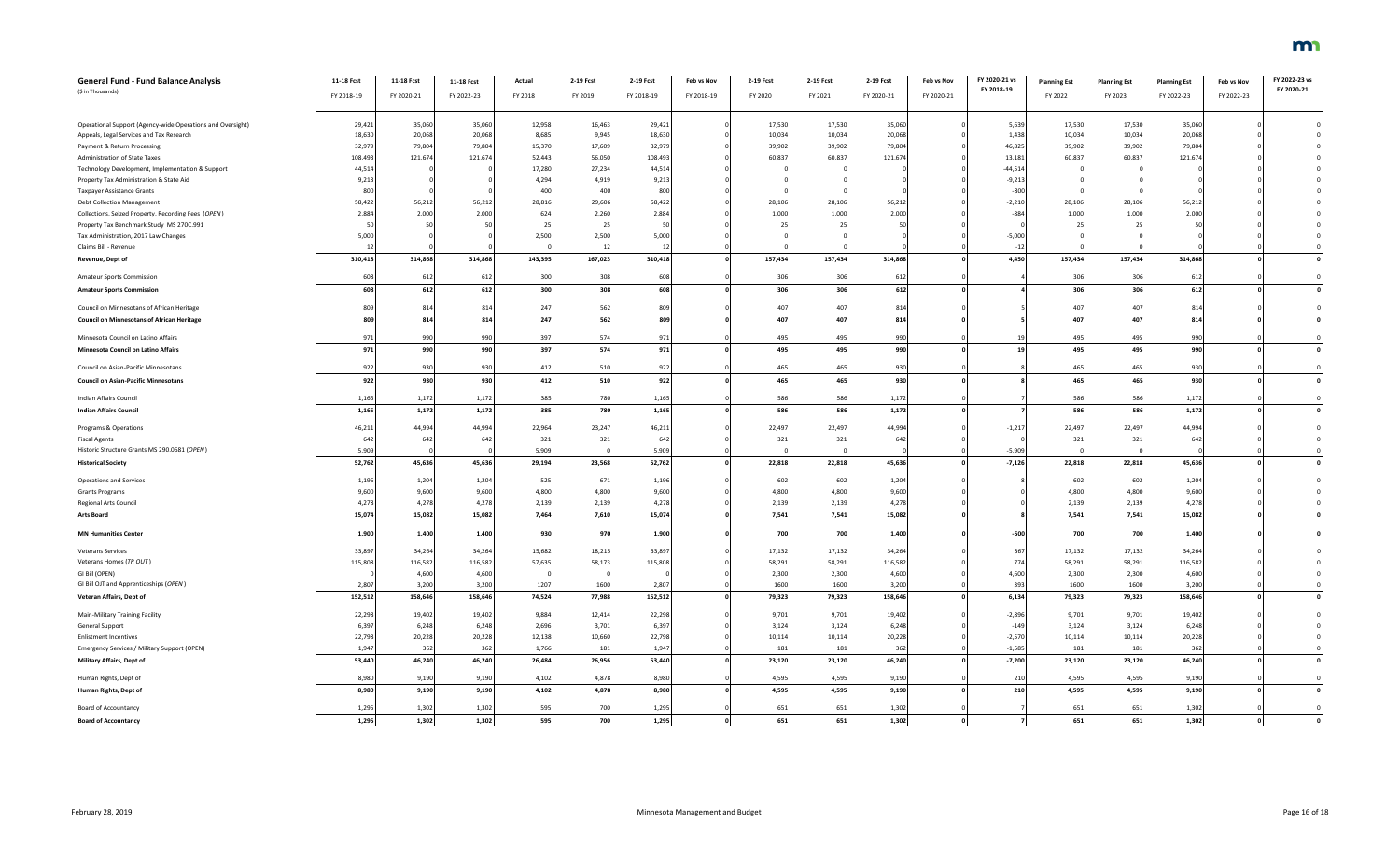| General Fund - Fund Balance Analysis                | 11-18 Fcst | 11-18 Fcst | 11-18 Fcst | Actual       | 2-19 Fcst   | 2-19 Fcst  | Feb vs Nov | 2-19 Fcst    | 2-19 Fcst    | 2-19 Fcst  | <b>Feb vs Nov</b> | FY 2020-21 vs | <b>Planning Est</b> | <b>Planning Est</b> | <b>Planning Est</b> | <b>Feb vs Nov</b> | FY 2022-23 vs |
|-----------------------------------------------------|------------|------------|------------|--------------|-------------|------------|------------|--------------|--------------|------------|-------------------|---------------|---------------------|---------------------|---------------------|-------------------|---------------|
| (\$ in Thousands)                                   | FY 2018-19 | FY 2020-21 | FY 2022-23 | FY 2018      | FY 2019     | FY 2018-19 | FY 2018-19 | FY 2020      | FY 2021      | FY 2020-21 | FY 2020-21        | FY 2018-19    | FY 2022             | FY 2023             | FY 2022-23          | FY 2022-23        | FY 2020-21    |
|                                                     |            |            |            |              |             |            |            |              |              |            |                   |               |                     |                     |                     |                   |               |
|                                                     |            |            |            |              |             |            |            |              |              |            |                   |               |                     |                     |                     |                   |               |
| Board of Architectural/Eng                          | 1,604      | 1,612      | 1,612      | 725          | 879         | 1,604      |            | 806          | 806          | 1,612      |                   |               | 806                 | 806                 | 1,612               |                   |               |
| <b>Board of Architectural/Eng</b>                   | 1,604      | 1,612      | 1,612      | 725          | 879         | 1,604      |            | 806          | 806          | 1,612      |                   |               | 806                 | 806                 | 1,612               |                   | $\mathbf{0}$  |
| Board of Cosmetologist Examiners                    | 5,549      | 5,586      | 5,586      | 2,252        | 3,297       | 5,549      |            | 2,793        | 2,793        | 5,586      |                   | 37            | 2,793               | 2,793               | 5,586               |                   | $\Omega$      |
| <b>Board of Cosmetologist Examiners</b>             | 5,549      | 5,586      | 5,586      | 2,252        | 3,297       | 5,549      |            | 2,793        | 2,793        | 5,586      |                   | 37            | 2,793               | 2,793               | 5,586               |                   | $\mathbf 0$   |
|                                                     |            |            |            |              |             |            |            |              |              |            |                   |               |                     |                     |                     |                   |               |
| Board of Barber Examiners                           | 684        | 686        | 686        | 265          | 419         | 684        |            | 343          | 343          | 686        |                   |               | 343                 | 343                 | 68                  |                   | $\Omega$      |
| <b>Board of Barber Examiners</b>                    | 684        | 686        | 686        | 265          | 419         | 684        |            | 343          | 343          | 686        |                   |               | 343                 | 343                 | 686                 |                   | $\mathbf{0}$  |
| <b>Contingent Accounts</b>                          | 500        | 500        | 500        | $\Omega$     | 500         | 500        |            | 500          | $\Omega$     | 500        |                   |               | 500                 | $\Omega$            | 50                  |                   | $\Omega$      |
| <b>Contingent Accounts</b>                          | 500        | 500        | 500        | $\mathbf 0$  | 500         | 500        |            | 500          | $\mathbf 0$  | 500        |                   |               | 500                 | $\mathbf{0}$        | 500                 |                   | $\mathbf{0}$  |
|                                                     |            |            |            |              |             |            |            |              |              |            |                   |               |                     |                     |                     |                   |               |
| <b>Tort Claims</b>                                  | 322        | 322        | 322        | $\mathbf{0}$ | 322         | 322        |            | 161          | 161          | 322        |                   |               | 161                 | 161                 | 322                 |                   | $\Omega$      |
| <b>Tort Claims</b>                                  | 322        | 322        | 322        | $\mathbf 0$  | 322         | 322        |            | 161          | 161          | 322        |                   |               | 161                 | 161                 | 322                 |                   | $\mathbf{0}$  |
| 18, CH 131 - Claims Bill                            | 250        |            |            | $\Omega$     | 250         | 250        |            | $\mathbf{0}$ | $\mathbf{0}$ |            |                   | $-250$        | $\mathbf{0}$        | $\mathbf 0$         |                     |                   | $\Omega$      |
| Consolidated Leg & Const Officers Retire (OPEN)     |            |            |            |              |             |            |            |              |              |            |                   |               |                     |                     |                     |                   |               |
|                                                     | 18,032     | 18,644     | 19,350     | 8,961        | 9,071       | 18,032     |            | 9,111        | 9,151        | 18,262     | $-382$            | 230           | 9,190               | 9,229               | 18,419              | $-931$            | 157           |
| <b>Judges Retirement Plan Direct Appropriation</b>  | 12,000     | 12,000     | 12,000     | 6,000        | 6,000       | 12,000     |            | 6,000        | 6,000        | 12,000     |                   |               | 6,000               | 6,000               | 12,000              |                   | $\Omega$      |
| 18, CH 211 - Pension, PERA Police and Fire          | 4,500      | 13,500     | 18,000     | $\Omega$     | 4,500       | 4,500      |            | 4,500        | 9,000        | 13,500     |                   | 9,000         | 9,000               | 9,000               | 18,000              |                   | 4,500         |
| PERA / Mpls Employee Retirement Aid (OPEN)          | 32,000     | 12,000     | 12,000     | 16,000       | 16,000      | 32,000     |            | 6,000        | 6,000        | 12,000     |                   | $-20,000$     | 6,000               | 6,000               | 12,000              |                   |               |
| 1993 TRA / Mpls Teacher Retire Aid (OPEN)           | 5,000      | 5,000      | 5,000      | 2,500        | 2,500       | 5,000      |            | 2,500        | 2,500        | 5,000      |                   |               | 2,500               | 2,500               | 5,000               |                   |               |
| 1997 TRA / Mpls Teacher Retire Aid (OPEN)           | 54,662     | 54,662     | 54,662     | 27,331       | 27,331      | 54,662     |            | 27,331       | 27,331       | 54,662     |                   |               | 27,331              | 27,331              | 54,662              |                   |               |
| St Paul Teacher Retirement Aid 1997 (OPEN)          | 5,654      | 5,654      | 5,654      | 2,827        | 2,827       | 5,654      |            | 2,827        | 2,827        | 5,654      |                   |               | 2,827               | 2,827               | 5,654               |                   |               |
| 14, CH 296 - Pension Bill - St Paul Teachers        | 14,000     | 14,000     | 14,000     | 7,000        | 7,000       | 14,000     |            | 7,000        | 7,000        | 14,000     |                   |               | 7,000               | 7,000               | 14,000              |                   |               |
| 18, CH 211 - Pension, St Paul Dir Aid               | 5.000      | 10,000     | 10,000     | $\Omega$     | 5,000       | 5,000      |            | 5,000        | 5,000        | 10,000     |                   | 5,000         | 5,000               | 5,000               | 10,000              |                   | $\Omega$      |
| <b>St Paul Teacher Retirement Aid</b>               | 24,654     | 29,654     | 29,654     | 9,827        | 14,827      | 24,654     |            | 14,827       | 14,827       | 29,654     |                   | 5,000         | 14,827              | 14,827              | 29,654              |                   | $\Omega$      |
|                                                     |            |            |            |              |             |            |            |              |              |            |                   |               |                     |                     |                     |                   | 647           |
| <b>State Government Appropriations</b>              | 1,257,356  | 1,119,581  | 1,120,680  | 637,685      | 619,661     | 1,257,346  | $-10$      | 558,266      | 560,876      | 1,119,142  | $-439$            | $-138,204$    | 559,214             | 560,575             | 1,119,789           | $-891$            |               |
| DNR Police State Aid (TR OUT)                       | 2,726      | 2,895      | 3,155      | 1,370        | 1,356       | 2,726      |            | 1,413        | 1,482        | 2,895      |                   | 169           | 1,543               | 1,612               | 3,155               |                   | 260           |
| DPS Police State Aid (TR OUT)                       | 8,708      | 10,153     | 11,081     | 3,959        | 4,749       | 8,708      |            | 4,965        | 5,188        | 10,153     |                   | 1,445         | 5,418               | 5,663               | 11,081              |                   | 928           |
| DPS/DNR Police State Aid GF [Cancel]                | [4, 202]   | [4, 402]   | [4,805]    | [2, 143]     | [2,060]     | [4, 202]   |            | [2, 151]     | [2,250]      | [4, 402]   |                   |               | [2,350]             | [2,455]             | [4,805]             |                   | [403]         |
| <b>MMB Non-Operating</b>                            | 11,434     | 13,048     | 14,236     | 5,329        | 6,105       | 11,434     |            | 6,378        | 6,670        | 13,048     |                   | 1,614         | 6,961               | 7,275               | 14,236              |                   | 1,188         |
| <b>Indirect Cost Receipts Offset</b>                | $-43,062$  | $-40,454$  | $-40,454$  | $-22,835$    | $-20,227$   | $-43,062$  |            | $-20,227$    | $-20,227$    | $-40,454$  |                   | 2,608         | $-20,227$           | $-20,227$           | $-40,454$           |                   | $\Omega$      |
| MMB - Public Defender Aid                           | 996        |            |            | 496          | 500         | 996        |            | $\mathbf 0$  | $\mathbf{0}$ |            |                   | -996          | $\mathbf{0}$        | n                   |                     |                   |               |
| <b>Torrens Act Payment</b>                          | 821        |            |            | 821          | $\mathbf 0$ | 821        |            | $\mathbf{0}$ | $\Omega$     |            |                   | $-821$        | $\mathbf{0}$        |                     |                     |                   |               |
| <b>CMIA Interest Liability</b>                      |            |            |            | 59           |             |            |            |              |              |            |                   | -59           | 0                   |                     |                     |                   |               |
| <b>Crosswinds Bond Defeasance</b>                   |            |            |            |              |             |            |            | - 0          |              |            |                   | $-48$         | - 0                 |                     |                     |                   |               |
| One time Transfer to HCAF (TR OUT)                  |            | 7,200      |            |              |             |            |            | 7,200        |              | 7,200      |                   | 7,200         | $\Omega$            |                     |                     |                   | $-7,200$      |
| MMB Hold Harmless Transfer to Legacy Funds (TR OUT) | 2,254      |            |            | 1,023        | 1,231       | 2,254      |            | $\mathbf 0$  |              |            |                   | $-2,254$      | $\mathbf{0}$        |                     |                     |                   |               |
| <b>State Government &amp; Veterans</b>              | 1,229,906  | 1,099,375  | 1,094,462  | 622,626      | 607,270     | 1,229,896  | $-10$      | 551,617      | 547,319      | 1,098,936  | $-439$            | $-130,960$    | 545,948             | 547,623             | 1,093,571           | $-891$            | $-5,365$      |
|                                                     |            |            |            |              |             |            |            |              |              |            |                   |               |                     |                     |                     |                   |               |
| <b>Debt Service</b>                                 |            |            |            |              |             |            |            |              |              |            |                   |               |                     |                     |                     |                   |               |
| Debt Service (TR OUT)                               | 1,112,908  | 1,199,210  | 1,258,348  | 563,123      | 549,785     | 1,112,908  |            | 583,865      | 614,942      | 1,198,807  | $-403$            | 85,899        | 639,960             | 620,411             | 1,260,37            | 2,023             | 61,564        |
| <b>Debt Service</b>                                 | 1,112,908  | 1,199,210  | 1,258,348  | 563,123      | 549,785     | 1,112,908  |            | 583,865      | 614,942      | 1,198,807  | $-403$            | 85,899        | 639,960             | 620,411             | 1,260,371           | 2,023             | 61,564        |
|                                                     |            |            |            |              |             |            |            |              |              |            |                   |               |                     |                     |                     |                   |               |
| <b>Debt Service</b>                                 | 1,112,908  | 1,199,210  | 1,258,348  | 563,123      | 549,785     | 1,112,908  |            | 583.865      | 614,942      | 1,198,807  | $-403$            | 85,899        | 639.960             | 620,411             | 1,260,371           | 2,023             | 61,564        |